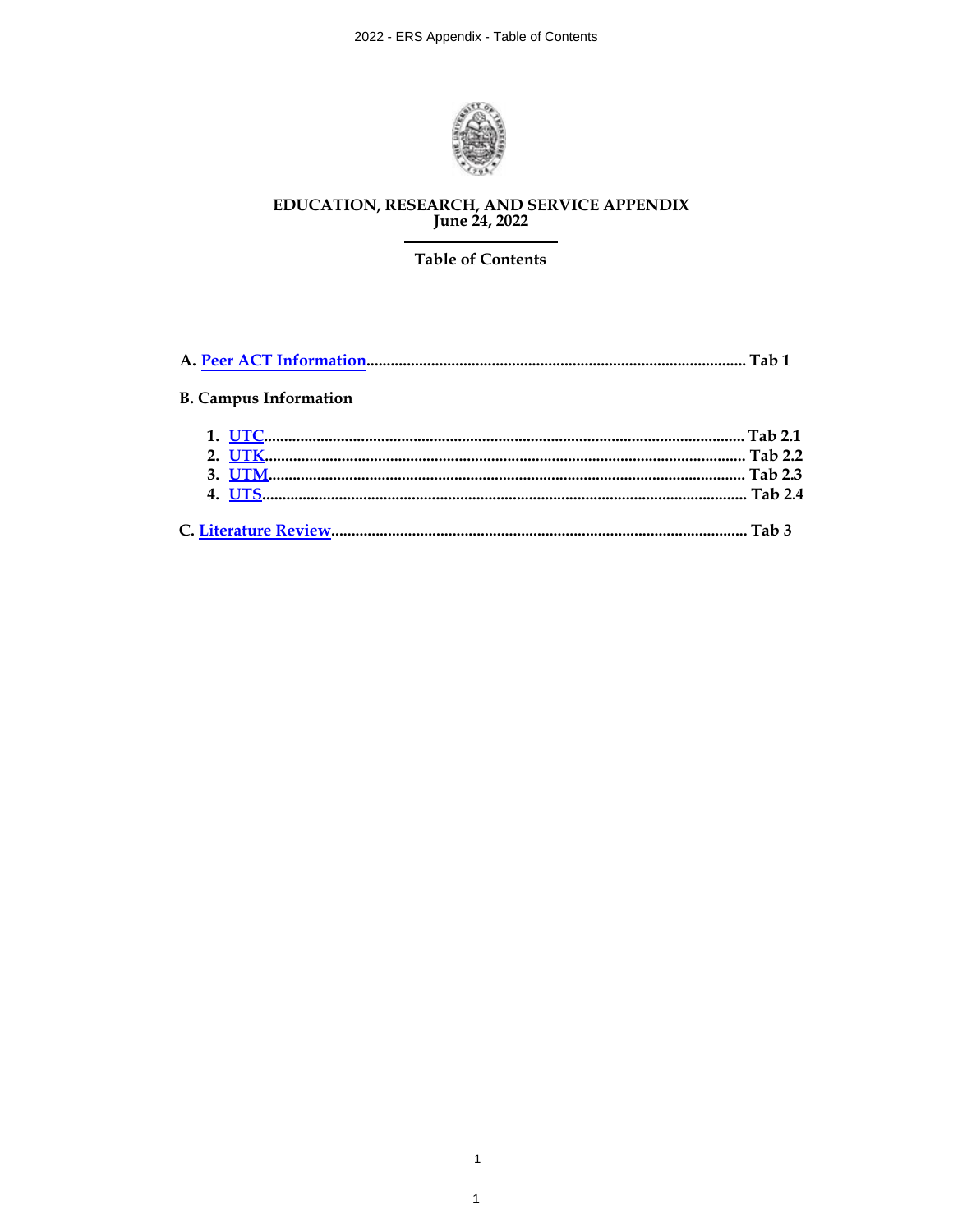

# <span id="page-1-0"></span>**Summary Table ACT 2022**

| Campus           | Peer Type         | Responded<br><b>Fall 2021</b> | Responded<br>Spring 2022 | Required<br>Pre-Covid | Required<br><b>Fall 2022</b> | Required<br><b>Fall 2023</b> | Required<br>2024 and<br><b>Beyond</b> | <b>Comments</b>                                                                                                                 |
|------------------|-------------------|-------------------------------|--------------------------|-----------------------|------------------------------|------------------------------|---------------------------------------|---------------------------------------------------------------------------------------------------------------------------------|
|                  | Aspirational (6)  | $5\phantom{.0}$               | 6                        | 5                     |                              | $\overline{2}$               | $\overline{2}$                        | Only GA and FL will required as mandated by state<br>legislature                                                                |
| <b>UTK</b>       | Peer (11)         | 10                            | $\overline{7}$           | 10                    | $\mathbf 0$                  | $\mathbf{0}$                 | $\mathbf{0}$                          | 10 No 2022; 5 No 2023; 2 No 2024+                                                                                               |
|                  | <b>Total (17)</b> | 15                            | 13                       | 15                    | $\mathbf{1}$                 | $\overline{2}$               | $\overline{2}$                        | Only 2 responding peers (Purdue/Nebraska) test-optional<br>before COVID                                                         |
|                  | Aspirational (6)  | $\mathbf{3}$                  | $\overline{2}$           | $\overline{4}$        | $\overline{1}$               | $\overline{1}$               | $\mathbf{1}$                          | FL is the only aspirational peer requiring test continuously                                                                    |
| $\mathbf C$<br>5 | Peer (12)         | 11                            | $\overline{7}$           | 8                     | $\overline{1}$               | $\overline{4}$               | $\overline{4}$                        | Only GA and FL will required as mandated by state<br>legislature                                                                |
|                  | <b>Total (18)</b> | 14                            | 9                        | 12                    | $\overline{2}$               | 5 <sup>5</sup>               | $5\phantom{.0}$                       |                                                                                                                                 |
| <b>MIC</b>       | Aspirational (6)  | $\overline{4}$                | 5                        | $\overline{4}$        | $\mathbf{0}$                 | $\mathbf{0}$                 | $\mathbf{0}$                          | One responding peer did not indicate pre-COVID practice;<br>All N for 2022; 2 Undecided for 2023 and 4 undecided for<br>$2024+$ |
|                  | Peer (10)         | 8                             | 6                        | 8                     | 2                            | и                            |                                       | 3 responding peers require for scholarships only; not for<br>admission                                                          |
|                  | <b>Total (16)</b> | 12                            | 11                       | 12                    | $\mathbf{2}$                 | $\mathbf 1$                  | $\mathbf 1$                           |                                                                                                                                 |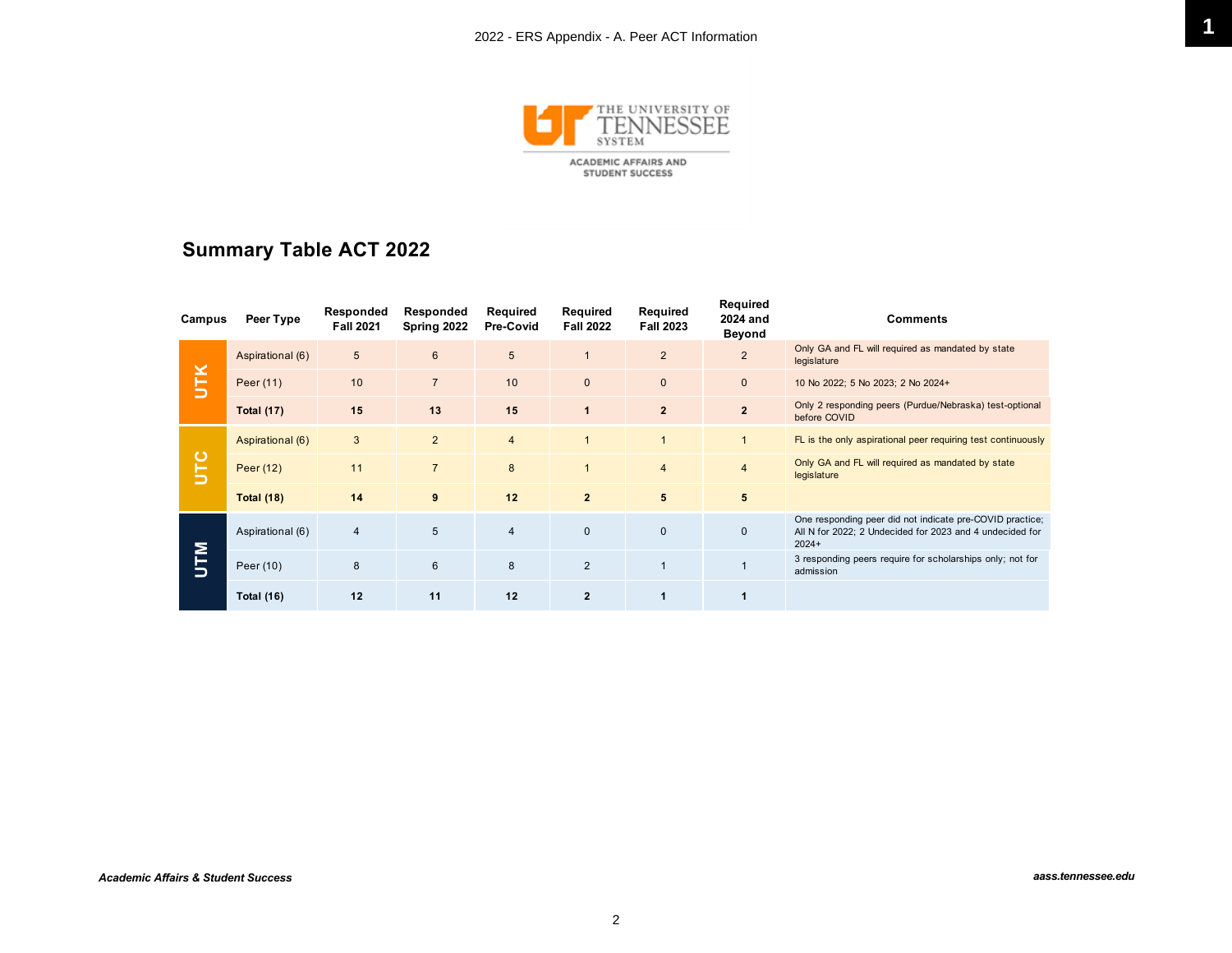

ACADEMIC AFFAIRS AND<br>STUDENT SUCCESS

# **ACT Peer Tracking**

| <b>UT Campus</b> | Peer Type    | <b>Peer Institution</b>         | <b>Provost Contact</b>                                                                                         | Response<br><b>April 2022?</b><br>(Y/N) | Required<br><b>Scores Pre-</b><br>Covid? (Y/N) | Required<br><b>Fall 2022?</b><br>(Y/N/U) | Required<br>Fall 2023?<br>(Y/N/U)        | Required<br>Fall 2024+?<br>(Y/N/U) | <b>Written Comments</b>                                                                                                                                                                                                                                                                                                                                                                 | <b>Written Comments2</b>                                                                                                                                                                                                                                                                                                                                                                                                                                                                                                                                                                         |
|------------------|--------------|---------------------------------|----------------------------------------------------------------------------------------------------------------|-----------------------------------------|------------------------------------------------|------------------------------------------|------------------------------------------|------------------------------------|-----------------------------------------------------------------------------------------------------------------------------------------------------------------------------------------------------------------------------------------------------------------------------------------------------------------------------------------------------------------------------------------|--------------------------------------------------------------------------------------------------------------------------------------------------------------------------------------------------------------------------------------------------------------------------------------------------------------------------------------------------------------------------------------------------------------------------------------------------------------------------------------------------------------------------------------------------------------------------------------------------|
|                  |              | Auburn University               | Bill Hardgrave bch0014@auburn.edu                                                                              |                                         | Y                                              | N                                        | $\cup$                                   | $\cup$                             | n/a                                                                                                                                                                                                                                                                                                                                                                                     | Information is not available at this time.                                                                                                                                                                                                                                                                                                                                                                                                                                                                                                                                                       |
|                  |              | Virginia Tech                   | Cyril Clarke provost@vt.edu and Exec. VP<br>Don Taylor: don.taylor@vt.edu                                      |                                         |                                                | $\mathbf N$                              | $\mathbf{U}$                             | $\mathbf{U}$                       | We are proposing a 3 year extension of our TO policy to<br>encompass the 2023, 2024 and 2025 entering FTIC cohorts.                                                                                                                                                                                                                                                                     | The proposal was vetted by faculty Senate and it is going to the<br>Board Of Visitors for approval at their June meeting.                                                                                                                                                                                                                                                                                                                                                                                                                                                                        |
|                  |              | University of Nebraska Lincoln  | Jeffrey Gold: jeffrey.gold@nebraska.edu                                                                        | Y                                       | $\mathsf N$                                    | $\mathbf N$                              | N                                        | $\mathbf N$                        | The University of Nebraska System does not require standardized<br>test scores for admission or scholarship consideration.                                                                                                                                                                                                                                                              | (January Response) The University of Nebraska System has<br>always had a test-optional pathway for admission; however, in<br>February 2020, our Board of Regents added a second non-test<br>pathway: GPA. Due to the current conversations in higher<br>education, the GPA addition in some ways felt we were moving to<br>test optional, even though a pathway through class rank has been<br>in existence for decades. Currently, to be admitted to Nebraska,<br>you need to meet one performance requirement (test score, rank,<br>or GPA) and complete required courses prior to enrollment. |
|                  | Peer         | University of Alabama           | Jim Dalton provost@ua.edu / Luoheng Han<br>(AVP AA) luoheng.han@ua.edu                                         | $\checkmark$                            | Y                                              | $\mathbf N$                              | N                                        | $\mathbf{U}$                       | We are currently under a pilot program that allows students to<br>apply test optional. There may be further changes, but any<br>adaptations to our use of test scores will be indicative of how<br>students without test scores performed once enrolled. We will<br>collect data and analyze over the previous, current, and<br>subsequent admission cycles to make that determination. | (January Response) Any permanent changes to standardized tests<br>would go into effect for students applying for the fall of 2024 and<br>beyond. There may be further changes, but any adaptations to our<br>use of test scores will be indicative of how students without test<br>scores performed once enrolled. We will collect data and analyze<br>over the previous, current, and subsequent admission cycles to<br>make that determination.                                                                                                                                                |
|                  |              | University of Missouri35:352:48 | Latha Ramchand ramchandl@missouri.edu                                                                          | $\mathsf{N}$                            | Y                                              | N                                        | $\mathbf{U}$                             | $\cup$                             | n/a                                                                                                                                                                                                                                                                                                                                                                                     | (January Response) Likely to [remain] optional. We will be seeking<br>faculty approval in the spring to extend the policy.                                                                                                                                                                                                                                                                                                                                                                                                                                                                       |
|                  |              | Louisiana State University      | Matt Lee mlee@lsu.edu                                                                                          | $\mathsf{N}$                            | Y                                              | N                                        | $\cup$                                   | U                                  | The state board of regents partly determines what we can and<br>cannot do on this. Unclear [on future plans at the moment], but for<br>2023 very soon.                                                                                                                                                                                                                                  |                                                                                                                                                                                                                                                                                                                                                                                                                                                                                                                                                                                                  |
|                  |              | <b>Clemson University</b>       | Robert "Bob" Jones provost@clemson.edu<br>Chief of Staff Berinthia Allison:<br>balliso@clemson.edu             | Y                                       | $\vee$                                         | N                                        | N                                        | U                                  | We are working now on a decision for Fall 2024 and maybe beyond.<br>The Associate VP for Enrollment Management will make a<br>recommendation to the senior leadership team (president and VPs), n/a<br>and the latter group will consult with the Board of Trustees before<br>implementing the decision.                                                                                |                                                                                                                                                                                                                                                                                                                                                                                                                                                                                                                                                                                                  |
|                  |              | University of Kentucky          | Sr. Assoc. Provost: Kathryn Cardarelli:<br>kathryn.cardarelli@uky.edu                                          | N                                       | Y                                              | N                                        | N                                        | $\,$ N                             | UK will be test-optional through the 2024-2025 academic year                                                                                                                                                                                                                                                                                                                            | n/a                                                                                                                                                                                                                                                                                                                                                                                                                                                                                                                                                                                              |
| Knoxville        |              | University of South Carolina    | Stephen Cutler sjcutler@cop.sc.edu                                                                             |                                         | $\vee$                                         | N                                        | U                                        | U                                  | We gather data on those students who are enrolled and how they<br>perform. We are comparing the performance of students who<br>voluntarily provided standardized test scores to those students<br>that didn't provide a standardized test score.                                                                                                                                        | We are evaluating this data each fall and spring semester. For<br>now, we are undecided as to if we will return to test requirements.                                                                                                                                                                                                                                                                                                                                                                                                                                                            |
|                  |              | Iowa state University           | Theresa Woodruff provost@msu.edu or<br>David Weatherspoon AVP of SP and EM<br>weathe42@msu.edu                 | $\mathsf{N}$                            | $\vee$                                         | n/a                                      | n/a                                      | n/a                                | n/a                                                                                                                                                                                                                                                                                                                                                                                     | NOTE: Information for ISU 2022/2023 is available at:<br>https://www.admissions.iastate.edu/freshman/requirements                                                                                                                                                                                                                                                                                                                                                                                                                                                                                 |
|                  |              | <b>NC State University</b>      | Warwick Arden: provost@ncsu.edu and<br>AVP Academic Policy Kim Grainger:<br>kcgraing@ncsu.edu                  | Y                                       | Y                                              | N                                        | N                                        | $\cup$                             | On April 7, 2022, the UNC Board of Governors voted to extend the<br>current testing waiver for students applying for admissions through<br>Fall 2024. NC State will be test-optional for 2023 and 2024 spring<br>and fall first-year applicants. I do not think a determination has<br>been made beyond Fall 2024. Please see the links below for<br>additional information.            | n/a                                                                                                                                                                                                                                                                                                                                                                                                                                                                                                                                                                                              |
|                  |              | University of Georgia           | Jack Hu provost@uga.edu or Usha<br>Rodrigues Interim AVPAA rodrig@uga.edu                                      | Y                                       | Y                                              | Y                                        | $\mathbf{u}$                             | $\cup$                             | For Fall 2022, the University System of Georgia reinstated its ACT<br>and SAT requirements after a one-year suspension.                                                                                                                                                                                                                                                                 | University System of Georgia has yet to provide guidance on<br>future test score decisions. Note: The USGA announced on March<br>24, 2022 that it would temporarily waive test score requirements<br>for most schools in Fall 2022; this does not include GA Tech,<br>UGA, or GA College & State U.                                                                                                                                                                                                                                                                                              |
|                  |              | Purdue                          | Jay Akridge: akridge@purdue.edu                                                                                |                                         | N (Test-<br>Flexible, but<br>encouraged)       | N (Test-<br>Flexible, but<br>encouraged) | N (Test-<br>Flexible, but<br>encouraged) | $\cup$                             | Undetermined, but we will in all likelihood require a standardized<br>test score                                                                                                                                                                                                                                                                                                        | (December Response) Purdue chose to become "test flexible"<br>during the pandemic. It is not the same as test optional. Rather<br>we remained flexible with students who were not able to get a test.<br>However, if a student did have a test, we highly recommended that<br>they submit the score(s). This remains our policy this year but I<br>do not anticipate support for this policy once accessibility to tests<br>(based on the pandemic environment specifically) has been<br>resolved.                                                                                               |
|                  | Aspirational | University of Wisconsin         | John Karl Scholz jkscholz@wisc.edu                                                                             | $\vee$                                  | Y                                              | $\overline{N}$                           | N                                        | $\mathsf{N}$                       | (January Response) Our Board of Regents extended the temporary<br>waiver of the ACT/SAT test requirement through the spring 2025<br>term, allowing us to be test optional through spring 2025.                                                                                                                                                                                          | (January Response) The extension to the temporary waiver<br>provides time for a three-year research study to be a part of<br>informing future decisions regarding the ACT/SAT requirement.                                                                                                                                                                                                                                                                                                                                                                                                       |
|                  |              | Michigan State University       | Jonathan Wickert: provost@iastate.edu or<br>Strategy and Academic Policy Brenda<br>Behling bkbehli@iastate.edu | Y                                       | Y                                              | $\mathbf N$                              | N                                        | N                                  | MSU is test-optional until fall 2026. At that point, we will have six<br>years of data that includes graduation and retention data to<br>analyze.                                                                                                                                                                                                                                       | n/a                                                                                                                                                                                                                                                                                                                                                                                                                                                                                                                                                                                              |
|                  |              | University of Florida           | Joseph Glover: jglover@aa.ufl.edu                                                                              |                                         | Y                                              |                                          | Y                                        | Y                                  | The State University System of Florida has required and will<br>continue to require submission of SAT/ACT scores for admission.                                                                                                                                                                                                                                                         | n/a                                                                                                                                                                                                                                                                                                                                                                                                                                                                                                                                                                                              |
|                  |              | University of Minnesota         | Rachel Croson rcroson@umn.edu                                                                                  | $\vee$                                  | $\vee$                                         | $\mathbf N$                              | N                                        | ${\sf N}$                          | We recently decided to remain test-optional through the entering<br>class of Fall, 2025. This will allow us to evaluate the impacts on<br>student success, including four-year graduation rates, in evaluating<br>our future course.                                                                                                                                                    | n/a                                                                                                                                                                                                                                                                                                                                                                                                                                                                                                                                                                                              |

*Y=Yes, N=No, and U=Undecided*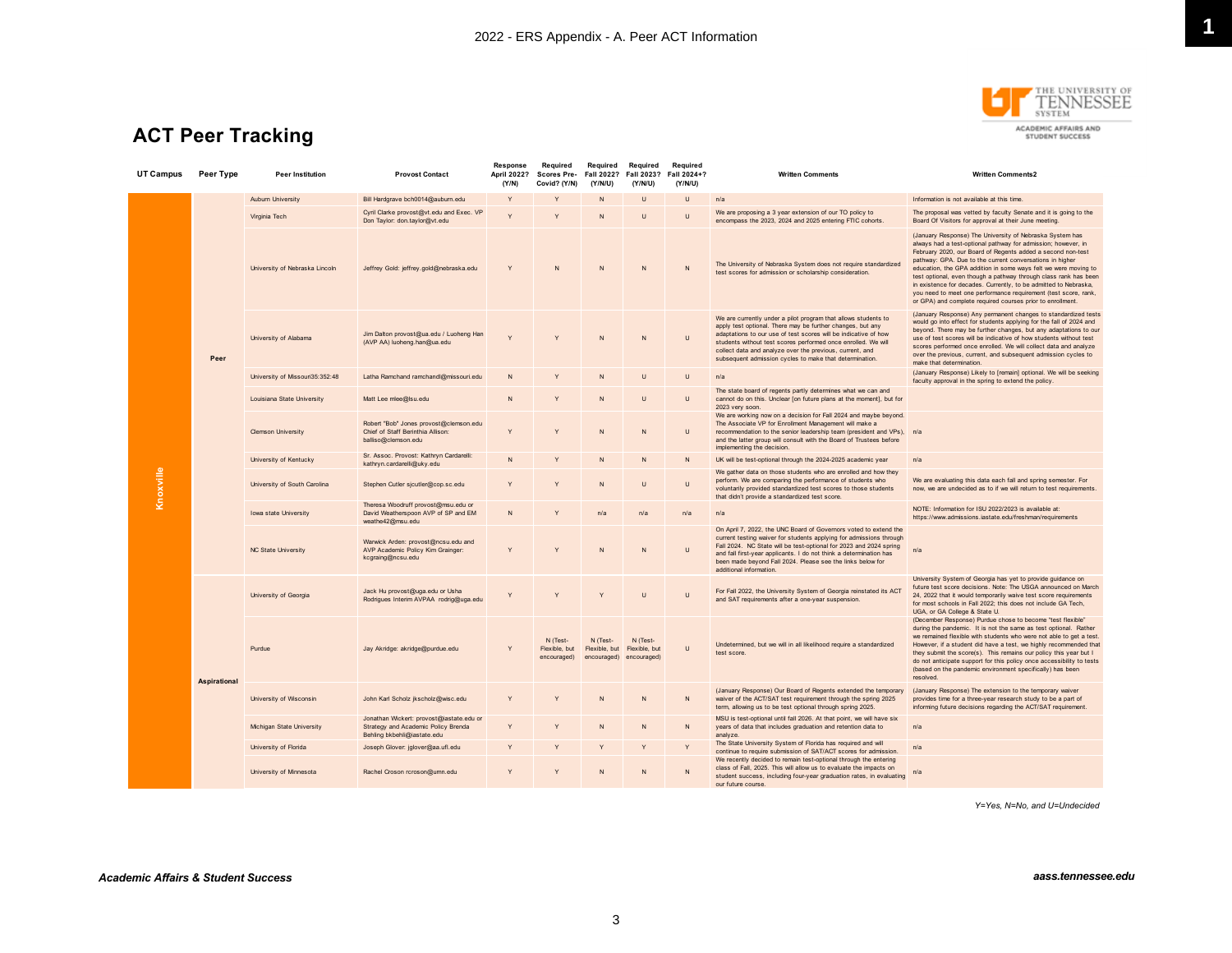# **ACT Peer Tracking**

| <b>UT Campus</b> | Peer Type    | <b>Peer Institution</b>            | <b>Provost Contact</b>                                                                       | Response<br>April 2022?<br>(Y/N) | Required<br>Scores Pre-<br>Covid? (Y/N) | Required<br><b>Fall 2022?</b><br>(Y/N/U) | Required<br>Fall 2023?<br>(Y/N/U) | Reauired<br>Fall 2024+?<br>(Y/N/U) | <b>Written Comments</b>                                                                                                                                                                                                                                                                                                                                                     | <b>Written Comments2</b>                                                                                                                                                                                                                                                                                                                                                                                                  |
|------------------|--------------|------------------------------------|----------------------------------------------------------------------------------------------|----------------------------------|-----------------------------------------|------------------------------------------|-----------------------------------|------------------------------------|-----------------------------------------------------------------------------------------------------------------------------------------------------------------------------------------------------------------------------------------------------------------------------------------------------------------------------------------------------------------------------|---------------------------------------------------------------------------------------------------------------------------------------------------------------------------------------------------------------------------------------------------------------------------------------------------------------------------------------------------------------------------------------------------------------------------|
|                  |              | Jacksonville State University      | Christie Shelton cshelton@jsu.edu                                                            | $\vee$                           |                                         | $\mathsf{N}$                             | $\mathbf{U}$                      | $\mathbf{U}$                       | Voting on this next week, but we anticipate we will receive support<br>from our board to continue with test optional policies for Fall 2023.                                                                                                                                                                                                                                | We are basing acceptance (conditional or unconditional) on high<br>school GPA. We are not using a core GPA at this time.                                                                                                                                                                                                                                                                                                  |
|                  |              | Georgia College and State U        | Costas Spirou costas.spirou@gcsu.edu                                                         | N                                |                                         |                                          | $\mathbf{U}$                      | $\cup$                             | n/a                                                                                                                                                                                                                                                                                                                                                                         | The University System of Georgia has yet to provide guidance on<br>future test score decisions. Note: The USGA announced on March<br>24, 2022 that it would temporarily waive test score requirements<br>for most schools in Fall 2022; this does not include GA Tech,<br>UGA, or GA College & State U.                                                                                                                   |
|                  |              | Northeastern State University      | Debby Landry landryd@nsuok.edu                                                               | N                                |                                         | N                                        | N                                 | $\overline{N}$                     | The Oklahoma State Regents for Higher Education is running a 5-<br>vear pilot of ACT test optional freshmen admissions. NSU is a<br>member of this pilot program. Students can elect to be admitted<br>without an ACT score by meeting a separate admissions criteria<br>based on grades in additional math/science courses.                                                | n/a                                                                                                                                                                                                                                                                                                                                                                                                                       |
|                  |              | Stephen F. Austin University*      | Included in UTM List                                                                         | Y                                |                                         | N                                        | N                                 | $\mathbf{U}$                       | In order to stay comparable and competitive to our peer/ competitor<br>institutions and to meet the students where they are at, it was<br>recommended to extend a test-optional practice for 2023. The<br>Stephen F. Austin State University Board of Regents approved this<br>request on April 2022.                                                                       | n/a                                                                                                                                                                                                                                                                                                                                                                                                                       |
|                  |              | University of Central Arkansas*    | Included in UTM List                                                                         |                                  |                                         | $\mathsf{N}$                             | N                                 | $\mathbf{U}$                       | We are currently operating on year by year basis, with annual<br>approval by our board of trustees. in addition, we are separately<br>tracking academic progress and success for those students<br>admitted by gpa only, for those admitted by gap with an act score<br>that would have been too low for admission, and those with<br>traditional act & gpa.                | n/a                                                                                                                                                                                                                                                                                                                                                                                                                       |
|                  | Peer         | University of West Georgia         | Jon Preston jpreston@westga.edu                                                              | $\mathsf{N}$                     |                                         | $\mathbf N$                              | n/a                               | n/a                                | n/a                                                                                                                                                                                                                                                                                                                                                                         | n/a (Answers derived from publicly available information)                                                                                                                                                                                                                                                                                                                                                                 |
|                  |              | <b>Tennessee Tech University</b>   | Lori Mann Bruce Ibruce@tntech.edu                                                            |                                  | N (unless GPA<br>< 3.01                 | N (unless<br>GPA < 3.0                   | N (unless<br>GPA < 3.0            | N (unless GPA<br>< 3.01            | Remain optional - ACT is required for our merit-based admission<br>scholarships.                                                                                                                                                                                                                                                                                            | Tennessee Tech went "test-optional" prior to the pandemic and at<br>this time, I have not heard any conversation about reviewing the<br>policy for future terms. TTU uses a holistic admission approach<br>with various paths to being admitted. 1.At this time, I am not<br>aware of any discussion or concern about our test-optional and/or<br>holistic review admission policy                                        |
| Chattanooga      |              | Florida Gulf Coast University      | Mark Rieger mrieger@fgcu.edu OR Mitch<br>Cordova VP SS and EM<br>mcordova@fgcu.edu           | N                                |                                         | Y                                        |                                   | Y                                  | (Per U of FL) The State University System of Florida has required<br>and will continue to require submission of SAT/ACT scores for<br>admission                                                                                                                                                                                                                             | (Per UNF) The entire Florida State University System is mandated<br>to request SAT/ACT scores for FTIC admissions, as per our Board<br>of Governors' Regulation 6.002 (https://www.flbog.edu/wp-<br>content/uploads/6_002FINAL_FTIC_03252020.pdf). It is indirectly<br>tied to state statute, and so even during the height of the<br>pandemic, Florida public universities were not allowed to waive the<br>requirement. |
|                  |              | Southeast Missouri State U*        | Mike Godard mgodard@semo.edu                                                                 | $\checkmark$                     | N                                       | N                                        | N                                 | $\mathsf{N}$                       | We are test optional and have been for the past two years or so.<br>We have no intentions of changing that option for our students at<br>this time.                                                                                                                                                                                                                         | (January response indicated SEMO was test-optional prior to<br>covid: unable to confirm when test-optional began).                                                                                                                                                                                                                                                                                                        |
|                  |              | Valdosta State University          | Robert Smith rtsmith@valdosta.edu                                                            | $\checkmark$                     |                                         | $\mathsf{N}$                             | Y                                 | Y                                  | The last two are subject to change, as our admissions criteria are<br>set centrally by the USG Board of Regents.                                                                                                                                                                                                                                                            | University System of Georgia has yet to provide guidance on<br>future test score decisions. Note: The USGA announced on March<br>24, 2022 that it would temporarily waive test score requirements<br>for most schools in Fall 2022; this does not include GA Tech.<br>UGA, or GA College & State U.                                                                                                                       |
|                  |              | University of Nebraska Omaha       | Sr. Vice Chancellor AA Sacha Kopp<br>sacha.kopp@unomaha.edu                                  | $\mathsf{N}$                     | $\mathsf N$                             | $\mathsf{N}$                             | N                                 | N                                  | The University of Nebraska System does not require standardized<br>test scores for admission or scholarship consideration.                                                                                                                                                                                                                                                  | The University of Nebraska system eliminated the requirement for<br>standardized test scores prior to COVID. We do not anticipate a<br>change in this policy.                                                                                                                                                                                                                                                             |
|                  |              | University of Arkansas Little Rock | Ann Bain abbain@ualr.edu                                                                     | N                                | n/a                                     | n/a                                      | n/a                               | n/a                                | n/a                                                                                                                                                                                                                                                                                                                                                                         | n/a                                                                                                                                                                                                                                                                                                                                                                                                                       |
|                  |              | University of NC Greensboro        | Debbie Storrs dastorrs@uncg.edu                                                              | $\checkmark$                     | $\vee$                                  | N                                        | N                                 | $\mathbf{U}$                       | The UNC BOG recently approved the UNC System to remain test<br>optional through 2024.                                                                                                                                                                                                                                                                                       | n/a                                                                                                                                                                                                                                                                                                                                                                                                                       |
|                  |              | Appalachian State                  | <b>Heather Hulburt Norris</b><br>hulburthm@appstate.edu                                      | N                                |                                         | $\mathsf{N}$                             | N                                 | $\cup$                             | On April 7, 2022, the UNC Board of Governors voted to extend the<br>current testing waiver for students applying for admissions through<br>Fall 2024. NC State will be test-optional for 2023 and 2024 spring<br>and fall first-year applicants. I do not think a determination has<br>been made beyond Fall 2024. Please see the links below for<br>additional information | (January Response) I am not in a position to comment on what the<br>UNC Board of Governors will allow in a post-pandemic context. The<br>vote to allow test-optional for 2022 terms was very close. I do<br>expect that we will see a trend toward more test-optional and test<br>blind admission policies nationally.                                                                                                    |
|                  | Aspirational | University of NC Wilmington        | James Winebrake winebrakej@uncw.edu                                                          | N                                |                                         | N                                        | N                                 | $\cup$                             | The UNC BOG recently approved the UNC System to remain test<br>optional through 2024.                                                                                                                                                                                                                                                                                       | n/a                                                                                                                                                                                                                                                                                                                                                                                                                       |
|                  |              | University of North Florida        | Karen Patterson karen.patterson@unf.edu                                                      |                                  |                                         | Y                                        | Y                                 |                                    | (Per U of FL) The State University System of Florida has required<br>and will continue to require submission of SAT/ACT scores for<br>admission                                                                                                                                                                                                                             | The entire Florida State University System is mandated to request<br>SAT/ACT scores for FTIC admissions, as per our Board of<br>Governors' Regulation 6.002 (https://www.flbog.edu/wp-<br>content/uploads/6_002FINAL_FTIC_03252020.pdf). It is indirectly<br>tied to state statute, and so even during the height of the<br>pandemic, Florida public universities were not allowed to waive the<br>requirement            |
|                  |              | College of Charleston              | Suzanne Austin provost@cofc.edu OR<br>Assoc. Provost Mark Del Mastro<br>delmastromp@cofc.edu | N                                | n/a                                     | n/a                                      | n/a                               | n/a                                | n/a                                                                                                                                                                                                                                                                                                                                                                         | n/a                                                                                                                                                                                                                                                                                                                                                                                                                       |

*Y=Yes, N=No, and U=Undecided*

THE UNIVERSITY OF TENNESSEE

SYSTEM ACADEMIC AFFAIRS AND<br>STUDENT SUCCESS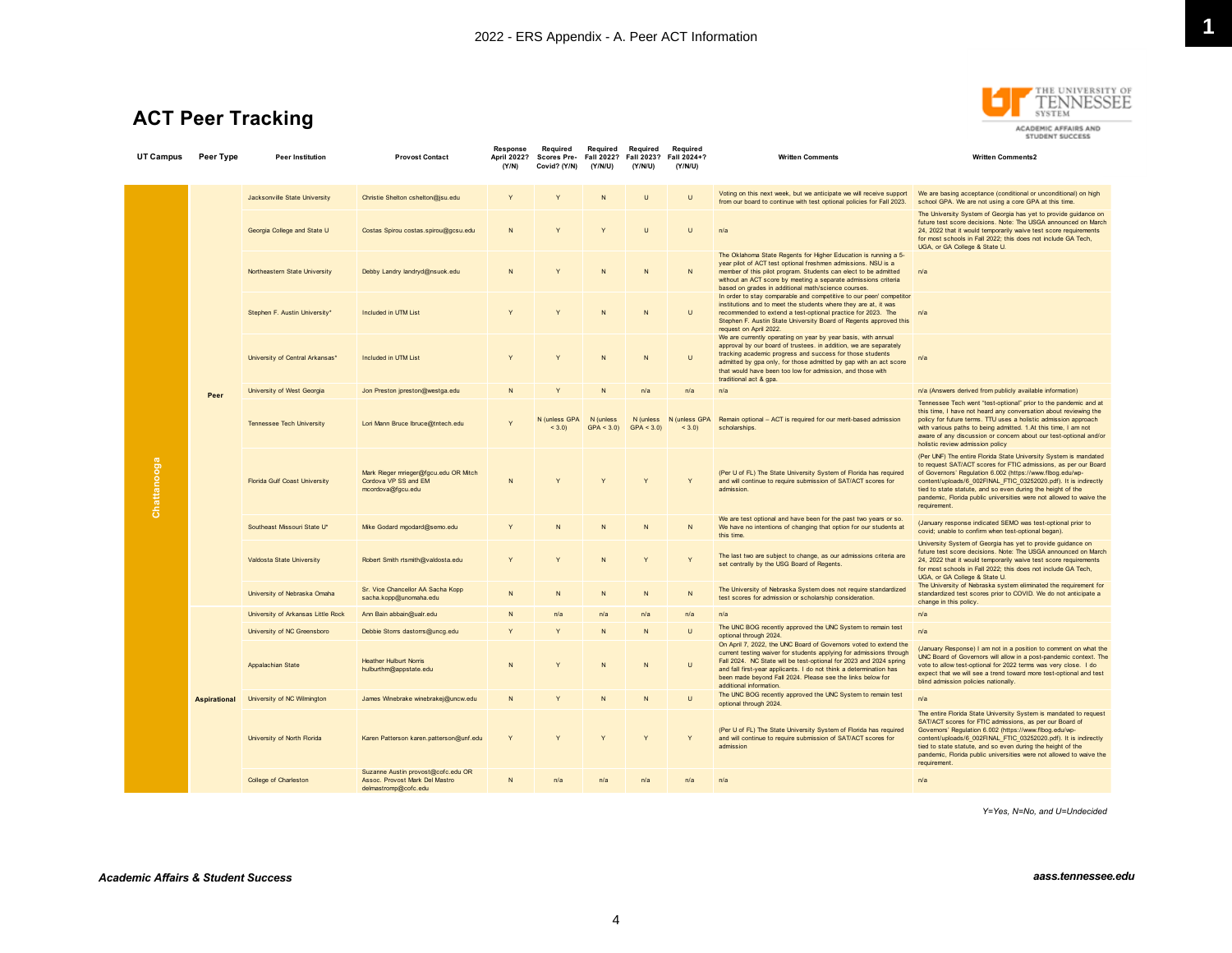

ACADEMIC AFFAIRS AND<br>STUDENT SUCCESS

# **ACT Peer Tracking**

| UT Campus | Peer Type    | <b>Peer Institution</b>         | <b>Provost Contact</b>                         | Response<br><b>April 2022?</b><br>(Y/N) | Required<br>Scores Pre-<br>Covid? (Y/N)      | Required<br><b>Fall 2022?</b><br>(Y/N/U) | Required<br><b>Fall 2023?</b><br>(Y/N/U) | Required<br>Fall 2024+?<br>(Y/N/U) | <b>Written Comments</b>                                                                                                                                                                                                                                                                                                                                                                                                                                                                                                                                                                                                                                | <b>Written Comments2</b>                                                                                                                                                                                                                                                                                                                                                                                                               |
|-----------|--------------|---------------------------------|------------------------------------------------|-----------------------------------------|----------------------------------------------|------------------------------------------|------------------------------------------|------------------------------------|--------------------------------------------------------------------------------------------------------------------------------------------------------------------------------------------------------------------------------------------------------------------------------------------------------------------------------------------------------------------------------------------------------------------------------------------------------------------------------------------------------------------------------------------------------------------------------------------------------------------------------------------------------|----------------------------------------------------------------------------------------------------------------------------------------------------------------------------------------------------------------------------------------------------------------------------------------------------------------------------------------------------------------------------------------------------------------------------------------|
|           |              |                                 |                                                |                                         |                                              |                                          |                                          |                                    |                                                                                                                                                                                                                                                                                                                                                                                                                                                                                                                                                                                                                                                        |                                                                                                                                                                                                                                                                                                                                                                                                                                        |
|           |              | Arkansas State University       | Allen Utter: autter@astate.edu                 | Y                                       | Y                                            | N                                        | $\mathsf{N}$                             | $\mathsf{N}$                       | All Ns indicate test-optional                                                                                                                                                                                                                                                                                                                                                                                                                                                                                                                                                                                                                          | Students are admitted by meeting one of the three criteria: ACT 19<br>or higher or GPA greater than 3.0 or top 20% percent of graduating<br>class.                                                                                                                                                                                                                                                                                     |
|           |              | University of Texas Tyler       | Amir Mirmiran amirmiran@uttyler.edu            | Y                                       | Y                                            | $\mathsf{N}$                             | $\cup$                                   | $\cup$                             | Assessing student performance data at this time. [We will make a<br>decision] based on student performance data, in Summer 2022.                                                                                                                                                                                                                                                                                                                                                                                                                                                                                                                       | n/a                                                                                                                                                                                                                                                                                                                                                                                                                                    |
|           |              | Arkansas Tech                   | Barbara Johnson bjohnson@atu.edu               | $\mathsf{N}$                            | Y (but not for<br>admissions)                | $\mathbf{U}$                             | $\cup$                                   | $\cup$                             | n/a                                                                                                                                                                                                                                                                                                                                                                                                                                                                                                                                                                                                                                                    | (January Response) Depends on what the state legislature decides<br>to do with the test reporting requirement                                                                                                                                                                                                                                                                                                                          |
|           |              | McNeese State University        | Chip LeMieux flemieux@mcneese.edu              | Y                                       | Y (but not for<br>admissions)                | Y                                        | $\cup$                                   | $\cup$                             | n/a                                                                                                                                                                                                                                                                                                                                                                                                                                                                                                                                                                                                                                                    | n/a                                                                                                                                                                                                                                                                                                                                                                                                                                    |
|           |              | Midwestern State University     | James Johnston:<br>james.johnston@msutexas.edu | Y                                       | $\checkmark$                                 | $\mathsf{N}$                             | N                                        | $\mathbf{U}$                       | We've not yet made a permanent decision but remain test optional.<br>We are taking this AY and the coming AY to gather data that will<br>better inform a permanent decision.                                                                                                                                                                                                                                                                                                                                                                                                                                                                           | n/a                                                                                                                                                                                                                                                                                                                                                                                                                                    |
|           | Peer         | Austin Peay State University    | Maria Cronley cronleym@apsu.edu                | All Ns indicate<br>test-optional        | Y                                            | N                                        | $\cup$                                   | $\cup$                             | N/A                                                                                                                                                                                                                                                                                                                                                                                                                                                                                                                                                                                                                                                    | (January Response) Based on final policy approval, APSU plans to<br>continue being test-optional in the future and utilize a holistic<br>review of incoming students academic credentials for admission<br>and placement.                                                                                                                                                                                                              |
|           |              | Frostburg State University      | Michael Mathias:<br>mbmathias@frostburg.edu    | N                                       | n/a                                          | n/a                                      | n/a                                      | n/a                                | n/a                                                                                                                                                                                                                                                                                                                                                                                                                                                                                                                                                                                                                                                    | n/a                                                                                                                                                                                                                                                                                                                                                                                                                                    |
|           |              | Auburn University Montgomery    | Mrinal Mudgh Varma varma@aum.edu               | N                                       | Y                                            | N                                        | Y                                        | Y                                  | n/a                                                                                                                                                                                                                                                                                                                                                                                                                                                                                                                                                                                                                                                    | n/a                                                                                                                                                                                                                                                                                                                                                                                                                                    |
|           |              | West Texas A&M                  | Niel Terry: nterry@wtamu.edu                   | N                                       | n/a                                          | n/a                                      | n/a                                      | n/a                                | n/a                                                                                                                                                                                                                                                                                                                                                                                                                                                                                                                                                                                                                                                    | n/a                                                                                                                                                                                                                                                                                                                                                                                                                                    |
| Martin    |              | Morehead State University       | Tony Norman<br>adnorman@moreheadstate.edu      | v                                       | Y (but not for Y (but not for<br>admissions) | admissions)                              | $\cup$                                   | $\mathbf{U}$                       | We made the move to test optional because the past two cohorts<br>of students were impacted in their abilities to complete the ACT<br>testing that typically occurs in KY high schools. In addition, all of<br>our peer institutions in KY opted to go test optional, so in order to<br>have similar approaches and not add additional requirements over<br>and above other schools in the area we felt we should follow suit,<br>too. Our institutional research group will be running analyses of<br>success metrics for those admitted without ACT/SAT this summer<br>and we will decide about future admission criteria based on those<br>results. | (January Response) As school districts get back to "normal" with<br>in-person classes and appropriate counseling, we will probably go<br>back to a test requirement at some point. Students are not as<br>prepared as they once were, and test-optional admission creates<br>retention problems. Schools requiring only GPA for scholarships<br>will run out of money and will award scholarships to students with<br>low test scores. |
|           |              | Marshall University             | Avinandan Mukherjee<br>mukherjeea@marshall.edu | N                                       | Y                                            | N                                        | U                                        | $\mathbf{U}$                       | n/a                                                                                                                                                                                                                                                                                                                                                                                                                                                                                                                                                                                                                                                    | (January Response) Optional to be considered for general<br>admission, required for selective programs                                                                                                                                                                                                                                                                                                                                 |
|           |              | Stephen F. Austin University*   | Lorenzo Smith lorenzo.smith@sfasu.edu          | Y                                       | Y                                            | N                                        | $\mathsf{N}$                             | $\mathbf N$                        | In order to stay comparable and competitive to our peer/ competitor<br>institutions and to meet the students where they are at, it was<br>recommended to extend a test-optional practice for 2023. The<br>Stephen F. Austin State University Board of Regents approved this<br>request on April 2022.                                                                                                                                                                                                                                                                                                                                                  | n/a                                                                                                                                                                                                                                                                                                                                                                                                                                    |
|           |              | Southeast Missouri State U*     | Mike Godard: mgodard@semo.edu                  | Y                                       | N                                            | N                                        | $\mathsf{N}$                             | $\mathbf N$                        | We are test optional and have been for the past two years or so.<br>We have no intentions of changing that option for our students at<br>this time.                                                                                                                                                                                                                                                                                                                                                                                                                                                                                                    | (January response indicated SEMO was test-optional prior to<br>covid; unable to confirm when test-optional began).                                                                                                                                                                                                                                                                                                                     |
|           | Aspirational | University of Central Arkansas* | Patricia Poulter ppoulter@uca.edu              | Y                                       | Y                                            | N                                        | $\mathsf{N}$                             | $\mathbf{U}$                       | We are currently operating on year by year basis, with annual<br>approval by our board of trustees. in addition, we are separately<br>tracking academic progress and success for those students<br>admitted by gpa only, for those admitted by gap with an act score<br>that would have been too low for admission, and those with<br>traditional act & gpa.                                                                                                                                                                                                                                                                                           | n/a                                                                                                                                                                                                                                                                                                                                                                                                                                    |
|           |              | Western Carolina University     | Richard Starnes starnes@wcu.edu                | Y                                       | Y                                            | N                                        | $\mathsf{N}$                             | $\mathbf{U}$                       | On April 7, 2022 the UNC Board of Governors voted to extend the<br>current testing waiver for students applying for admissions through<br>Fall 2024. NC State will be test-optional for 2023 and 2024 spring n/a<br>and fall first-year applicants. I do not think a determination has<br>been made beyond Fall 2024.                                                                                                                                                                                                                                                                                                                                  |                                                                                                                                                                                                                                                                                                                                                                                                                                        |

*Y=Yes, N=No, and U=Undecided*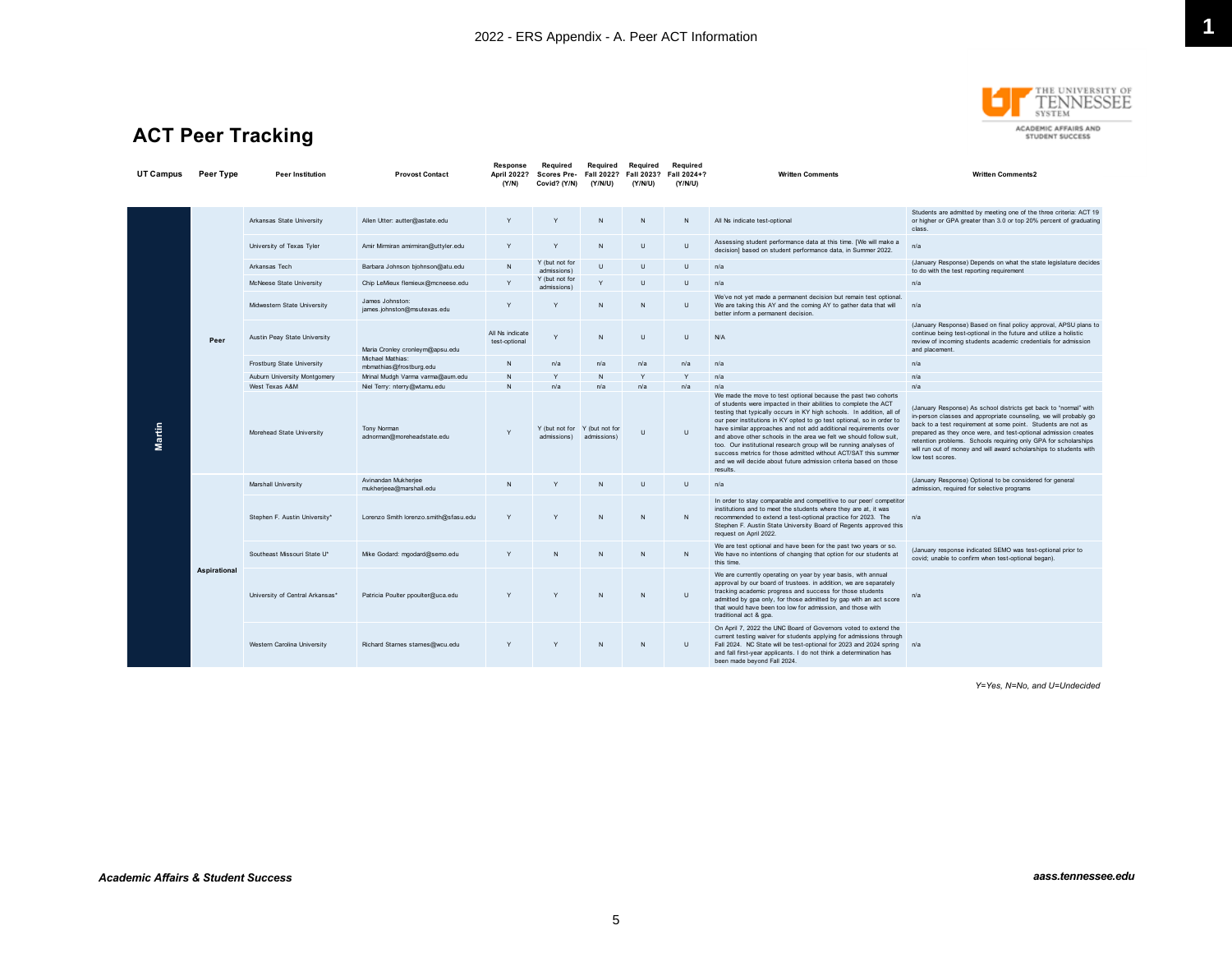<span id="page-5-0"></span>Undergraduate Admission

Admissions Office personnel oversee the undergraduate admissions process. Send requests for information and application forms to:

Office of Undergraduate Admissions Dept. 5105

University of Tennessee at Chattanooga

615 McCallie Avenue

Chattanooga, Tennessee 37403

The Admission Office is located in room 101 University Center; the telephone number is (423) 425-4662. Applicants may request admission for the fall or spring semester, or any summer session. Students applying should submit all required admission materials by the following priority deadlines:

- Spring semester November 1 for all new students
- Summer semesters April 15 for all new students
- Fall semester May 1 for freshmen, July 1 for transfers

# Applying for Admission

Applicants for freshman admission must submit the following documents:

- Application for admission
- Official high school transcript. Applicants may send this transcript any time after the completion of the junior year of high school, and must submit a final transcript showing all grades, type of diploma, and the date of graduation after graduation from high school. Applicants with a high school equivalency diploma must submit scores from the General Education Development Test (GED) or High school equivalency program (HISEP) as well as official transcripts of completed high school coursework.
- ACT or SAT scores (for applicants under 21)
- A \$30 nonrefundable application fee is required of all candidates except those who have previously applied to The University of Tennessee at Chattanooga.

#### Required High School Courses

All applicants must have completed the following high school courses:

| Subject Area                              | <b>Units Requires</b> |
|-------------------------------------------|-----------------------|
| English                                   | 4                     |
| Algebra (I and II)                        |                       |
| Geometry and 1 additional unit of Math    |                       |
| Laboratory Science                        |                       |
| American History                          |                       |
| World History/World Geog/European History |                       |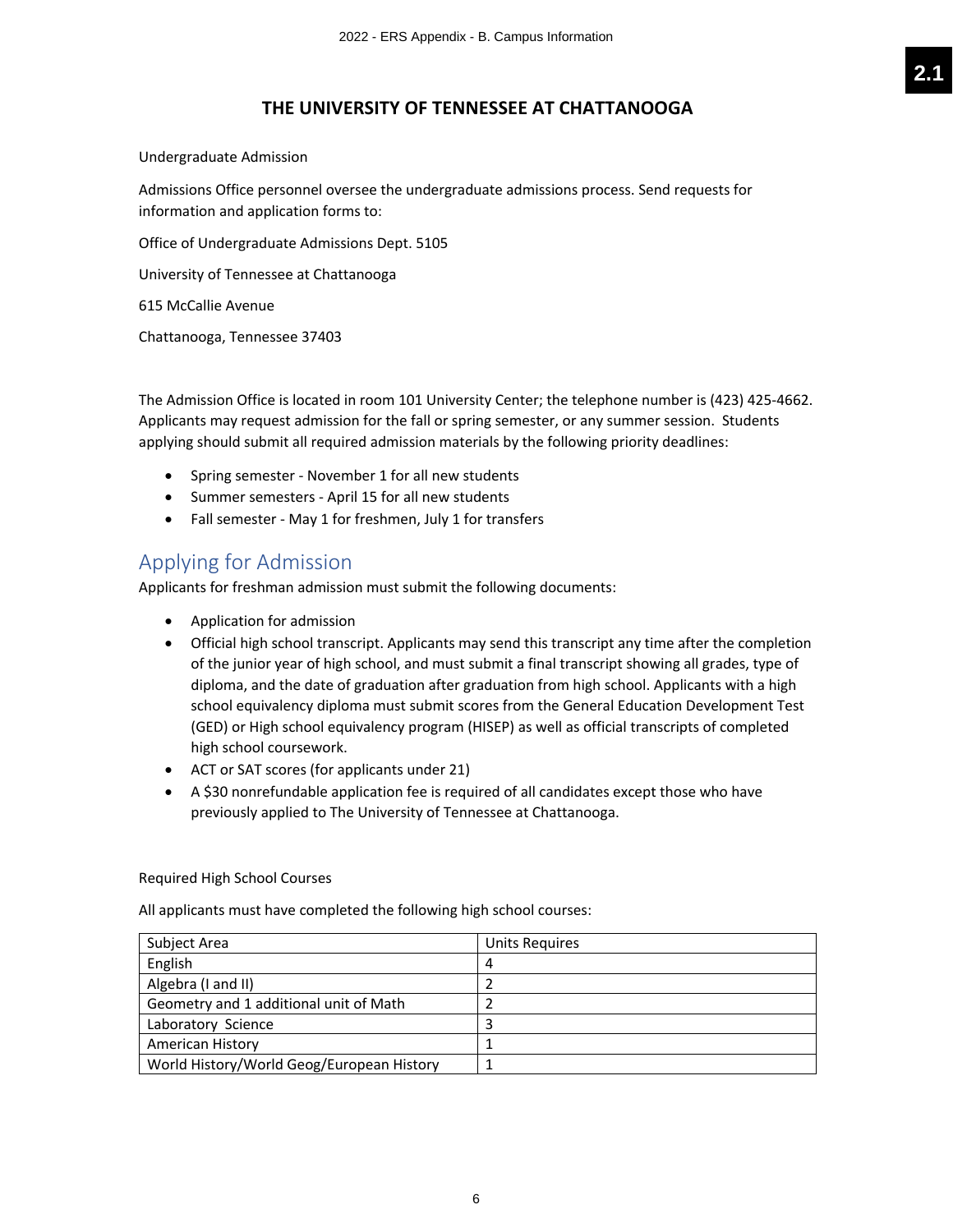| Single Foreign Language       |    |
|-------------------------------|----|
| <b>Visual/Performing Arts</b> |    |
| Total                         | 16 |

The University may deny admission to applicants who have deficiencies in any of these units. Students admitted with deficiencies must complete the missing courses. These courses will apply toward the student's college degree(s) and will apply toward the minimum credit hours required for graduation.

In addition to the minimum high school unit requirements listed above, an applicant should plan a high school course of study that will prepare them for their specific area(s) of interest. In particular, the University encourages all applicants to complete four years of college preparatory mathematics. Prospective engineering majors should take three units of science including physics.

#### Regular Admission (by applicants under 21 years of age)

The University grants regular admission to graduates of approved high schools\* who meet one of the following two criteria beginning fall 2014:

- A high school grade point average of at least 2.85 (on a 4.0 scale), a minimum score of 18 on the Enhanced ACT (960 SAT), and completion of all 16 high school units listed above.
- A high school grade point average of at least 2.50 (on a 4.0 scale), a minimum score of 21 on the Enhanced ACT (1060 SAT), and completion of all 16 high school units listed above.

\*Approved high schools are those approved by the State Department of Education or by the regional accreditation association. In the case of graduates of high schools that have not been so approved, regular admission will be granted to applicants with a high school grade point average of at least 2.85 on a 4.0 scale, a score of 21 on the Enhanced ACT (1060 SAT), and completion of all 16 high school units.

#### Exceptions to Regular Admission Requirements

A limited number of students who do not meet the regular admission standards may be admitted to UTC by appealing to the Admissions Office. Applicants will receive the official appeal form from the Admissions Office after an initial application review has been completed. The deadlines for submission of these petitions will be June 15 for fall semester, November 1 for spring semester, and March 15 for summer semester.

Students admitted with high school unit deficiencies must fulfill these requirements by completing the necessary courses within their first 42 hours of enrollment. Credit earned in these courses apply toward any degree requirements, including the 120 credit hours required for graduation, the general education requirements, and major or elective requirements. Students admitted with a high school deficiency in American history are required by Tennessee law to complete six semester hours of college-level American history (Tennessee Code Annotated Section 549-3253).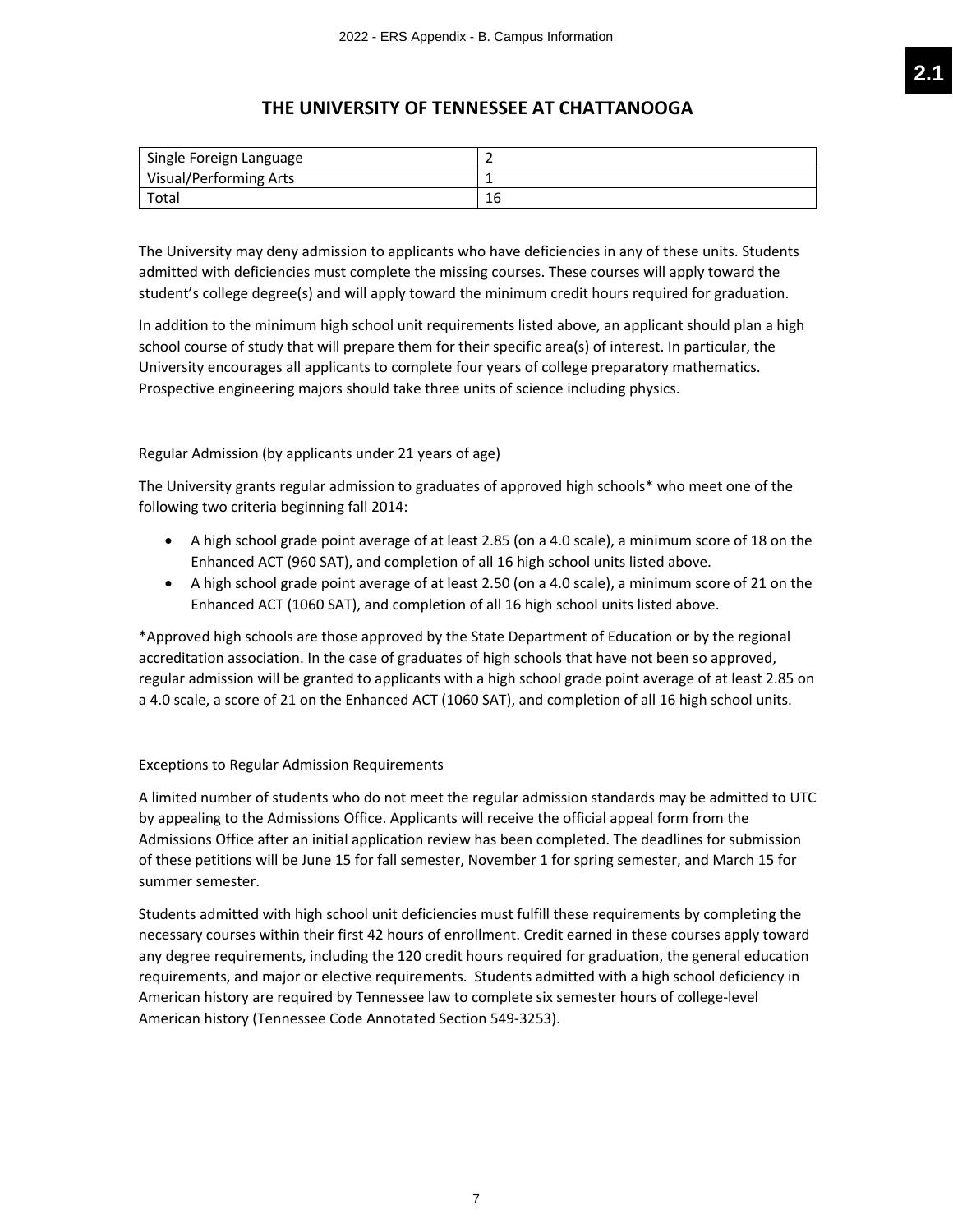If a student must complete developmental courses, the overall cumulative GPA will determine the student's eligibility to continue coursework. The overall cumulative GPA includes all developmental and all for-credit courses used for continuation purposes for admitted students. The institutional cumulative GPA determines the continuation standards of all other students. The institutional cumulative GPA includes all for-credit courses only. Additionally, freshmen admitted by petition or exception may be subject to one or more of the following conditions:

- Reduced course credit load
- Specific course requirements
- Specific academic advisor
- Enrollment in summer programs designed to improve academic skills.

Adult Freshman Admission (applicants over 21 years of age)

The University of Tennessee at Chattanooga encourages applications from adults who are 21 years of age or older. Adult freshmen applicants must submit official high school transcripts or equivalent, including type of diploma and date of graduation. Adult applicants do not need to submit ACT or SAT scores. An applicant with a high school equivalency diploma must have an average standard score of at least 450 on the General Education Development (GED) test or at least a score of 88 on the HISEP (High School Equivalency Program).

The Director of the Admissions Office, or a designee, reviews applications for Adult Freshman admission on a case-by-case basis using all available evidence, including the applicant's post-high school experiences. The University may require that students admitted to this program comply with one or more of the following conditions:

- Reduced course credit load
- Specific course requirements
- Specific academic advisor

Admission with GED: High School Equivalency Diploma

The University will accept a high school equivalency diploma if the applicant scored 450 or higher on the General Education Development test (GED) or at least a score of 88 on the HISEP (High School Equivalency Program). Applicants who are 21 or older should refer to the section entitled "Adult Freshman Admission." Applicants younger than 21 should refer to the section entitled "Regular Admission."

The Director of the Admissions Office, or a designee, reviews on a case-by-case basis applicants with extenuating circumstances who fail to meet admission requirements. Applicants who do not meet the admission requirements should present in writing the extenuating and other circumstances that produced the deficiencies.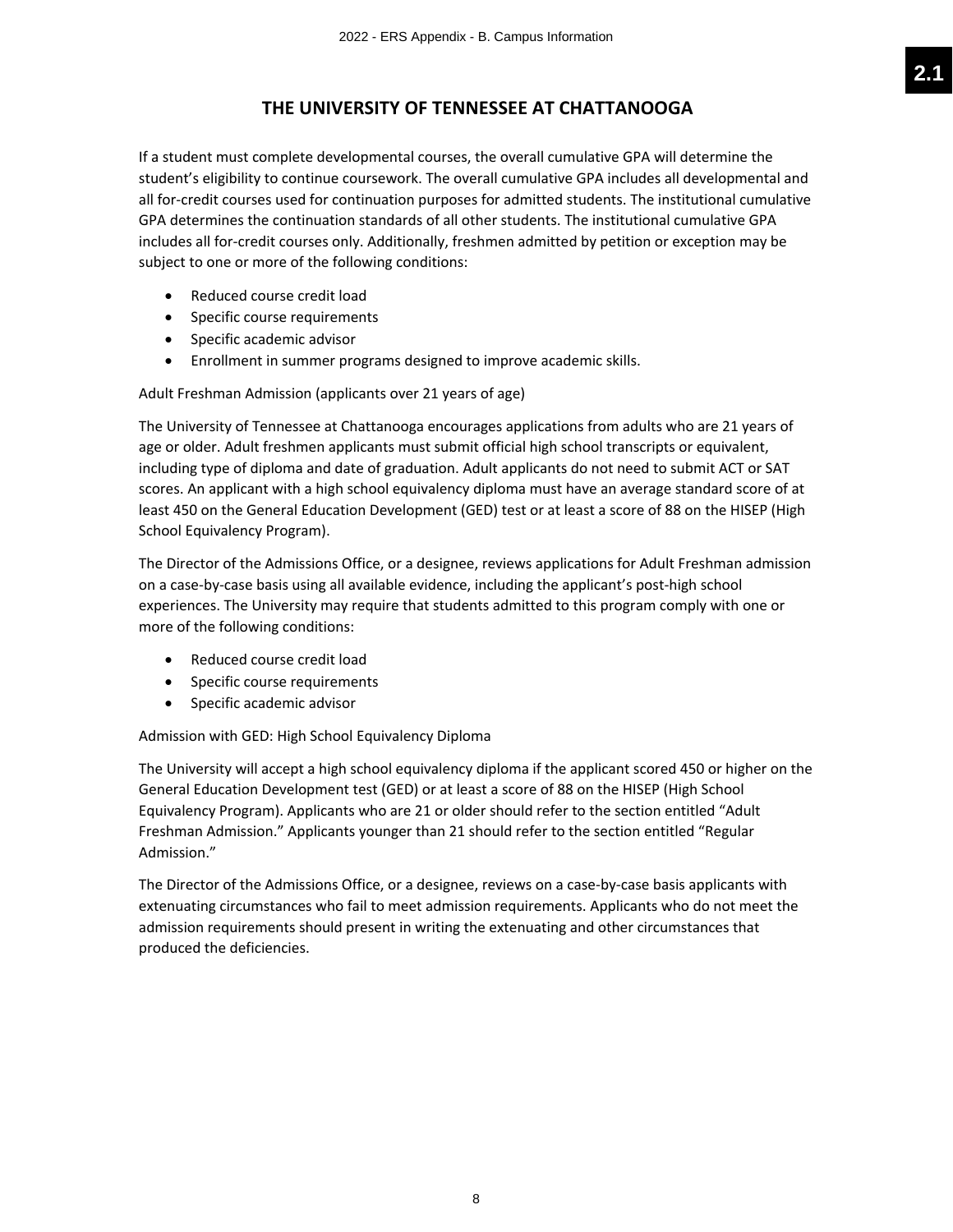Admission and Readmission Decisions

Applicants who are denied admission or readmission may appeal to the Admission Committee. An appeal form is automatically mailed to applicants for whom admission has been denied. This form must be completed and submitted to the Office of Undergraduate Admissions by the appropriate admission application deadline date: June 15 for the fall semester, November 15 for the spring semester, and March 15 for all summer sessions. Applicants are not permitted to attend class during the Admission Committee's review of the petition.

Applicants may appeal to the Chancellor to overturn the decision of the Admission Committee by following the procedures described in the Appealing to the Chancellor section below.

Appeals to the Chancellor

Applicants and students who are not satisfied with the result of a petition review may submit an appeal to the Chancellor requesting specific action. The appeal must be a written letter that can be mailed or hand-delivered to:

Dr. Steven Angle, Chancellor

Office of the Chancellor Dept. 5605

University of Tennessee at Chattanooga

615 McCallie Avenue

Chattanooga, TN 37403

The letter should provide:

- a clear rationale for why the Chancellor should overturn the decision, waive the regulations of the University, or both;
- additional information that was not presented with the original petition or a review of procedural errors made in the review of the petition;
- a list of actions the individual requests;
- a list of courses in which the individual intends to enroll for the forthcoming semester (for appeals to be admitted or readmitted);
- current mailing address;
- daytime telephone number where individual may be reached; and
- UTC ID.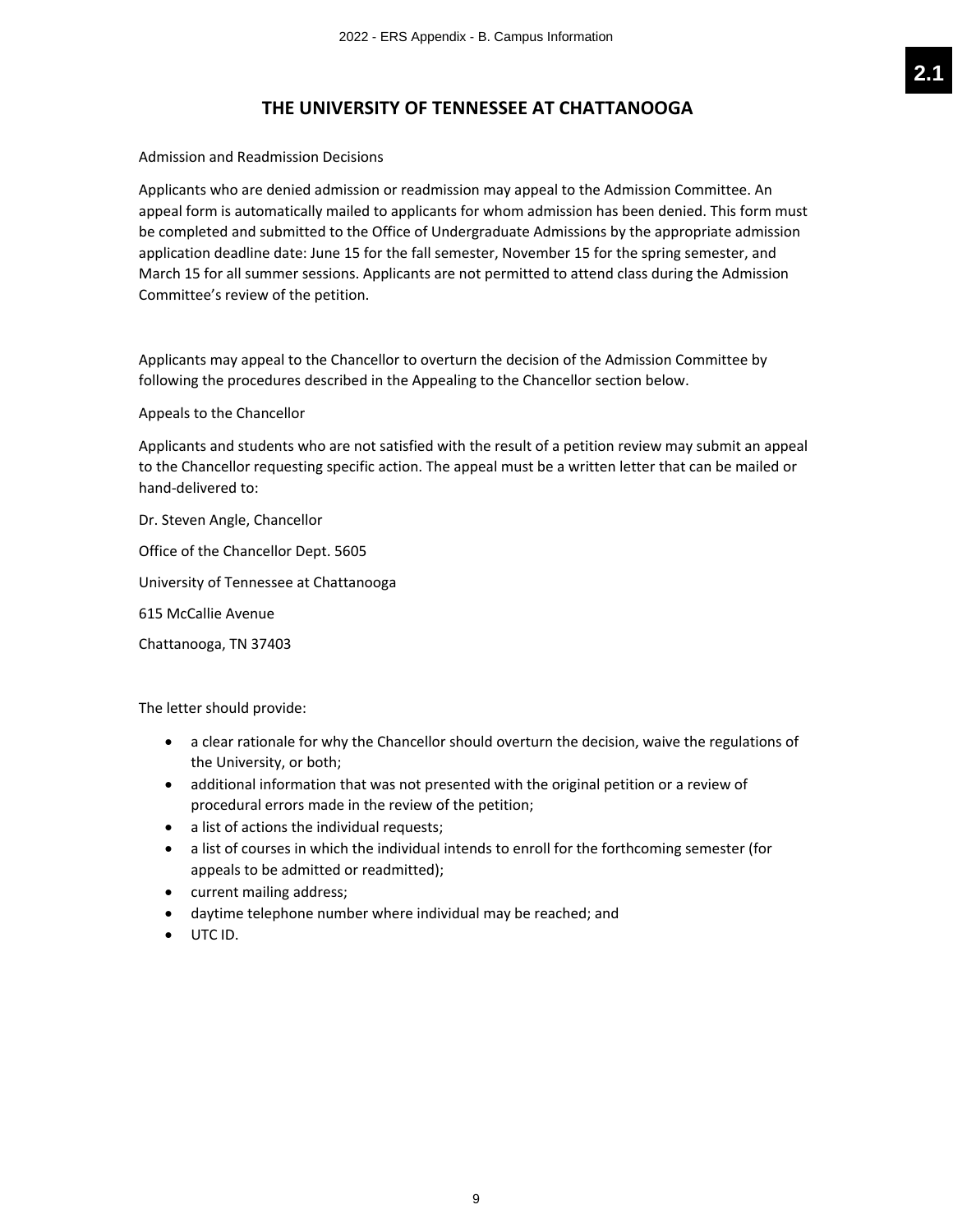# <span id="page-9-0"></span>**University of Tennessee, Knoxville 2022-2023 Undergraduate Catalog**

## **Admission to the University**

| <b>Undergraduate Admission</b>                                                  | <b>Re-Entry Student Applicants</b>         |
|---------------------------------------------------------------------------------|--------------------------------------------|
| <b>Freshman Admission</b>                                                       | <b>Veterans</b>                            |
| <b>Dual Enrollment Students</b>                                                 | <b>Non-Degree Student Applicants</b>       |
| <b>Campus Change Policy</b>                                                     |                                            |
| <b>General Transfer Admission Policies</b>                                      | -Non-Degree Students Seeking Degree Status |
| <b>College Visiting Student Applicants</b>                                      | <b>Readmission Student Applicants</b>      |
| AP, IB, CLEP, A/AS-Level, Dual Enrollment CreditsSenior and Disabled Applicants |                                            |
| <b>Tennessee Transfer Pathways</b>                                              | <b>International Student Applicants</b>    |
| <b>Residency Classification</b>                                                 | <b>Admitted International Students</b>     |
| Academic Common Market                                                          | Fees for Sponsored International Students  |

As the state's largest and most comprehensive university, the University of Tennessee, Knoxville, seeks to provide high-quality educational programs for all students who have the academic ability and motivation to pursue and profit from a baccalaureate education. Similar opportunities are available at the graduate level. While the majority of students at the University of Tennessee, Knoxville, are residents of the State of Tennessee, the university welcomes qualified students from other states and from other countries. Students from a variety of cultures add richness and diversity to the total educational experience for all.

#### **Undergraduate Admission**

#### **[https://admissions.utk.edu](https://admissions.utk.edu/)**

Admissions decisions for degree-seeking students are based upon several factors, most important of which are the applicant's grades in high school and college courses and the applicant's scores on the ACT or SAT exams. Anyone interested in attending the University of Tennessee, Knoxville, as an undergraduate student is encouraged to visit the website of the Office of Undergraduate Admissions for information and application forms at [https://admissions.utk.edu](https://admissions.utk.edu/).

Important information for undergraduate admission applications is available on the web at [https://admissions.utk.edu/apply/.](https://admissions.utk.edu/apply/) All applicants must create a free VIP account at<https://admissions.utk.edu/vip/>to gain access to applications for undergraduate admission, which should be submitted electronically. UT is a member of the Common Application, and all interested students may apply online through that portal [\(www.commonapp.org\)](https://www.commonapp.org/), and will monitor the status of their applications through their VIP accounts. Official copies are required for all transcripts and test scores, and these must be sent directly from schools or testing agencies to the Office of Undergraduate Admissions. Academic credits earned in a country out cies to the Office of Undergraduate Admissions. Academic credits earned in a country outside of the United States must be submit-<br>ted for evaluation by a company that is a member of the National Association of Credential E report will be an important factor in the admission decision. For additional information, see the section on International Student Applicants. Official test reports that are part of a high school transcript are accepted. For additional information, please contact the following offices.

Office of Undergraduate Admissions 320 Student Services Building The University of Tennessee, Knoxville Knoxville, TN 37996-0230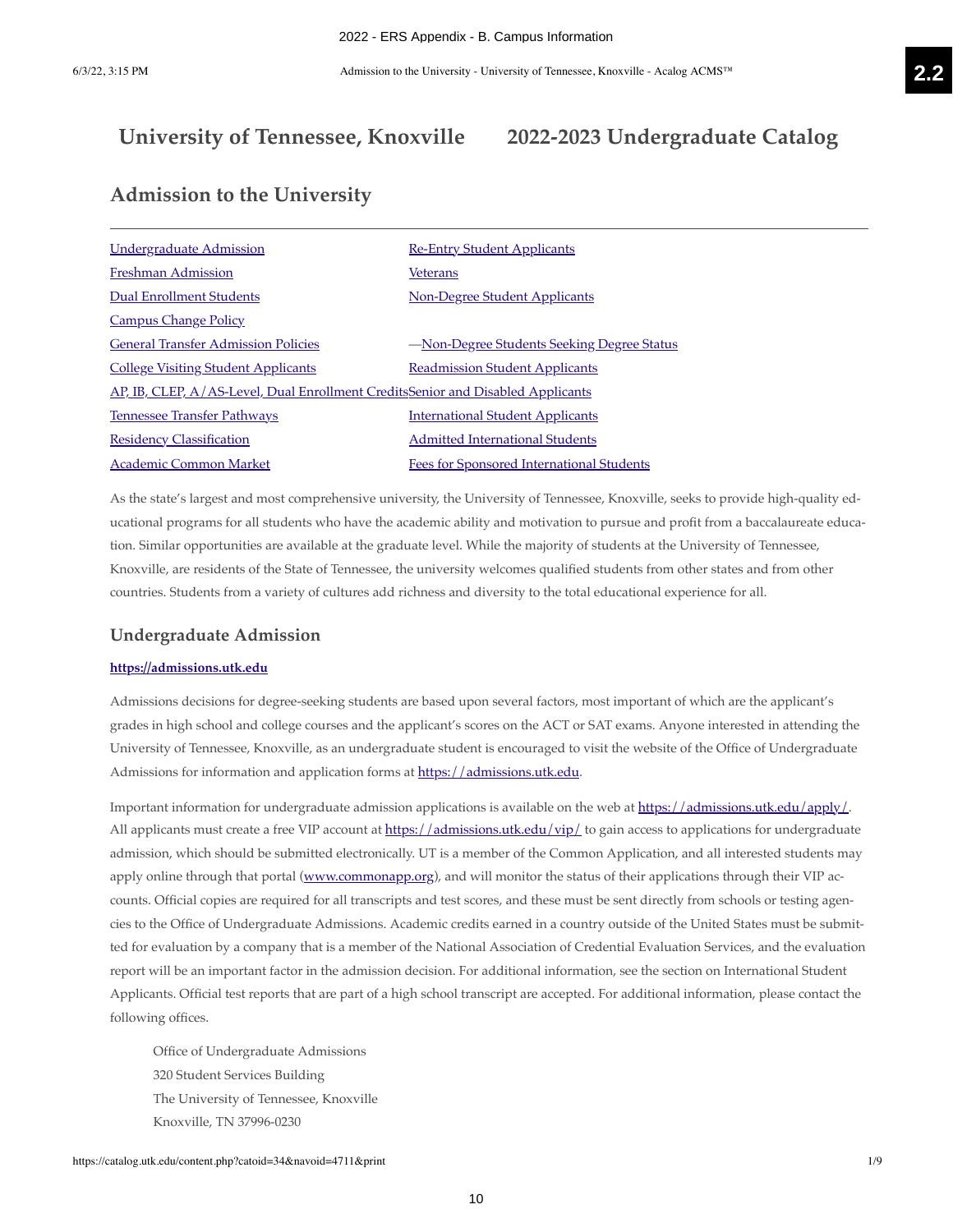<span id="page-10-0"></span>**Knoxville – main office** E-mail [admissions@utk.edu](mailto:admissions@utk.edu) Phone (865) 974-1111 **West Tennessee Regional Office** E-mail [admit2utk@utk.edu](mailto:admit2utk@utk.edu)

Phone (901) 448-8289

#### **Freshman Admission**

The University of Tennessee calculates a core GPA based upon a four-point grading scale in high school courses in sixteen areas.

- 4 units of English
- 2 units of algebra
- 1 unit of geometry
- 1 unit of advanced math (e.g., precalculus, calculus, trigonometry, statistics)
- 3 units of natural science. Students must complete biology, chemistry or physics, and a third lab science.
- 1 unit of American history
- 1 unit of European history, world history, or world geography
- 2 units of a single foreign language
- 1 unit of visual or performing arts

Courses in the list above that were taken as Honors are given an additional half-quality point, and courses that were taken as Advanced Placement, International Baccalaureate, or Dual Enrollment are given an additional quality point in the calculation of the core GPA. The core GPA is used as a factor in determining eligibility for admission, scholarships, and participation in the Honors and Scholars programs.

UT Knoxville accepts either the ACT or SAT (CR + M prior to March 2016; EBRW + M after March 2016) examination and does not require the ACT or SAT essay.

#### **Dual Enrollment Students**

A high school visiting student or dual enrollment student is currently enrolled in high school and seeks to enroll part-time at UT, based on his/her academic ability and educational need. High school visiting and dual enrollment students should have a minimum 3.0 high school grade point average. Applications are subject to review, and admission is not guaranteed.

- A student who is a Tennessee resident will complete and submit online the Tennessee Dual Enrollment Grant (TDEG) form instead of the Application for Admission. The TDEG form is available at the Tennessee Student Assistance Corporation [\(TSAC\) website: https://www.tn.gov/collegepays/money-for-college/tn-education-lottery-programs/dual-enrollment-](https://www.tn.gov/collegepays/money-for-college/tn-education-lottery-programs/dual-enrollment-grant.html)<u>grant.html</u>. For questions or information, please contact Norma Harrington at 865-974-1111. The dual credit verification form<br>(<u>https://admissions.utk.edu/wp-content/uploads/sites/10/2015/09/9698dualcredit-Co<u>py.pdf</u>) mus</u>
- mailed to the UT Knoxville Office of Undergraduate Admissions, to the attention of Norma Harrington. A student who is not a Tennessee resident must submit the Application for High School Visiting Students, accessible from [https://admissions.utk.edu/vip/,](https://admissions.utk.edu/vip/) along with the application fee, written permission by his/her parents and the school principal or counselor, and the dual credit verification form (see above).

#### **Campus Change Policy**

**2.2**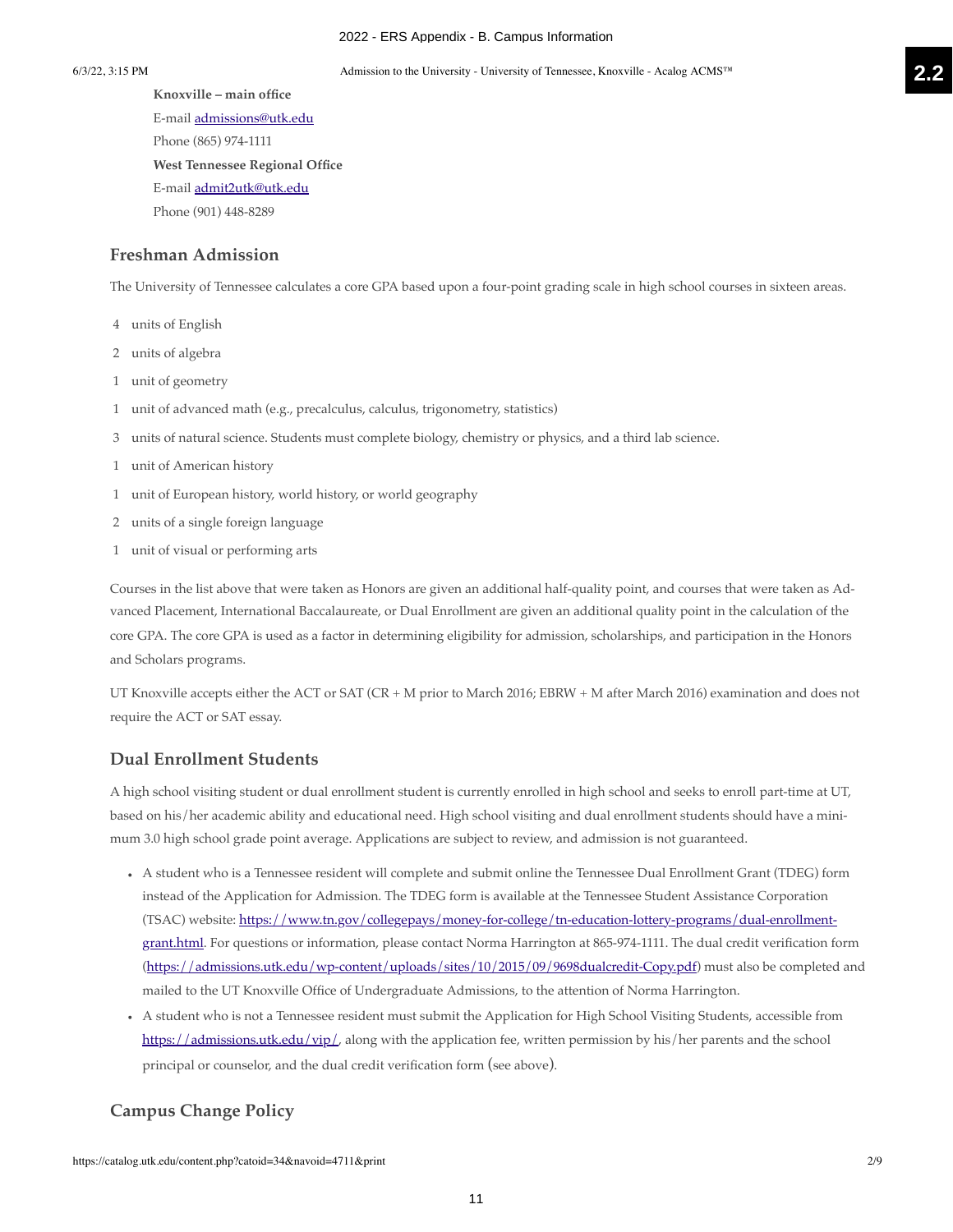<span id="page-11-0"></span>6/3/22, 3:15 PM Admission to the University - University of Tennessee, Knoxville - Acalog ACMS™

Students who wish to transfer from one University of Tennessee (UT) campus to another campus within the UT System are known as "campus-change" students. UT campuses welcome and seek to accommodate campus-change students as they go through the transfer process.

Campus-change students who apply for transfer within the UT System will have completed general education requirements for the UT campus to which they are transferring, provided that the student:

- 1. has previously earned an Associate of Arts or an Associate of Science degree from a TBR institution, or
- 2. has been certified by the institution from which they are transferring as having completed all the general education requirements of that institution.

If a campus-change student transfers from one UT campus to another within the UT System before completing general education requirements, then the student will receive credit for having completed general education blocks or categories that correspond to those at the campus to which they are transferring. Campus-change students who meet these specifications will not be required to take any additional coursework to meet general education requirements at the campus to which they are transferring; however, specific general education courses may be required to satisfy the requirements of the major or degree program. As such, transcripts of campus-change students will be evaluated on an individual basis.

#### **General Transfer Admission Policies**

The University of Tennessee, Knoxville, has a competitive admission process for transfer applicants. Transfer applicants who have earned 24 or less transferable college level hours will be reviewed holistically on factors such as high school and transfer GPA, ACT/SAT scores, and intended major field of study. These applicants are required to send in all test scores, high school transcripts, GED scores, and college level transcripts in order to be reviewed for admission. Transfer applicants who have earned more than 24 transferable college hours will be reviewed primarily on transfer GPA, however, other holistic factors will be considered as needed. Undergraduate Admissions recommends that all transfer applicants that are active or former military send in Joint Service Transcripts, DD214, or any other record of service to be considered in the holistic review process if necessary. Some majors have capacity limits which result in very few transfer admissions into those majors – even for well-qualified students. Grades earned at other colleges and universities are used only for admission, course placement, and other academic decisions. They are not included in the UT Knoxville GPA. All courses attempted and grades earned, including repeated coursework, in college-level and non-remedial courses are considered in holistic review.

College academic credits earned in a country outside of the United States must be submitted for course-by-course evaluation by a company that is a member of the National Association of Credential Evaluation Services, and the evaluation report will be an important factor in the admission decision. For additional information, see the section on International Student Applicants.

Academic units play an important role in the holistic review of transfer students. Students should be aware that many UT majors and/or colleges require additional coursework and enforce performance standards beyond what is required by other universities and colleges; this may include an intermediate level sequence of a foreign language, more advanced math and science requirements, and courses in non-U.S. history.

#### *[Details on majors and requirements are available from the Of](https://registrar.utk.edu/for-transfer-students/)fi[ce of the University Registrar website: https://registrar.utk.edu/for-transfer-stu](https://registrar.utk.edu/for-transfer-students/)dents/.*

Prior to graduating from UT, transfer students must have completed their last 30 semester hours of credit at UT Knoxville and at least 60 semester hours of credit at a four-year college or university. During the final 30 hours, up to two courses outside a student's<br>major may be taken at another institution as long as the student has 25% of coursewor

Transfer students' academic progress is monitored using uTrack – a tool that identifies milestones that are designed to keep students on track for timely graduation. Transfer students and counselors should review the UT ca dents on track for timely graduation. Transfer students and counselors should review the UT catalog (https://catalog.utk.edu/) to **2.2**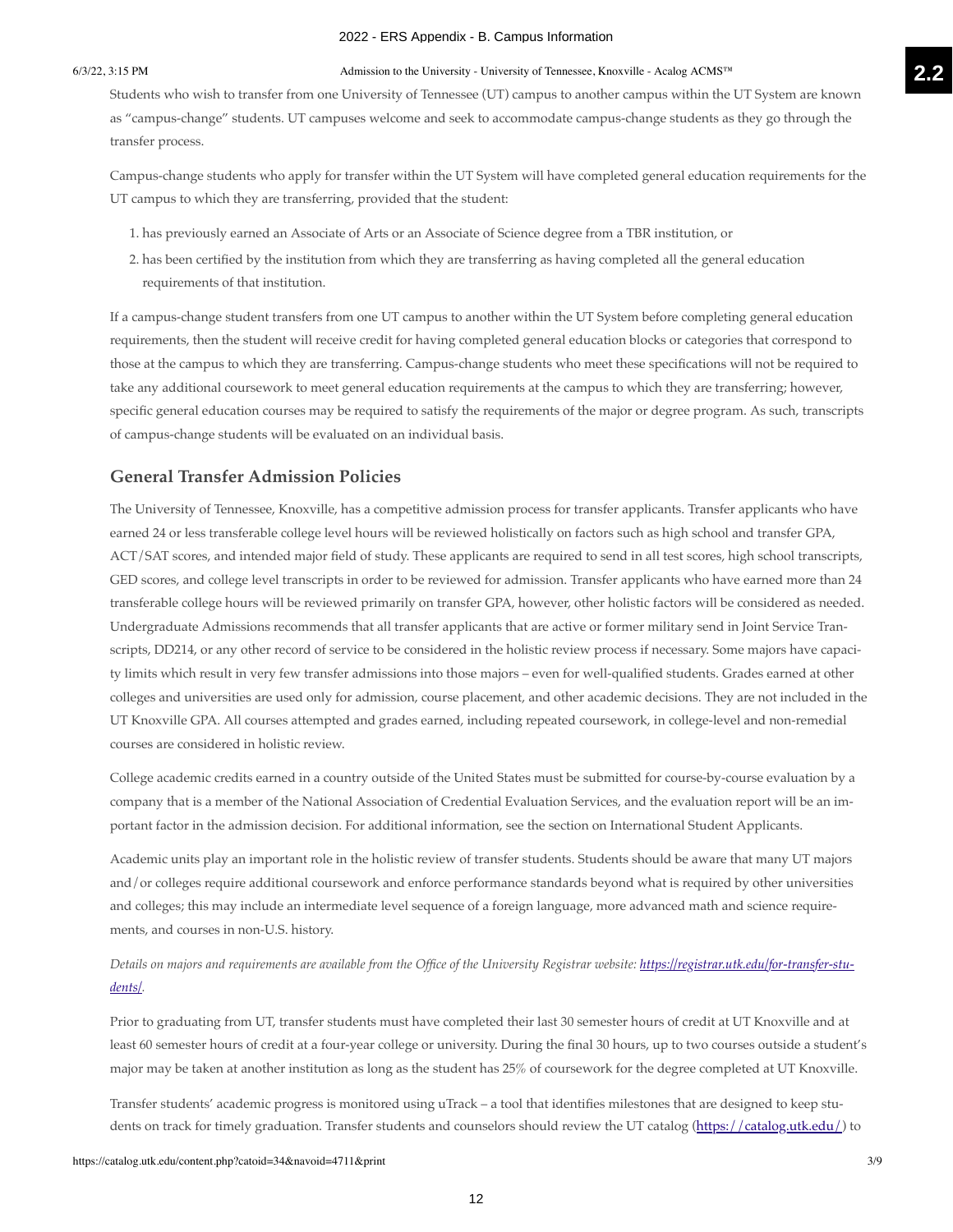<span id="page-12-0"></span>make sure that they are completing milestones that will facilitate transfer into specific majors. uTrack does not apply to transfer students who entered prior to Fall 2015.

#### **Students Applying for Transfer Prior to Degree Completion**

A transfer applicant is a student who has earned college-level credit at a postsecondary institution prior to matriculation at UTK and following high school graduation (excludes dual enrollment, advanced placement, CLEP, and similar credit). High school grad-<br>uates who earn summer credit prior to their first fall term of enrollment are still considere

Transfer applicants from institutions in the University of Tennessee (UT), or Tennessee Board of Regents (TBR) systems, or from one of Tennessee's public universities who have not earned an Associate of Arts or an Associate of Science degree but who have been certified by the institution from which they are transferring as having completed all the general education requirements of that institution will have completed general education requirements for the University of Tennessee, Knoxville. They will not be required to take any additional coursework to meet general education requirements at UT Knoxville. Similarly, transfer applicants from institutions in the UT or TBR systems or from one of Tennessee's public universities who have been certified by the institution from which they are transferring as having completed sub-section(s) of general education (e.g., Natural Sciences) at that institution will be credited for completing the same section (if it exists) at UT Knoxville. The acceptance of certified general education completion does not imply that the student has met any other admission or degree requirements at UT Knoxville.

Certification of general education completion must be provided by the institution at which the courses were taken. Certification must occur at the time the student transfers to UT Knoxville. No retroactive certification will be accepted. Acceptance of certified completion of general education began at UT Knoxville in Fall 2011.

Transfer students who complete a minimum of 45 transferrable credit hours prior to matriculation at UT Knoxville and earn an as-sociate degree through the [Tennessee Reverse Transfer Program](https://tnreversetransfer.org/) will have fulfilled the general education requirements established by the faculty at UT Knoxville. This policy does not apply to completion of an Associate of Applied Science degree.

#### **Students Applying for Transfer with an Associate of Arts or Associate of Science Degree**

Students who have completed an associate degree in Tennessee or a Tennessee Transfer Pathway will be given priority consideration. International transfer students completing an associate degree under an articulation agreement will be given International admissions priority consideration. However, the admission process is still competitive and still holistic. Completion of an associate's degree or a pathway is not a guarantee of admission to the University of Tennessee, Knoxville, or to a specific program. More information is available at [www.tntransferpathway.org o](http://www.tntransferpathway.org/)r [www.international.utk.edu](https://international.utk.edu/) for international students.

Transfer applicants who have earned AA or AS degrees from institutions in the Tennessee Board of Regents (TBR) system will have fulfilled the general education requirement established by the faculty at UT Knoxville. This policy began Fall Semester 2009 and applies to any student who completed their AA or AS Tennessee Board of Regents degree in 2009 and entered the University of Tennessee Fall Semester 2009 or later. This policy does not apply to completion of an Associate of Applied Science degree.

Beginning Fall Semester 2019, transfer applicants who have earned an Associate of Fine Arts or Associate of Science in Teaching degree from institutions in the TBR system will have fulfilled the general education requirement established by the faculty at UT Knoxville.

#### **College Visiting Student Applicants**

A visiting student is one who is actively enrolled in a degree program at another accredited college or university but who desires to enroll temporarily at the University of Tennessee, Knoxville. Applicants are required to complete the Application for College Visiting Students, accessible from <u>[http://vip.utk.edu](http://vip.utk.edu/)</u>, pay the application fee, and submit to the Office of Undergraduate Admissions a<br>letter of good standing or a transcript showing good academic standing from their college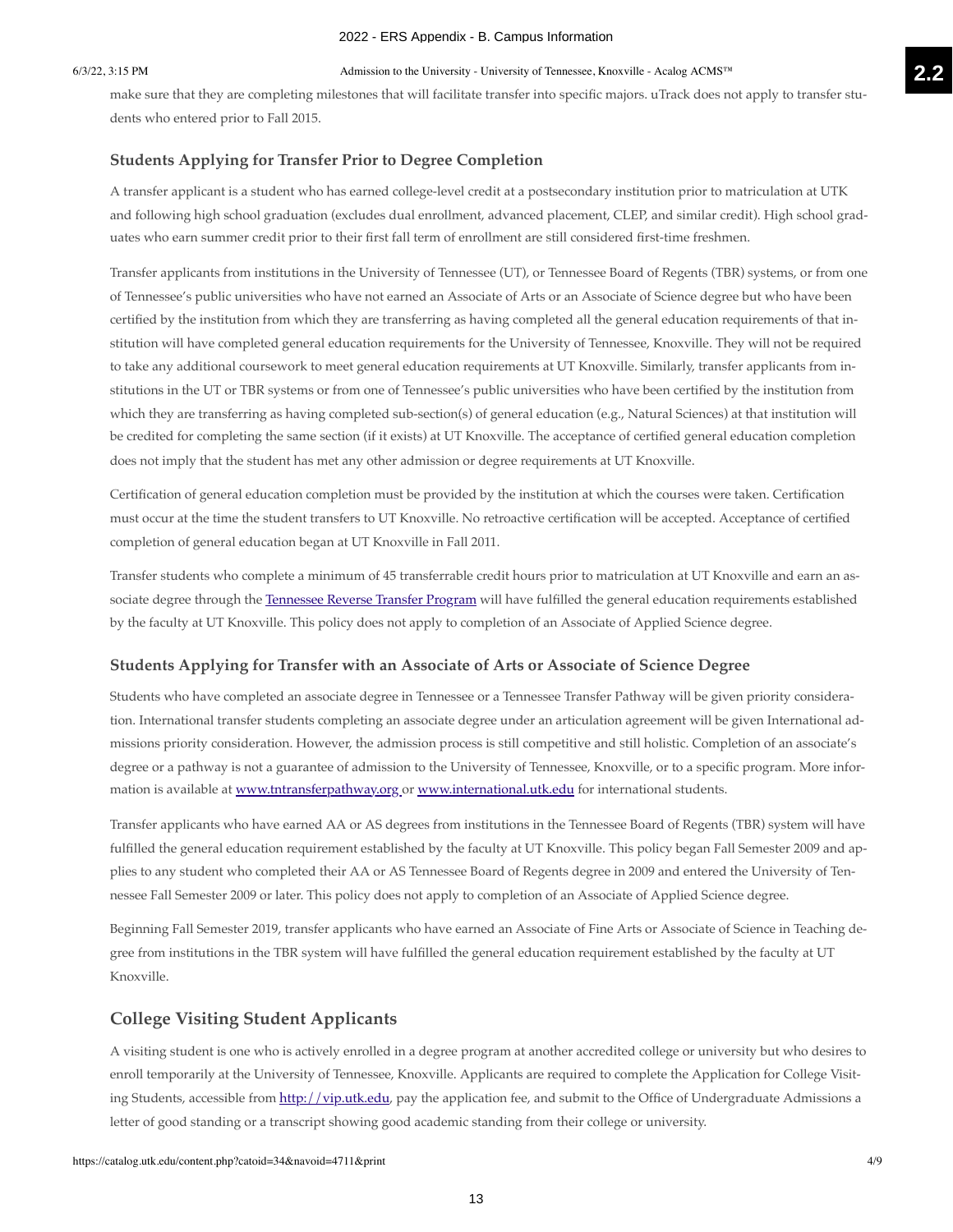#### <span id="page-13-0"></span>6/3/22, 3:15 PM Admission to the University - University of Tennessee, Knoxville - Acalog ACMS™ **Advanced Placement – International Baccalaureate – CLEP – A/AS-Level – Dual Enrollment Credits**

Freshmen or transfer students admitted to the University of Tennessee, Knoxville, may receive course credit on the basis of performance on Advanced Placement Examinations (AP), International Baccalaureate Examinations (IB), College Level Examination Pro[gram tests \(CLEP\), and A/AS-Level Examinations. Information is available at https://admissions.utk.edu/apply/college-admis](https://admissions.utk.edu/apply/college-admission-requirements/)sion-requirements/.

See the section on "[Academic Policies and Procedures"](https://catalog.utk.edu/content.php?catoid=34&navoid=4710) of this catalog for additional information.

#### **Tennessee Transfer Pathways**

Tennessee Transfer Pathways are programs developed between institutions in the University of Tennessee and Tennessee Board of Regents systems. While at the originating institution, students take a specified curriculum that usually leads to the Associate of Arts or the Associate of Science degree and also prepares students for the corresponding baccalaureate degree. Students who complete a pathway will be given priority consideration for admission. However, the admission process is still competitive and still holistic. Completion of a pathway is not a guarantee of admission to the University of Tennessee, Knoxville, or to a specific pro[gram. Details on majors and requirements are available from the Of](https://registrar.utk.edu/for-transfer-students/)fice of the University Registrar website: https://registrar.utk.edu/for-transfer-students/.

#### **Residency Classification for the Purpose of Paying University Fees and for Admission Purposes**

Initial residency classification is determined by admissions staff from information submitted on the University of Tennessee, Knoxville, Application for Undergraduate Admission. Classification is indicated at the time of admissions on the student's profile on-line. Undergraduate students who would like their residency classification reconsidered may submit an appeal to the residency classification officer listed at<http://registrar.tennessee.edu/residency/residency.shtml>. The application for reclassification with all supporting documentation must be filed no later than the last day of final registration for a full session course in order to have the reclassification effective for the semester. Classification will be determined and the applicant will be notified by email. Additional information regarding the State of Tennessee regulations for classification may be found at the Office of the University Registrar website [https://registrar.utk.edu/student-residency-classification/.](https://registrar.utk.edu/student-residency-classification/)

#### **Academic Common Market**

The Academic Common Market is an agreement among selected states for sharing unique programs. Participating states can make arrangements for their residents who are fully admitted to specific programs at the University of Tennessee, Knoxville, to enroll on an in-state tuition basis if these programs are not available in the state of residence.

Cooperating states, at the undergraduate level, in the Academic Common Market are Alabama, Arkansas, Delaware, Georgia, Kentucky, Louisiana, Maryland, Mississippi, Oklahoma, South Carolina, Tennessee, Virginia, and West Virginia. Selected bachelor's, master's, and doctoral programs at UT Knoxville are approved by the Academic Common Market for residents of these states to enroll at in-state tuition rates.

For additional information, visit the Southern Regional Educational Board at<https://www.sreb.org/>or contact Norma Harrington, Office of Undergraduate Admissions 865-974-1111.

#### **Re-Entry Student Applicants**

A re-entry student is one who has not been enrolled in high school or college for three years or more prior to making application for admission to UT. Re-entry applicants must complete and submit the Application for Freshman or Transfer Students and answer the re-entry question, accessible from [https://admissions.utk.edu/vip/,](https://admissions.utk.edu/vip/) including the re-entry essay, and the application fee. If a student has been enrolled at UT Knoxville as a degree-seeking student at any time, that person is considered to be a Readmission

https://catalog.utk.edu/content.php?catoid=34&navoid=4711&print 5/9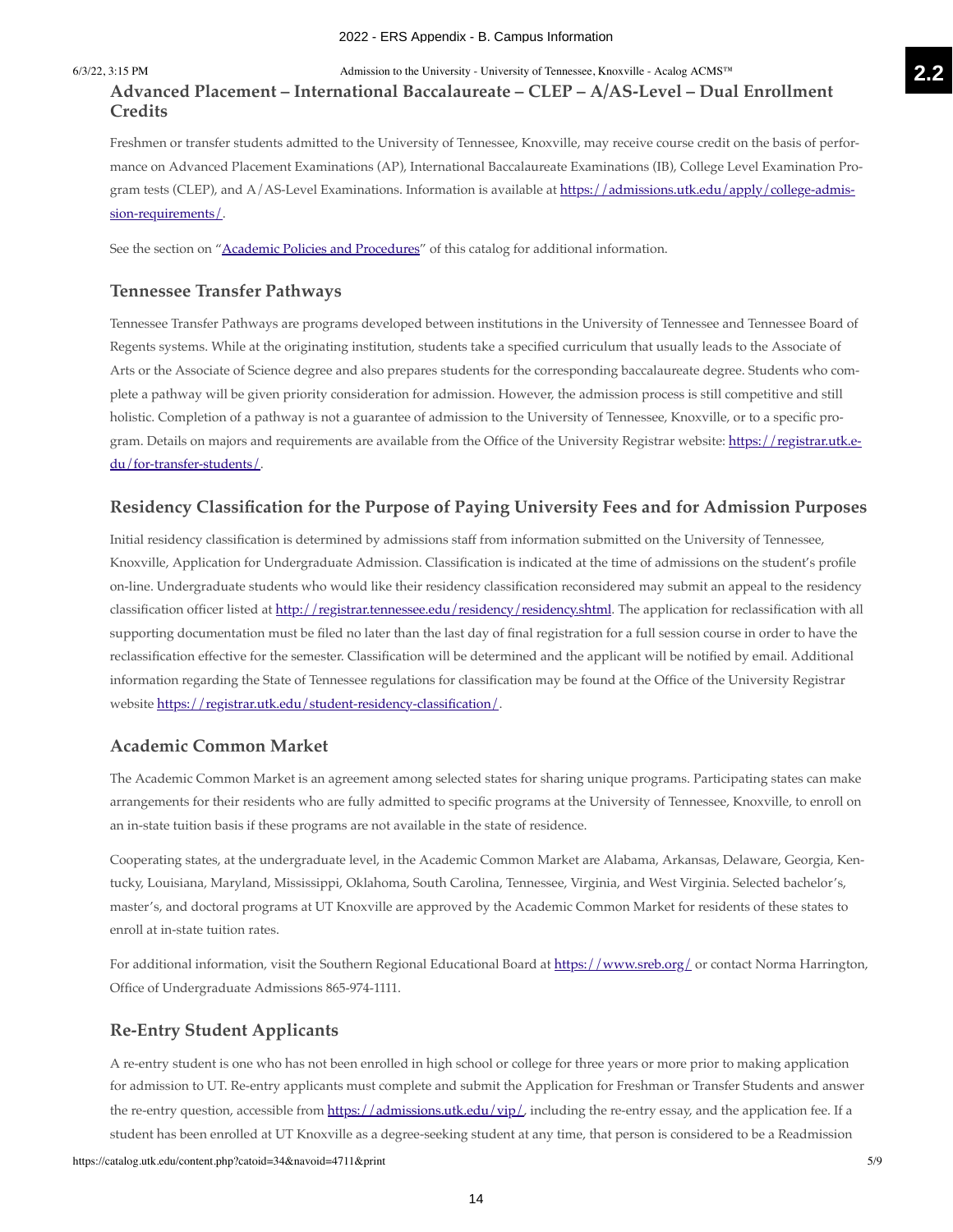#### <span id="page-14-0"></span>6/3/22, 3:15 PM Admission to the University - University of Tennessee, Knoxville - Acalog ACMS™

Student. For additional questions, contact Norma Harrington, Office of Undergraduate Admissions 865-974-1111. Students who are granted readmission to the University, but not their intended program of study, will be placed in the University Transition major.

#### **Veterans**

The Office of Veteran Student Services at the University of Tennessee (<https://veterans.utk.edu/>) is grateful to be able to serve students who have served in the United States Armed Forces and who wish to attend or are now attending college using the Montgomery GI Bill or VA Vocational Rehabilitation. We are also here to assist the dependents and/or spouses of deceased or disabled soldiers through Dependents Educational Assistance. You have protected our freedom, and we are here to help you get a better education.

Applicants for undergraduate programs may apply online at [www.apply.utk.edu.](https://admissions.utk.edu/apply/) Questions about test scores, high school or college transcripts, and military credit may be addressed to Norma Harrington at the Office of Undergraduate Admissions at 865-974 1111 or [admissions@utk.edu.](mailto:admissions@utk.edu)

#### **Non-Degree Student Applicants**

A non-degree student is one who has previously earned a bachelor's/baccalaureate degree at another accredited college or university, but who wishes to take additional undergraduate courses, without pursuing a degree, at the University of Tennessee, [Knoxville. Applicants are required to complete the Application for Non-Degree Students accessible from https://admissions.utk.e](https://admissions.utk.edu/vip/) $du/vip/$  and pay the application fee.

#### **Non-Degree Students Seeking Degree Status**

A student who previously attended UT Knoxville as a non-degree seeking student and wishes to seek a degree must complete the Application for Transfer Students, accessible from [https://admissions.utk.edu/vip/,](https://admissions.utk.edu/vip/) pay the application fee, submit required official transcripts, and meet admission criteria for the requested major.

#### **Readmission Student Applicants**

Any student who has previously enrolled at UT, but who has not continued enrollment for at least one semester (excluding summer) or has withdrawn from the university, and wishes to re-enroll must complete and submit the Application for Readmission, accessible from<https://admissions.utk.edu/vip/> and pay the readmission application fee. A student who has attended another college or university since attending UT must have an official transcript sent to the Office of Undergraduate Admissions. Readmission applicants who had previously declared a major at UT should carefully review the readmission requirements of their declared college and major. In many cases, students who are on probation will only be admitted as University Transition students and will be advised in the First-Year Studies department, irrespective of their previous college and major. Most readmitted students who have been academically dismissed will only be admitted as University Transition students and will be advised in the First-Year Studies department. Additional information is available at [https://admissions.utk.edu/other/readmission/.](https://admissions.utk.edu/other/readmission/)

For speci[fi](https://admissions.utk.edu/other/readmission/)c readmission application deadline dates, students should contact the Office of Undergraduate Admissions or visit https://admissions.utk.edu/other/readmission/.

Students applying for readmission following a second academic dismissal must contact the Student Success Center two semesters prior to their proposed semester of readmission to discuss the second dismissal requirements (see below) and their required meeting with the Undergraduate Council Appeals Committee.

#### **Readmission after Academic Dismissal**

Students who have been academically dismissed from UT Knoxville must apply for readmission by June 1 for fall, November 1 for spring, and April 1 for summer. Submitting an application does not guarantee admission.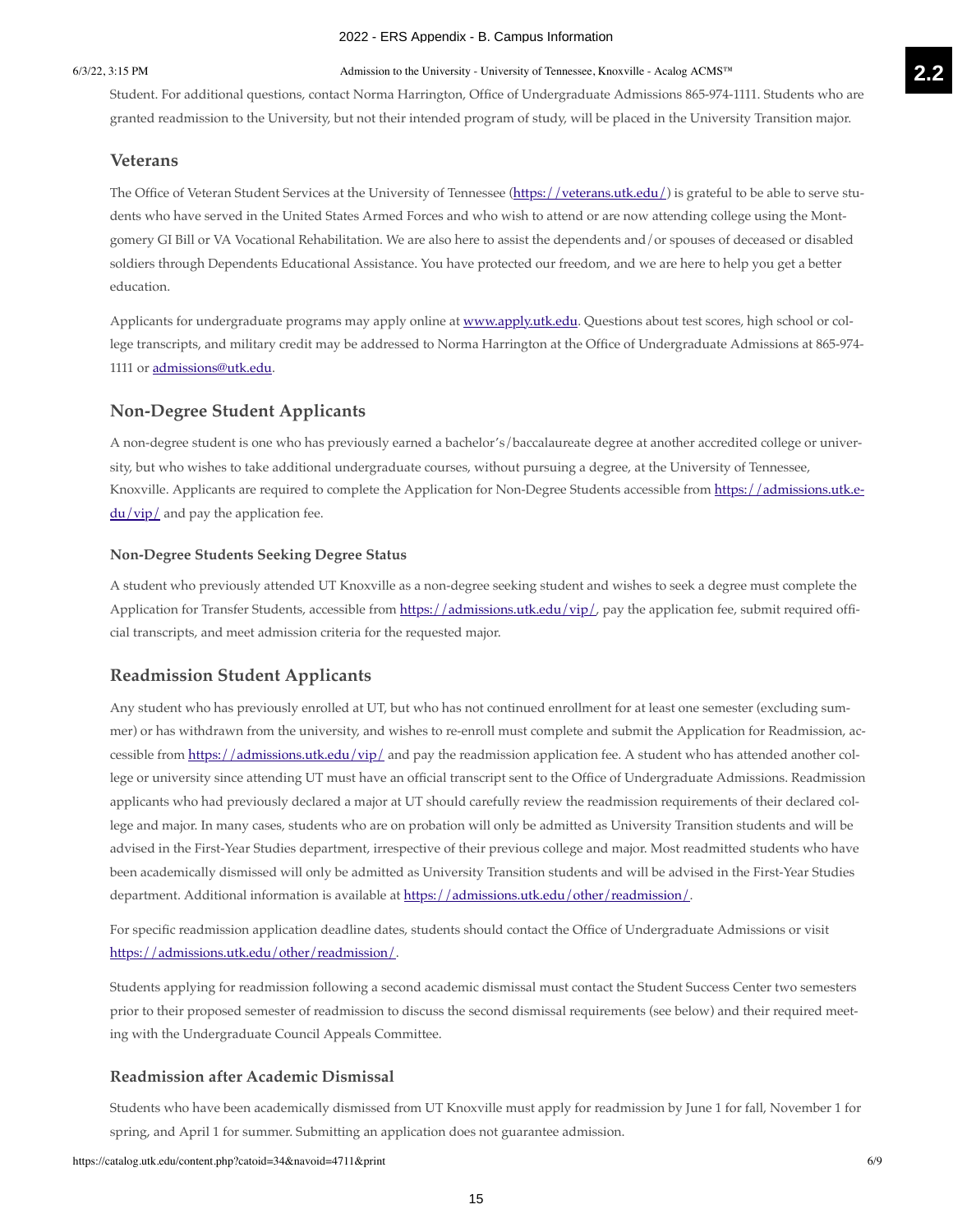#### <span id="page-15-0"></span>6/3/22, 3:15 PM Admission to the University - University of Tennessee, Knoxville - Acalog ACMS™

# **2.2**

#### **First Academic Dismissal**

A student dismissed for the first time may not be readmitted until after a full semester (not including summer) has elapsed.

#### **Second Academic Dismissal**

A student dismissed for the second time will be considered for readmission after one calendar year has elapsed and after completing a minimum of 12 semester credits of academic coursework with at least a 2.5 cumulative grade point average from accredited institution(s) of higher education. Students who have been dismissed twice are required to meet with the Undergraduate Council Appeals Committee. Students may be readmitted only when they present evidence that they are capable of performing at the level required to meet university academic standards and completing all degree requirements within a reasonable length of time.

#### **Third Academic Dismissal**

After a third dismissal, a student is ineligible to attend the university and may not apply for readmission.

Students who have been dismissed and are readmitted will be required to participate in a special program that emphasizes academic success skills and strategies.

Students who have been academically dismissed and who are readmitted will be dismissed again if they fail to earn a 2.0 minimum term GPA at the end of the first semester after readmission and every semester thereafter until the cumulative GPA reaches a 2.0.

#### **Senior and Disabled Applicants**

Persons 60 years or older or totally disabled persons who are residents of Tennessee may audit a course without payment of fees if space is available in the individual class. Interested persons should contact the One-Stop Express Student Services Office for additional information. Persons 65 years or older or totally disabled persons who are residents of Tennessee may enroll in courses for credit at reduced fees. Interested persons wishing to enroll for academic credit should contact the Office of Undergraduate of Ad[missions for application information and requirements. More information is available online at https://onestop.utk.edu/dis](https://onestop.utk.edu/discounts/)counts/.

#### **International Student Applicants**

All foreign nationals on non-immigrant visas are classified as international students whether they are applying to The University of Tennessee, Knoxville, as freshmen or transfer students. In addition to the information below, important information for applicants is available from the Office of Undergraduate Admissions [\(https://admissions.utk.edu/international/](https://admissions.utk.edu/international/)) and for admitted students from the Center for Global Engagement [\(http://international.utk.edu](https://admissions.utk.edu/international/)).

To apply for admission as an undergraduate student, each international student is required to provide the following:

- 1. A completed application for undergraduate admission, accessible from<https://admissions.utk.edu/vip/> or https://www. commonapp.org/, and application fee. [www.apply.utk.edu.](http://www.apply.utk.edu/)
- 2. An evaluation of the applicant's academic records by an agency that is a member of NACES (National Association of Credential Evaluation Services). Information concerning these agencies is provided on the web page for international applicants – <https://admissions.utk.edu/international/>. Review of an application will be possible only after receiving the necessary report from the evaluation company.
	- a. Entering First Year Students: An agency evaluation of the secondary school degree earned, with a statement of equivalency to study in the United States, is required. A calculated Grade Point Average (GPA) is required. *Note: Students applying for admission to the UT Tickle College of Engineering must also submit an official ACT or SAT score to The University of Tennessee, Office of Undergraduate Admissions.*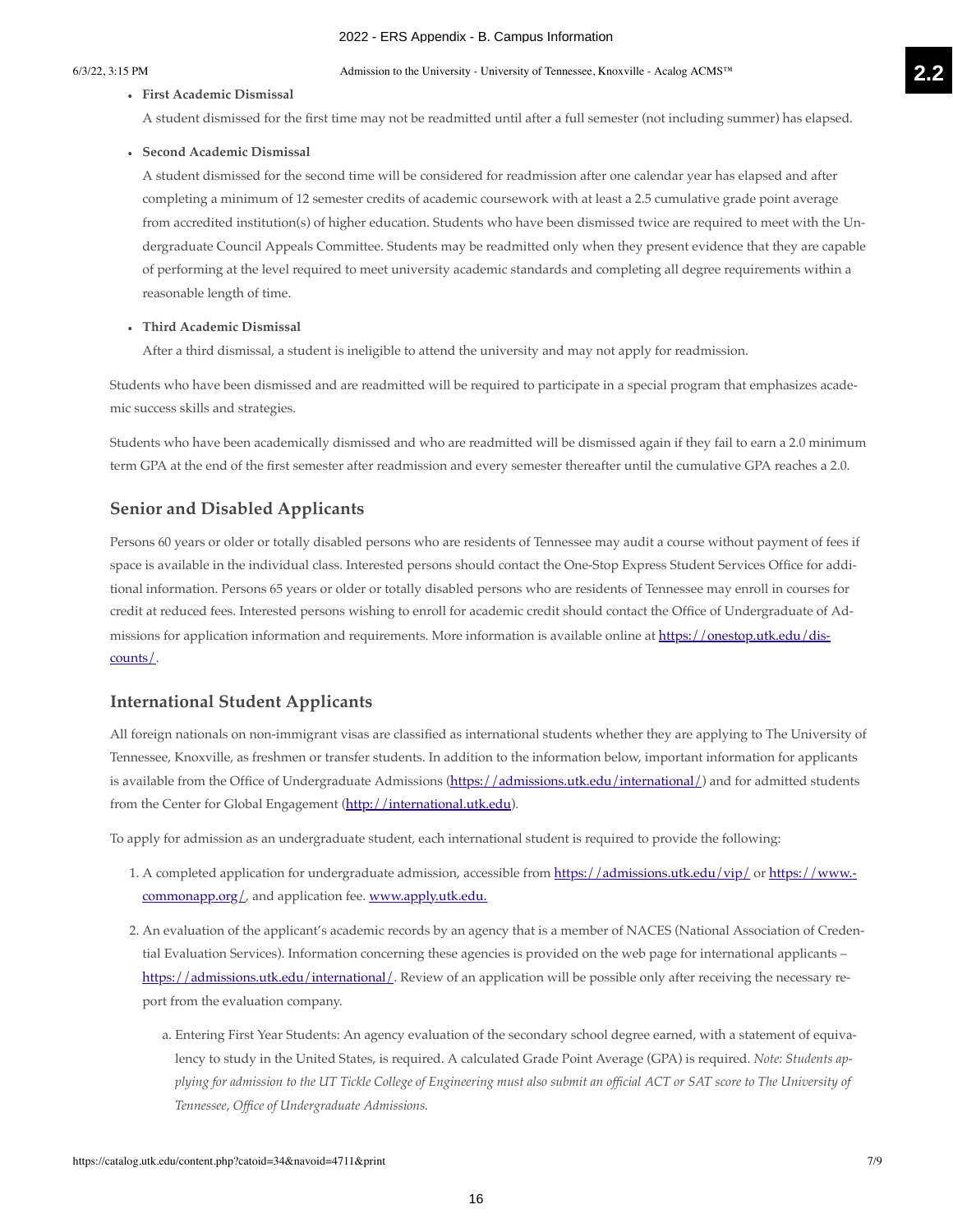- b. Transfer Students: A "detailed" or "course-by-course" evaluation" including a calculated college Grade Point Average (GPA) is required for all college work completed in a country other than the United States. Applicants who have completed fewer than 30 transferable college credit hours may also be required to submit a secondary school or high school transcript.
- c. Readmission Students: A student who has previously been enrolled at The University of Tennessee, Knoxville, and has subsequently left campus and enrolled in college coursework at a college or university in a country other than the United States must submit a "detailed" or "course-by-course" evaluation through one of the organizations previously mentioned on this page in order to receive credit toward graduation at UT. Readmission applicants who enrolled in a United States college are required to have an official transcript of that work sent by the college to the UT Office of Undergraduate Admissions.
- 3. Evidence of English proficiency for students whose native language is not English. This can be done in one of the following ways:
	- a. TOEFL (Test of English as a Foreign Language) score of 523 on the paper-based test, 193 on the computer-based test, 70 on the internet-based test (IBT), or 523 on the ITP Plus.1*UT's code is 1843*.
	- b. Completion of the University of Tennessee English Language Institute's (ELI) core intensive curriculum with recommendation from the ELI faculty.
	- c. Two semesters or three quarters of college-level English composition with a grade of C or better at a regionally accredited college or university in the United States.
	- d. ACT (English sub-score of 21 is required) or SAT (critical reading or EBRW score of 540 is required). Scores must be received from the testing company (copies are not acceptable).
	- e. IELTS (International English Language Testing System) or IELTS Indicator a minimum score of 6.5.
	- f. ELS completion of the ELS 112 intensive program.
	- g. Duolingo a minimum score of 100 out of 160.<sup>2</sup>
	- h. Pearson PTE (Pearson Tests of English) Academic a minimum score of 53.<sup>2</sup>
	- i. Proof of citizenship of a country from the approved list of official English language nations.
	- j. Approved high school, college, or university transcript validating English was the language of instruction.

*Note: Prospective undergraduate students who meet all admission requirements except for English proficiency requirements will receive a CONDITIONAL ADMISSION to the University. Students who receive a conditional admission will be issued Form I-20 by the UT English Language Institute (ELI) to apply for an F-1 visa. Students who receive a CONDITIONAL ADMISSION must* meet English proficiency requirements before being admitted to a degree program, and before being allowed to enroll in non-ESL<br>courses. Conditionally admitted students who wish to enter the U.S. using UT's I-20 must attend *English Language Institute [\(https://eli.utk.edu/](https://eli.utk.edu/)).*

- 4. For international students, completed application forms and the application fee must be received in the Office of Undergraduate Admissions not later than the following application dates. Official evaluations of academic records and official reports<br>demonstrating English proficiency must be received in the Office of Undergraduate Admissions not demonstrating English proficiency must be received in the Office of Undergraduate Admissions not later than the following<br>completion dates. completion dates.
- 5. Articulation Agreements: International transfer students completing an associate degree under an articulation agreement will be given International admissions priority consideration.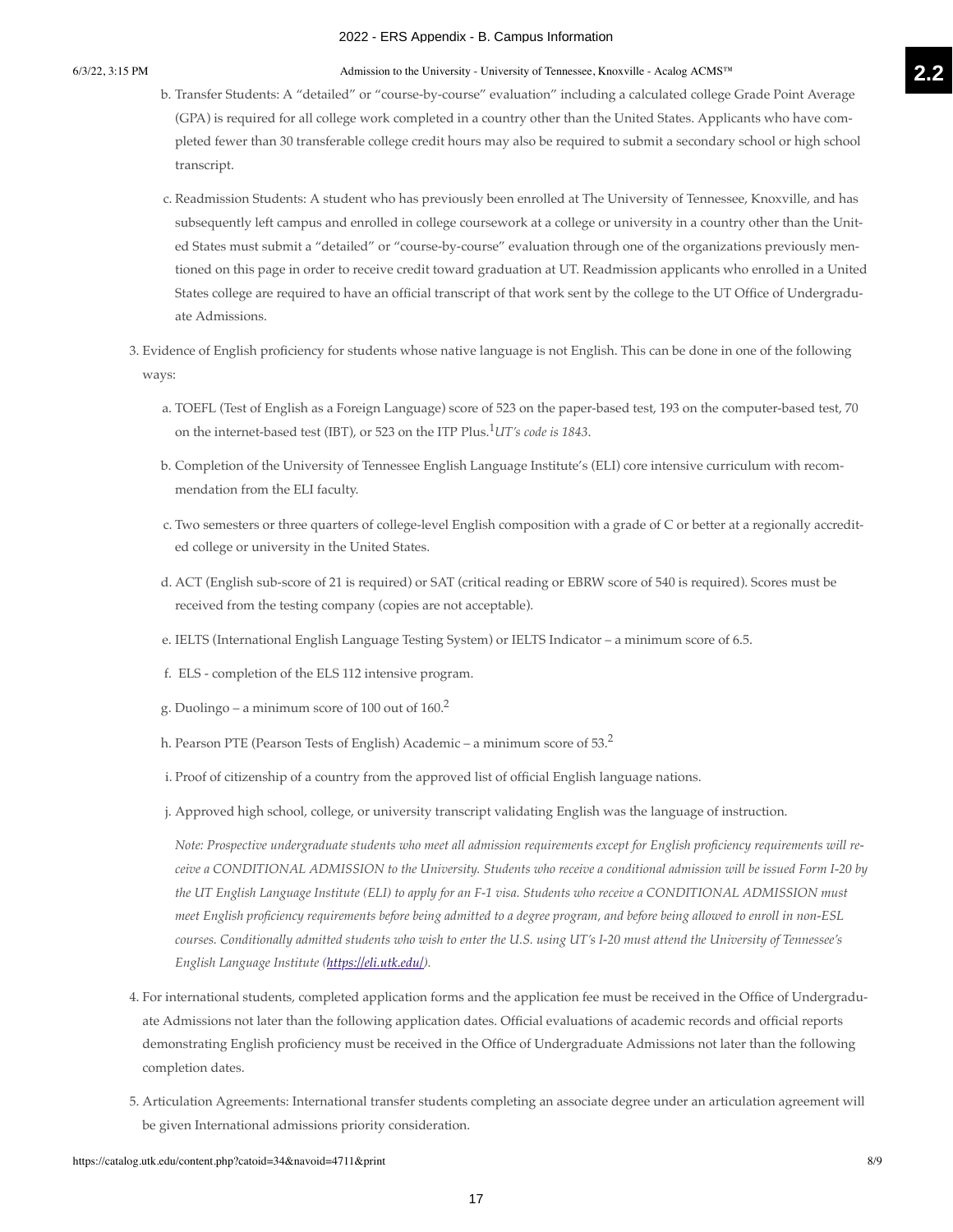#### <span id="page-17-0"></span>6/3/22, 3:15 PM Admission to the University - University of Tennessee, Knoxville - Acalog ACMS™

| <b>Entry Term</b>             | <b>Application Date Completion Date</b> |           |  |  |  |  |
|-------------------------------|-----------------------------------------|-----------|--|--|--|--|
| Fall (August)                 | May 15                                  | June 15   |  |  |  |  |
| Spring (January) September 15 |                                         | October 1 |  |  |  |  |

Summer (June) February 15 March 15

<sup>1</sup> Use for admission and placement, EPE will be required.

 $2$  Use for admission, but not placement, ELI 110 placement with option for EPE.

#### **Admitted International Students**

After an international student has been offered admission, the student's records will be transferred to the Center for Global Engagement, which will issue the I-20 form for the admitted student's visa application. The Center offers many other important services to international students including mandatory student orientation programs ([https://international.utk.edu/\)](https://international.utk.edu/).

All F-1 and J-1 visa status students must submit financial documentation. After an offer of admission is made, the Center for Global Engagement (CGE) will provide information concerning the submission of financial documentation, including a completed *Financial Support Statement* and an official bank statement. If the student is being sponsored by the student's government, an official letter is required from the government stating that it will cover all expenses during the student's academic studies at The University of Tennessee, Knoxville.

A copy of the photo page of the applicant's passport must be sent with the applicant's financial documentation, if it was not submitted with the application for admission.

Admitted international students must take the University of Tennessee, Knoxville, English Placement Exam prior to course registration. This test will determine whether the student needs to take more English courses and, if so, at what level. The English Placement Exam grants no credit. Students assigned to special English courses must enroll the first semester of attendance and stay continuously enrolled in assigned courses until completion of all requirements. A student who has completed 6 credits of college-level English composition with grades of C or better at a regionally accredited college or university in the United States is exempted from taking the UT English Placement Exam.

#### **Fees for Sponsored International Students**

An administrative management fee will be charged to sponsoring agencies of international students whose programs require special administrative or management services beyond those normally provided. Fees are \$250 per semester and \$100 per summer session.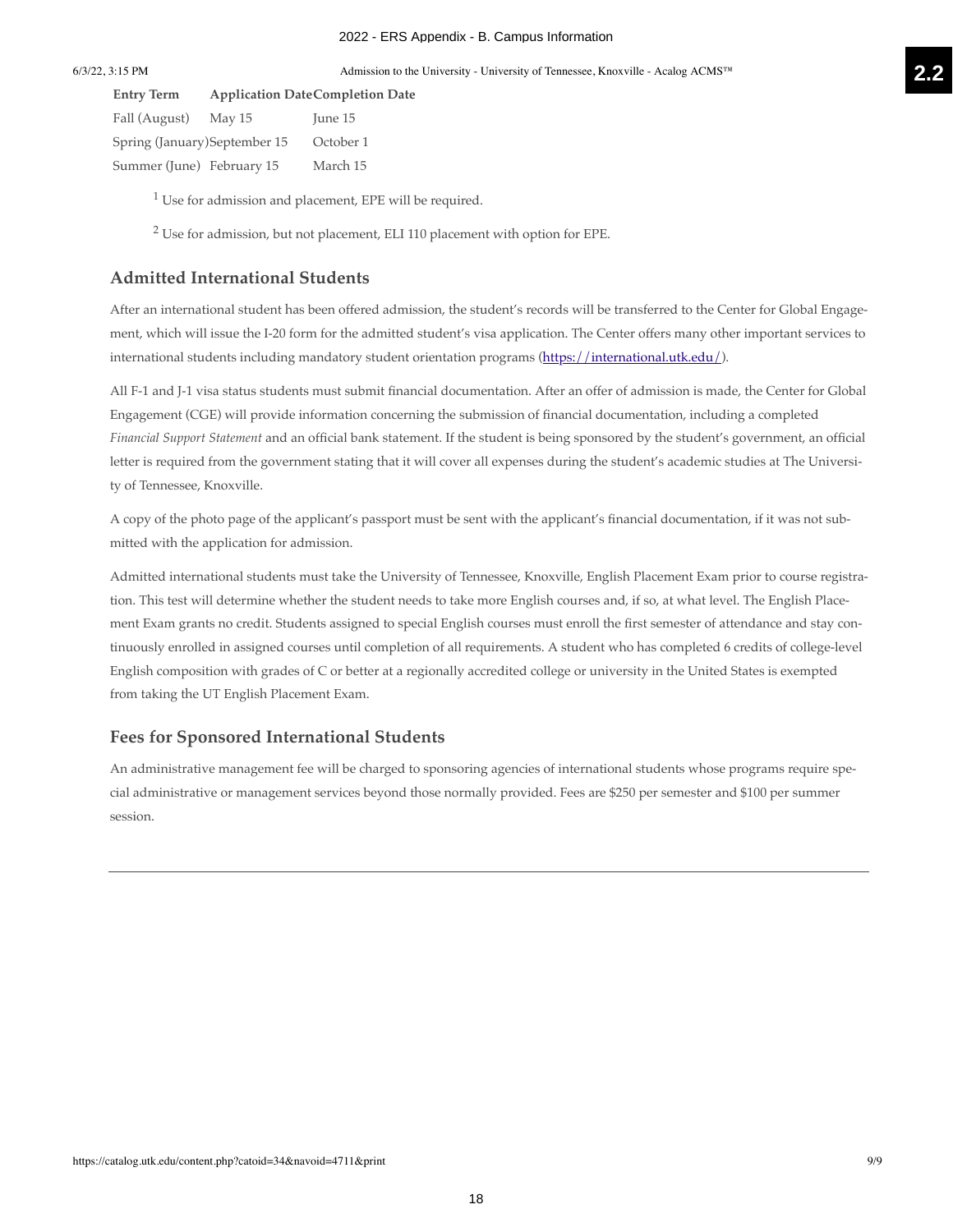# UT MARTIN

# UT Martin Admissions Policy 2022-2023 Academic Catalog

<span id="page-18-0"></span>Undergraduate Admission Procedures and Requirements Types of Admission

#### *Regular Admission*

Graduates from high schools with state accreditation may enter UT Martin with regular admission status by meeting one of the following criteria:

- 1. ACT Composite score of 21 (or SAT equivalent) or above and a minimum cumulative GPA of 2.70 on a 4.0 scale, OR
- 2. ACT Composite score of 19 (or SAT equivalent) or above and a minimum cumulative GPA of 3.00 on a 4.0 scale.

UT Martin employs a superscore policy for both ACT and SAT scores, which allows the creation of a new composite, based on the highest scores earned in parts of the same exam taken more than once. With the advent of the "new" SAT exam in March 2016, UTM has developed the following policies to accommodate the use of scores both the "new" and "old" SAT and the ACT.

#### *ACT*

In the admission process, all scores are expressed as ACT or ACT equivalents, based on concordance tables (2008, 2016) developed by the College Board for SAT scores. ACT scores received from the testing company or that are part of an official high school transcript are entered in the UT Martin admissions system. If the ACT was taken more than one time, a superscore is calculated based on the highest score achieved in each of the four test areas. The optional essay is not required or used by UT Martin.

#### *SAT*

The "old" SAT, administered before March 2016, is superscored using only the Critical Reasoning (CR) and Math (M) scores. The writing section of the "old" SAT has never been used by UT Martin as part of an applicant's test score.

The "new" SAT, administered beginning March 2016 is superscored using only the Evidence-based Reading and Writing (ERW) and Math (M) scores. The new optional essay is not required or used by UT Martin.

SAT superscores are calculated only within the "old" or "new" SAT and not between the "old" and "new." An SAT superscore will only be calculated if there are two or more "old" scores or two or more "new" scores.

#### *Decisions*

The test score used in decisions will be the highest of (1) an ACT superscore, (2) the ACT equivalent of an "old" SAT superscore, or (3) the ACT equivalent of a "new" SAT superscore.

Graduates from high schools without state accreditation, home-school graduates, or students who did not complete high school should contact the Undergraduate Admissions Office for specific admission criteria information regarding ACT and GED or HiSet test score requirements.

*UT Martin Undergraduate Admissions Requirements, 2022-2023 Academic Catalog, pg. 1*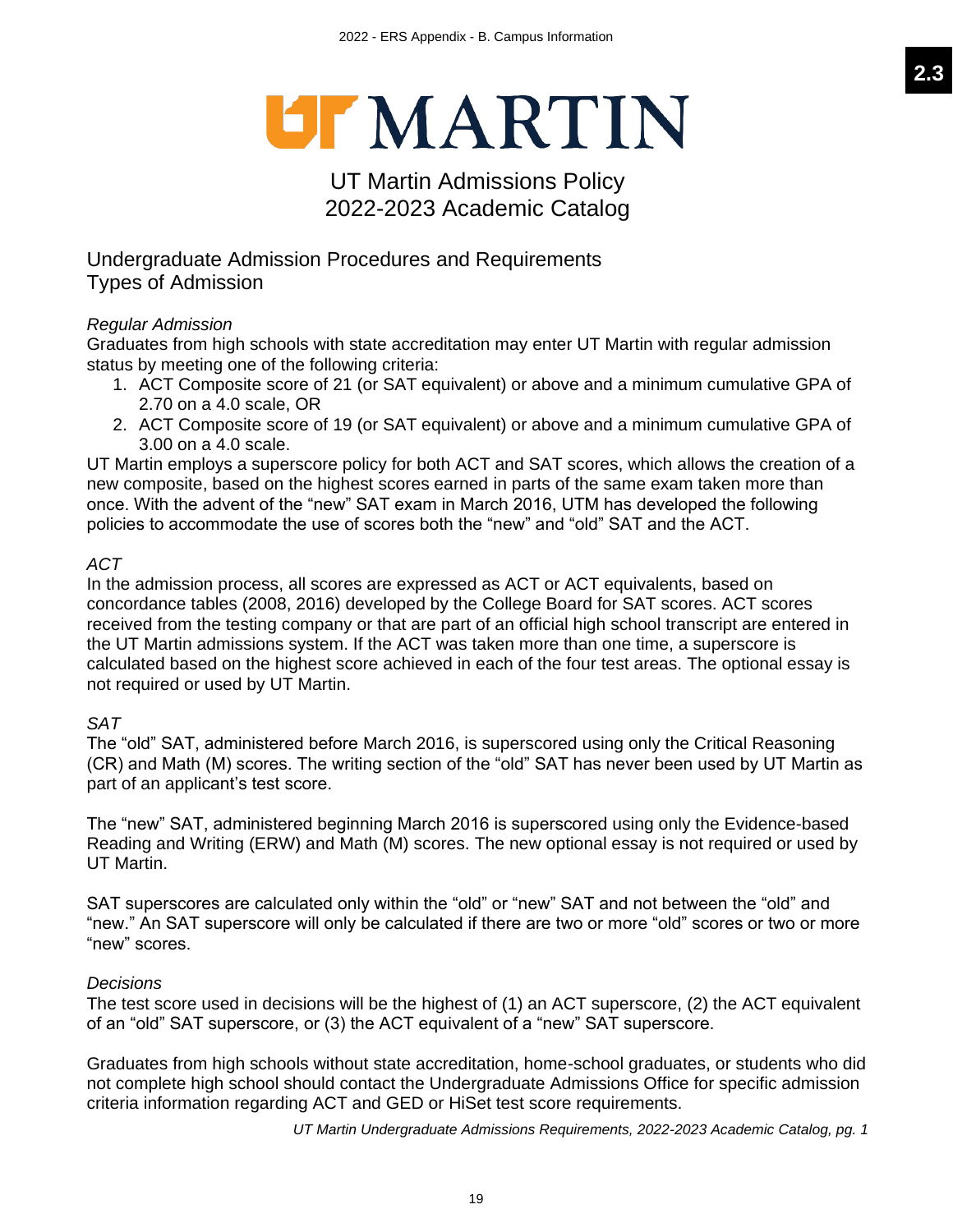An ACT score is not required if the applicant has been out of high school three years or longer. See Non-Traditional Adult Admission later in this section.

#### *Entrance Deficiencies*

Applicants must have successfully completed the required high school units listed above. Applicants from high schools which did not offer the course(s) needed to fulfill one or more entrance requirements may be admitted but must remove any deficiencies beginning with the first semester enrolled and each succeeding semester until all deficiencies are removed. All deficiencies must be removed during the first two academic years of study or 60 semester hours (whichever comes first). Applicants who graduated from high school three or more years ago are exempt (except for American History). See Non-Traditional Admission later in this section.

A transfer student may be admitted with deficiencies, but deficiencies must be removed within the deadline specified earlier in this section (see Regular Admission). Exception: the deadline will be extended until a transfer student has attempted 30 semester hours at UT Martin. The student must take the prescribed course(s) for removal of deficiency (deficiencies) each semester of enrollment, beginning with the first semester, until all deficiencies are removed.

#### *Concurrent/Dual Admission*

A student who has completed two semesters in an accredited high school may be concurrently enrolled in the university for no more than three courses per term if he/she has a minimum 3.00 GPA and the consent of his/her principal/counselor, parents and the Director of Regional Centers and Online Programs. An additional three-hour course may be taken if approved by the Director of Regional Centers and Online Programs. A student admitted concurrently must meet the high school unit requirements and apply for admission to enroll as a regular student after high school graduation.

#### *Special Admission (Non-degree)*

An applicant who is 18 years of age and whose high school class has graduated may be enrolled in classes as a special student if he/she is not seeking a degree from the university. Anyone denied degree-seeking status must wait a minimum of one full year before applying for Special Admission. A student who has previously been enrolled in the university as a regular student may not be readmitted as a special student unless he/she has already earned a bachelor's degree. In this case, he/she will be enrolled as a Post-Baccalaureate student.

Special Admission students may accumulate a maximum of 60 semester hours (including previous college work) in this manner. They may convert at any time to a degree-seeking status if they meet the ACT and High School GPA requirements in place at the time of conversion. Students who cannot meet those requirements may convert, with the approval of their academic adviser, after completing a minimum of 15 college-level semester hours at UT Martin with a cumulative UT Martin GPA of 2.00 or better. Upon conversion, students must meet all high school unit deficiencies that have not been satisfied, either in high school or through completion of the appropriate college courses. Financial aid is not available to non-degree seeking students.

#### *Conditional Admission*

A limited number of applicants who do not meet regular admission requirements will be considered for admission with Conditional Admission status. The transcripts of these applicants will be reviewed individually to assess their course-taking patterns. Conditional admission students may be required to enroll in Success Strategies dependent upon the first semester performance.

Students admitted with Conditional Admission status must take placement tests prior to freshman registration and will be placed in specific English, mathematics, and/or reading courses if appropriate.

*UT Martin Undergraduate Admissions Requirements, 2022-2023 Academic Catalog, pg. 2*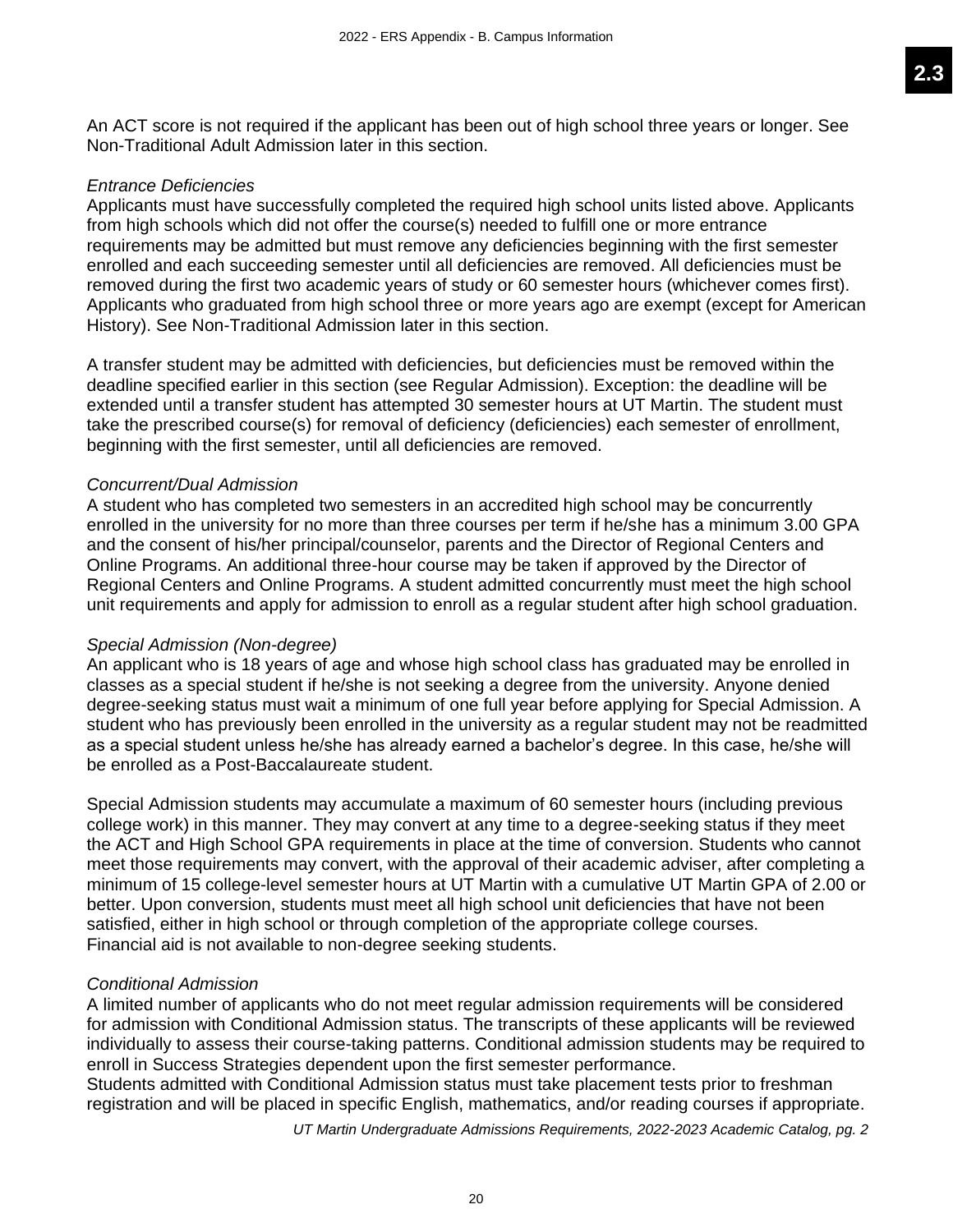#### *Early Admission*

A student who has completed the junior year of high school with a minimum 3.50 GPA and a composite ACT score of at least 26 may be enrolled in the university with recommendation from his/her principal/counselor, the consent of his/her parents and the Director of Admissions. Deficiencies in high school unit requirements will be waived.

#### *Non-Traditional Adult Admission*

Any applicant who has been graduated from high school for three (3) years or longer (non-traditional applicant) and has completed less than 12 hours of college-level coursework is eligible for Regular Admission if criteria is met.

If the applicant does not have an American College Test (ACT) score or other assessment to determine course level placement, the applicant may opt to begin in basic level courses or take a placement test (i.e., ACT Residual or Accuplacer) to determine appropriate level courses.

A non-traditional applicant who has not graduated from high school should contact the Undergraduate Admissions Office for specific admission criteria information regarding ACT and GED or HiSet test score requirements.

The State of Tennessee high school unit requirements are not required for non-traditional applicants, but see information regarding the American History requirement under the catalog section titled, General Requirements for a Bachelor's Degree.

#### *Transfer Admission*

**Transfer Students** - Any students who have completed a minimum of 12 college-level quarter/semester hours prior to enrollment at UT Martin must have a 2.00 GPA to be admitted to the university. If a student has not attended college for a semester or longer (excluding summer semester), the student may be admitted on academically eligible-warning status at the discretion of the Director of Admissions.

A transfer student with junior standing (minimum 60 semester hours) at the receiving institution is exempt from meeting the high school unit requirements (excluding American history). Transfer students with less than 60 semester hours who graduated from high school after 1988 are required to have the high school units in affect at the time they graduated. All transfer students are required to provide high school transcripts unless they have previously earned Associate Degrees.

A transcript from each former institution must be presented for evaluation, even if no credit was earned. All courses from a regionally accredited college are accepted for transfer; however, they may not all count toward a degree. Once all transcripts have been received and the grades posted to the UT Martin transcript, the student will be able to review the credit received on the student portal. The UT Martin course number for equivalent courses, or the designation LD for lower-division credit and UD for upper-division credit if no equivalent course exists, will be posted to the student's academic transcript. LD and UD credits may be applied toward degree requirements that do not designate specific course number requirements (e.g., Art LD might fulfill a non-specific art course requirement or a general elective). The student's academic adviser will use the degree audit program to identify how each of the transferred courses may be used to satisfy specific degree requirements. Students wishing to appeal the evaluation of any transferred courses should contact the registrar to request re-evaluation of those courses. Students may be asked to provide a copy of the course description and syllabus from the original institution. The registrar may consult the department chair

*UT Martin Undergraduate Admissions Requirements, 2022-2023 Academic Catalog, pg. 3*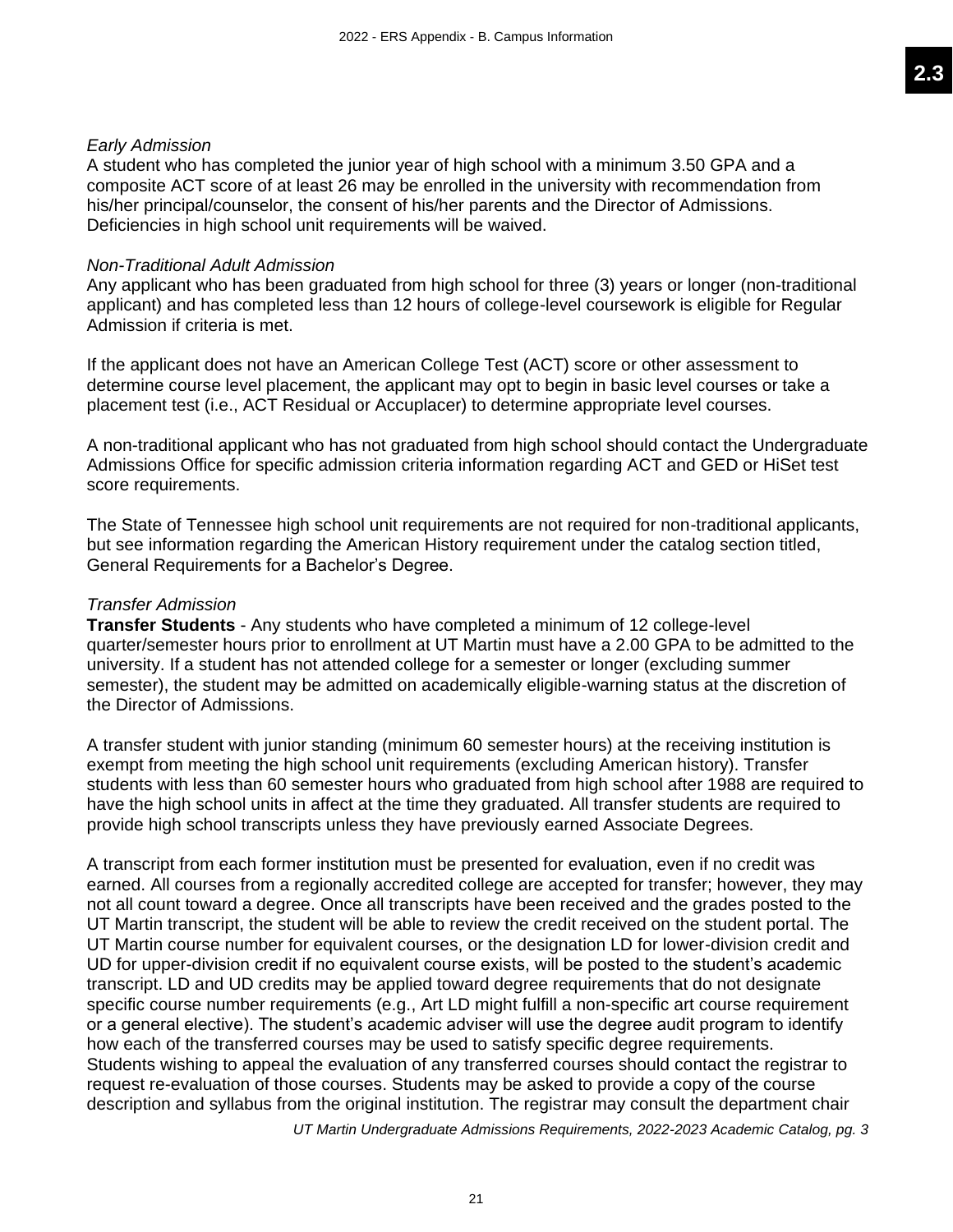for the involved discipline and the associate vice chancellor for academic affairs regarding the final designation of the course. Students wishing to further appeal the results of the transfer evaluation should follow the Degree Appeals (Special Request) process outlined in the catalog.

To earn a University of Tennessee degree, an applicant from a junior/community college must complete a minimum of 60 semester hours toward a degree in an accredited four-year school. At least 30 semester credit hours, but no less than 25% of coursework in their degree (as stated in the catalog of graduation), must be completed at UT Martin. To qualify for honors graduation (see Honors and Awards), a transfer student must complete at least four semesters (60 semester hours minimum) in The University of Tennessee system.

Transfer students who have not attended a college or university for a minimum of four consecutive calendar years may apply for the Academic Fresh Start Policy described later in this section.

**Transient students** - Any transfer student who meets admissions standards but who is enrolling for one semester only, usually the summer semester, will be classified as a transient student. A statement of academic good standing is required from the former institution. Should the student decide to remain for a longer period, he/she will be required to meet all university admission requirements, which includes having transcripts of previous college work mailed to the Admissions Office.

#### *Readmission*

Students who have previously attended UT Martin must complete a new application for admission but are not required to pay the application fee. Students who have attended another college(s) since enrollment at UT Martin must have a transcript(s) forwarded to the Admissions Office. A readmitted student must meet the high school unit requirements effective at the time of his/her first enrollment. International Admission

The University of Tennessee at Martin welcomes international students from around the world. International applicants seeking admission to undergraduate programs must furnish the following in addition to all other entrance requirements:

- 1. a completed, online application for international undergraduate admission.
- 2. a non-refundable payment of \$130 (\$30 application fee and \$100 processing fee).

3. a bank letter or other documents of financial support. Financial aid is not available for international students.

4. official school or university transcript(s) with certified translations if the records are in a language other than English. Transcripts must include descriptive course titles, credit hours for each subject and grades received to earn credit.

- 5. high school transcript in English with a 2.50 grade point average
- 6. evidence of one of the following:
	- A TOEFL score of 61 on the internet-based version
	- A TOEFL score of 500 on the ITP paper-version, generally offered once per semester at UTM or acceptable from partner universities
	- An IELTS score of 5.5
	- A PTE Academic score of 45
	- The following will be considered on a case-by-case basis for TOEFL or IELTS waiver:
	- Other exam scores from partner institution contexts
	- Applicants submitting documentation of senior year of high school in the U.S. with a 2.5 GPA and requisite ACT score;
	- Applicants completing for-credit freshman English composition Levels 1 and 2 (face-to-face instruction) at another university with a grade of C or higher.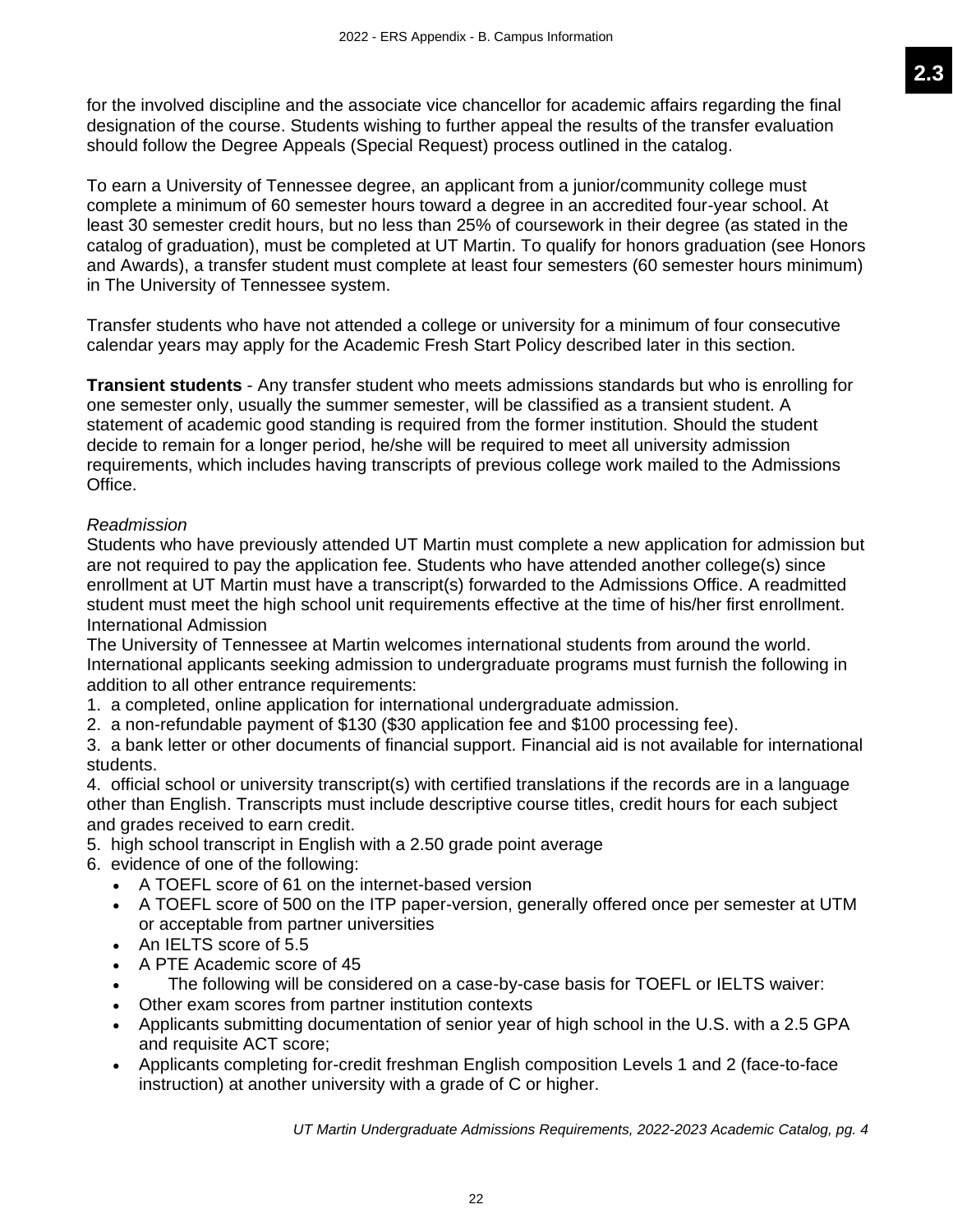• Applicants with high school diplomas or four-year degrees from the following English-speaking nationalities: Anguilla, Antigua & Bermuda, Australia, Bahamas, Barbados, Belize, Bermuda, British Virgin Islands, Cana (English-speaking provinces) Cayman Islands, Dominica, Fiji Islands, Grenada, Guyana, Jamaica, Liberia, Montserrat, New Zealand, St. Vincent & Grenadines, Sierra Leone, St. Kitts & Nevis, St. Lucia, South Africa, Trinidad & Tobago, United Kingdom, U.S. Virgin Islands, West Indies, Zimbabwe

Upon arrival on the campus, all degree-seeking international students and resident aliens must enroll (and remain enrolled each semester) in the appropriate English composition courses until the student has successfully completed English 112. For further details, see "Placement of Students Who Are Not Native Speakers of English" in the Department of English and Modern Foreign Languages section.

Information on International Admissions can be found at www.utm.edu/international. Click on Future International Students for information and the international application.

Only one I-20 will be issued for each admission. I-20s start dates can be deferred if there is a delay in arrival. International students are required to report to the Admissions Office in person within 30 days after arrival in the U.S.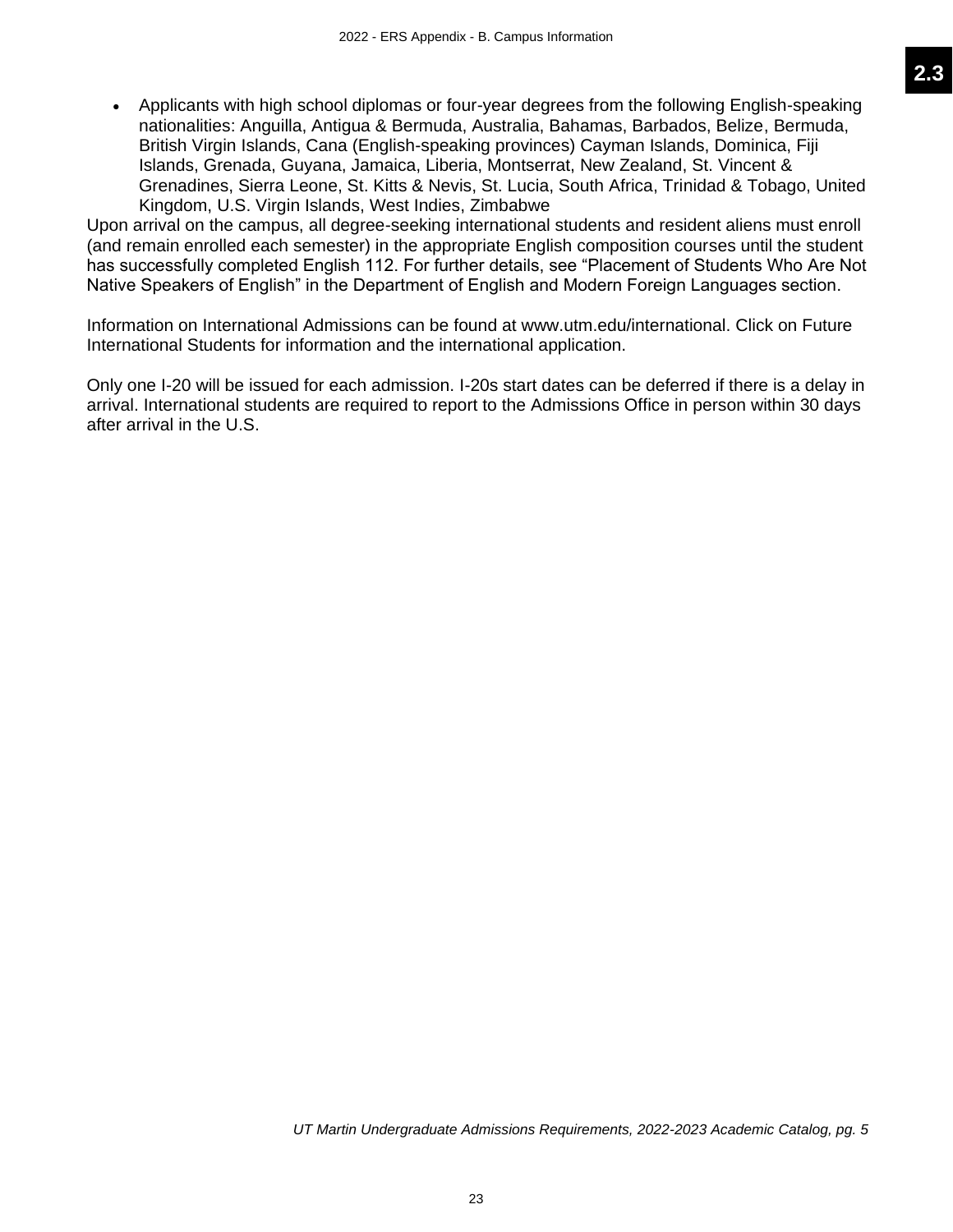<span id="page-23-0"></span>

#### *Admission to the University 2021-2022*

The University of Tennessee Southern seeks to recruit and enroll qualified first year and transfer students who exhibit a high degree of academic ability and demonstrate a serious commitment to the pursuit of a quality education founded upon a rich and acknowledged liberal arts tradition. Students are admitted to the University of Tennessee Southern without discrimination on the basis of race, color, creed, disability, national/ethnic origin, age, religion, sex, sexual orientation, or veteran status. The Office of Admissions is responsible for administering admission policies.

All prospective students interested in enrolling at UT Southern are encouraged to schedule a visit the campus at a scheduled Preview Day or to arrange a private visit with an admissions counselor. Campus tours are given Monday through Friday by appointment.

To schedule a visit or to make an appointment, call 931-363-9800, or email the Office of Admissions at admissions@utsouthern.edu. We encourage you to visit the University web site at www.utsouthern.edu under "Admissions."

#### *Requirements for Admission*

Students may be considered for admission to the University of Tennessee Southern at the beginning of any academic term; however, prospective students are encouraged to apply as early as possible after completion of the junior year of high school. Residence hall deposits should be made as early as possible to secure a room for residential students. The University will also consider students who have successfully completed high school equivalency exams such as the GED.

For admission to the University of Tennessee Southern, students should submit the following requirements:

Official copies of ACT or SAT scores

Official copies of high school transcripts

TOEFL scores if applicable (international applicants)

Proof of immunization

Typically, the University requires at least a 2.25 grade point average and an ACT that reflects the state average. Students who do not meet these requirements for admission should contact an admissions counselor to determine if they may be offered admission to the University by the Provost if special circumstances exist. These students may be required to take a reduced class load during their first semester of attendance, take placement tests, and take appropriate coursework to overcome any apparent deficiencies.

#### *Records and Documents Submitted for Admission Processing*

All documents submitted to the University in support of an application for admission become the permanent possession of the University and cannot be returned to the applicant under any circumstances. Students are, therefore, urged to make copies of important documentation and maintain their own files.

#### *Transfer Students*

Students who have studied at another college or university may apply for transfer admission to the University of Tennessee Southern.

A transfer student must:

- be in good standing with the last college or university attended.
- have a cumulative GPA of at least a 2.0; and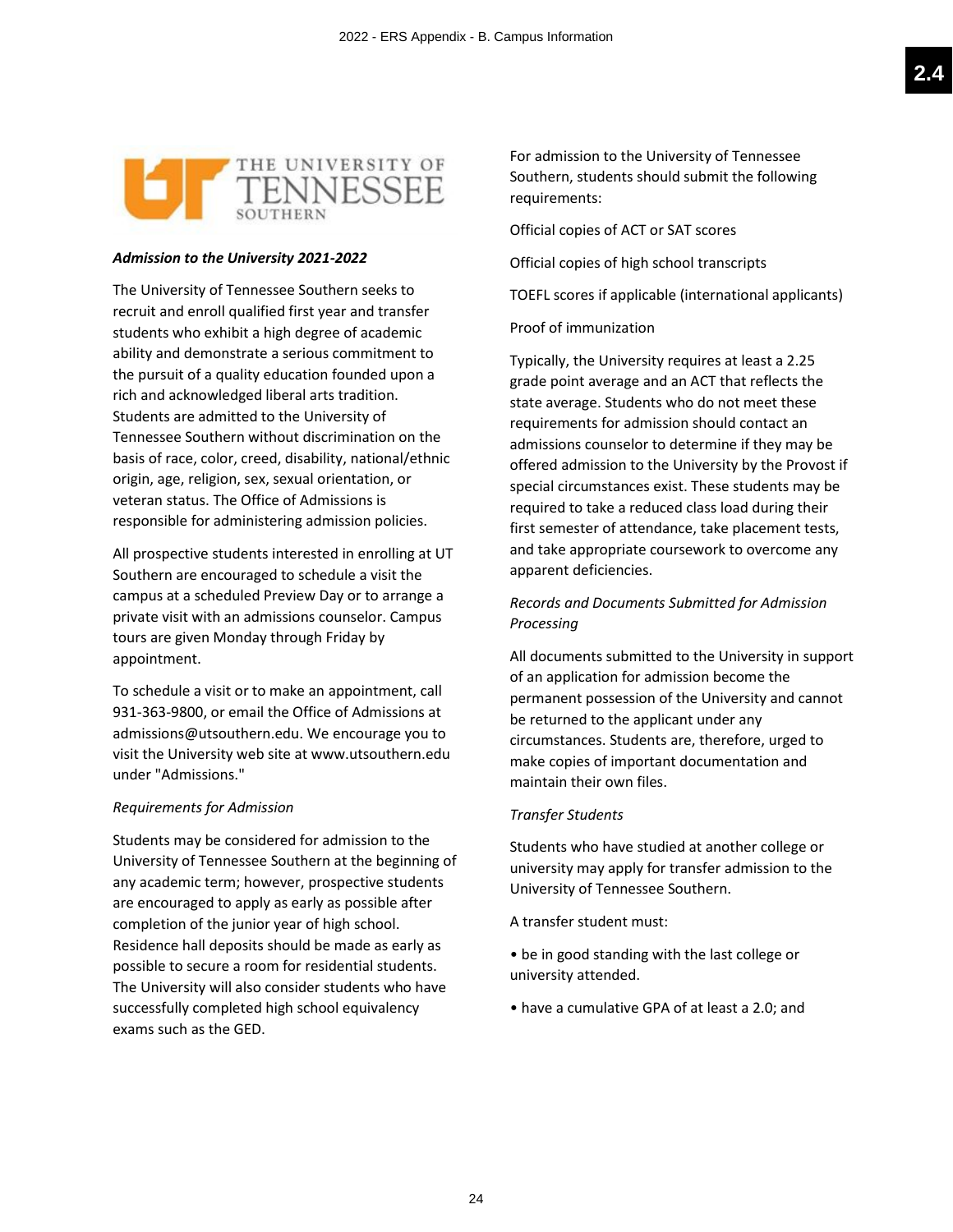• submit an official transcript of all previous college work from each institution attended (a high school transcript may also be required).

A student who has college credits earned while still in high school (dual enrollment) and has not attended college after high school graduation is considered as a new freshman regardless of the number of hours earned through dual enrollment. Students who complete all the courses listed for a particular Tennessee Board of Regents Tennessee Transfer Pathway and who hold an Associate of Arts or Associate of Science degree from a Tennessee Community College or from a senior institution within the state that meets the Transfer Pathway requirements will be admitted with junior standing and will have satisfied the General Education core requirements for the baccalaureate degree, **except** for courses specifically required for the student's major. Students who have not followed an approved Transfer Pathway and who hold an A.A. or A.S. degree, or students holding an applied degree (e.g., A.A.S.) must have their transcripts evaluated on an individual basis; recognized courses will be credited toward graduation.

Students with A.A. or A.S. degrees from OTHER STATES that are designed to transfer to a senior institution must have their transcripts evaluated. Certain academic programs may have special core requirements that the transfer student may be required to complete. The University of Tennessee Southern does NOT transfer grades of "D" or lower except when a student has graduated with an Associate (A.A. or A.S) or bachelor's degree. Students may be asked to provide syllabi, course descriptions, and work samples as required.

#### *Campus Change Policy*

Students who wish to transfer from one University of Tennessee (UT) campus to another campus within the UT System are known as "campus-change" students. UT campuses welcome and seek to accommodate campus-change students as they go

through the transfer process.

Campus-change students who apply for transfer within the UT System will have completed general education requirements for the UT campus to which they are transferring, provided that the student:

1. has previously earned an Associate of Arts or an Associate of Science degree from a TBR institution, or

2. has been certified by the institution from which they are transferring as having completed all the general education requirements of that institution. If a campus-change student transfers from one UT campus to another within the UT System before completing general education requirements, then the student will receive credit for having completed general education blocks or categories that correspond to those at the campus to which they are transferring. Campus-change students who meet these specifications will not be required to take any additional coursework to meet general education requirements at the campus to which they are transferring; however, specific general education courses may be required to satisfy the requirements of the major or degree program. As such, transcripts of campus-change students will be evaluated on an individual basis.

#### *Application Procedures for Admission and Readmission*

An official Application for Admission form must be completed in full. Forms may be completed online by visiting www.utsouthern.edu and clicking the Apply button or in person, on campus at Colonial Hall.

Official high school transcripts must be received by the University. Transfer students must submit transcripts of all college course work and may be asked to submit high school transcripts.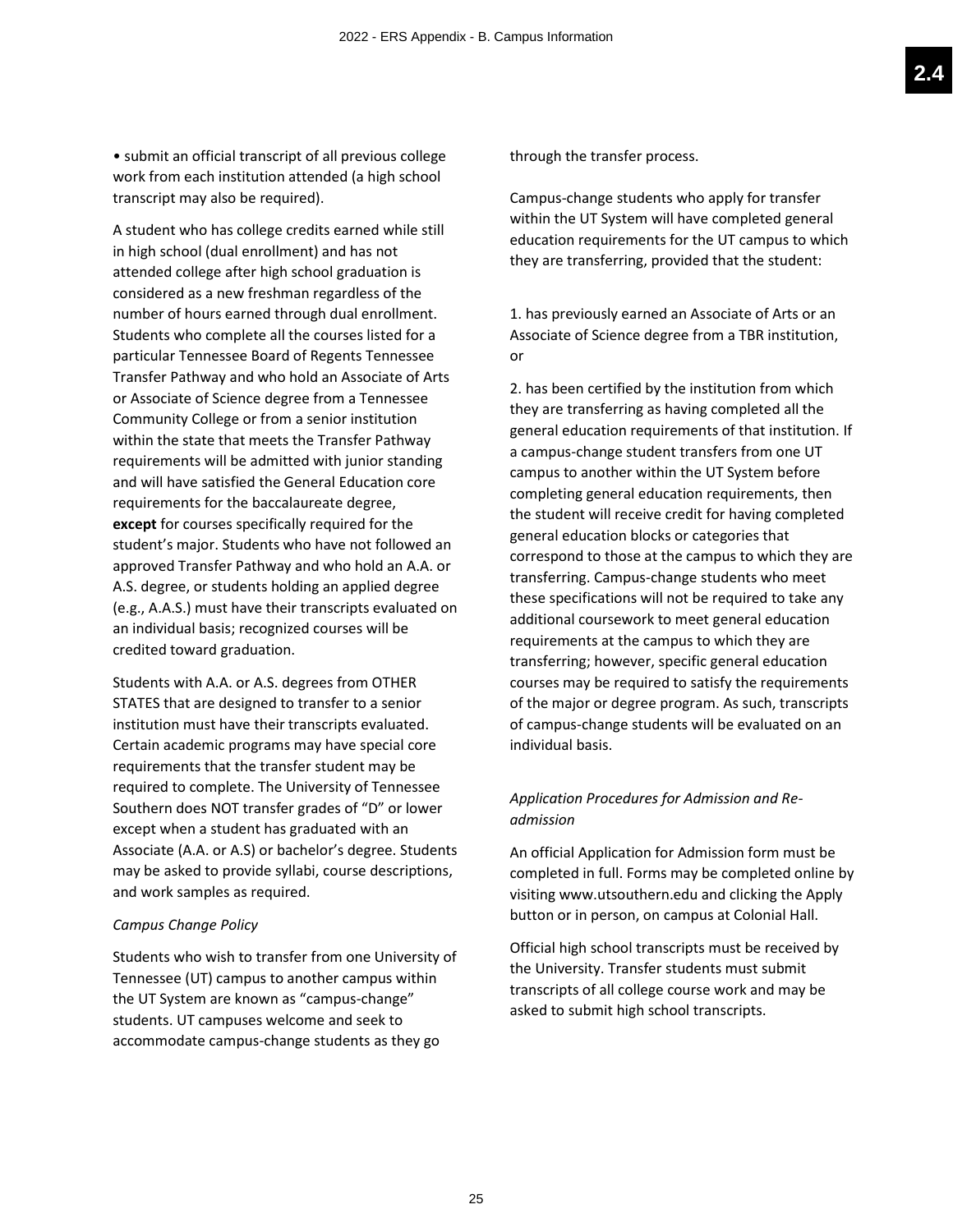The American College Test (ACT) or Scholastic Aptitude Test (SAT) must be taken, and test battery scores must be sent to the University (ACT College Code 3986; SAT College Code 1449).

Resident students, upon provisional acceptance, must complete a housing application and pay the one-time housing application fee.

**Former students** who are not currently enrolled and who have not been enrolled at the University of Tennessee Southern for at least a semester or a term must complete a re-admission application. **Students applying for re-admission must be cleared from any judicial, academic, and financial "holds" before being accepted as a re-admitted student. Readmission is NOT guaranteed.**

Veteran/military students must have military transcripts submitted (www.jst.doded.mil/smart/signIn.do, www.au.af.mil/au/barnes/ccaf/transcripts.asp).

#### *Transient Admission*

A person currently enrolled in good standing at another college or university may enroll for credit by applying for admission and by presenting to the Registrar a statement from the first institution giving permission to take course work at the University of Tennessee Southern. This person will be classified as a transient student.

#### *Non-Degree Seeking Classification*

Individuals who do not wish to pursue a degree may apply as non-degree seeking students. Non-degree status is usually used for applicants who are practicing professionals in the field and who wish to take one or more courses for professional development. Non-degree students may be permitted upon receipt of the following application information:

- An application for admission,
- Transcripts from all colleges and universities attended,

• Written permission from the coordinator/director of the program offering the course.

All other courses will be blocked to non-degreeseeking applicants except for the course(s) that have been approved.

Non-degree seeking students who later apply for and are accepted into a degree program may apply a maximum of twelve hours taken as non-degree students toward their degree.

#### *Pre-College Students*

Students who wish to begin college work during the summer after their sophomore year of high school may be admitted for regular college credit under the following conditions:

• have an overall academic average of 3.00 (B) or above in high school.

• choose courses for the summer session in consultation with their high school counselor, principal, and the Provost of the University.

• submit a letter from a high school counselor addressing the student's ability to do college work; and

• understand that college classes supplement rather than duplicate their total high school program.

#### *Early Honors Admission*

Highly qualified, mature high school students who have earned at least 12 units of high school credit (college preparatory work is strongly recommended) with a 3.5 grade point average on a 4.00 grading system may apply for early honors admission. Applicants must have taken the ACT or SAT and have unqualified recommendations from their high school officials. Applicants for the early honors admission program must schedule a conference with the Provost, Associate Vice Chancellor of Student Affairs, and Associate Vice Chancellor of Enrollment & Athletic Recruitment before any final disposition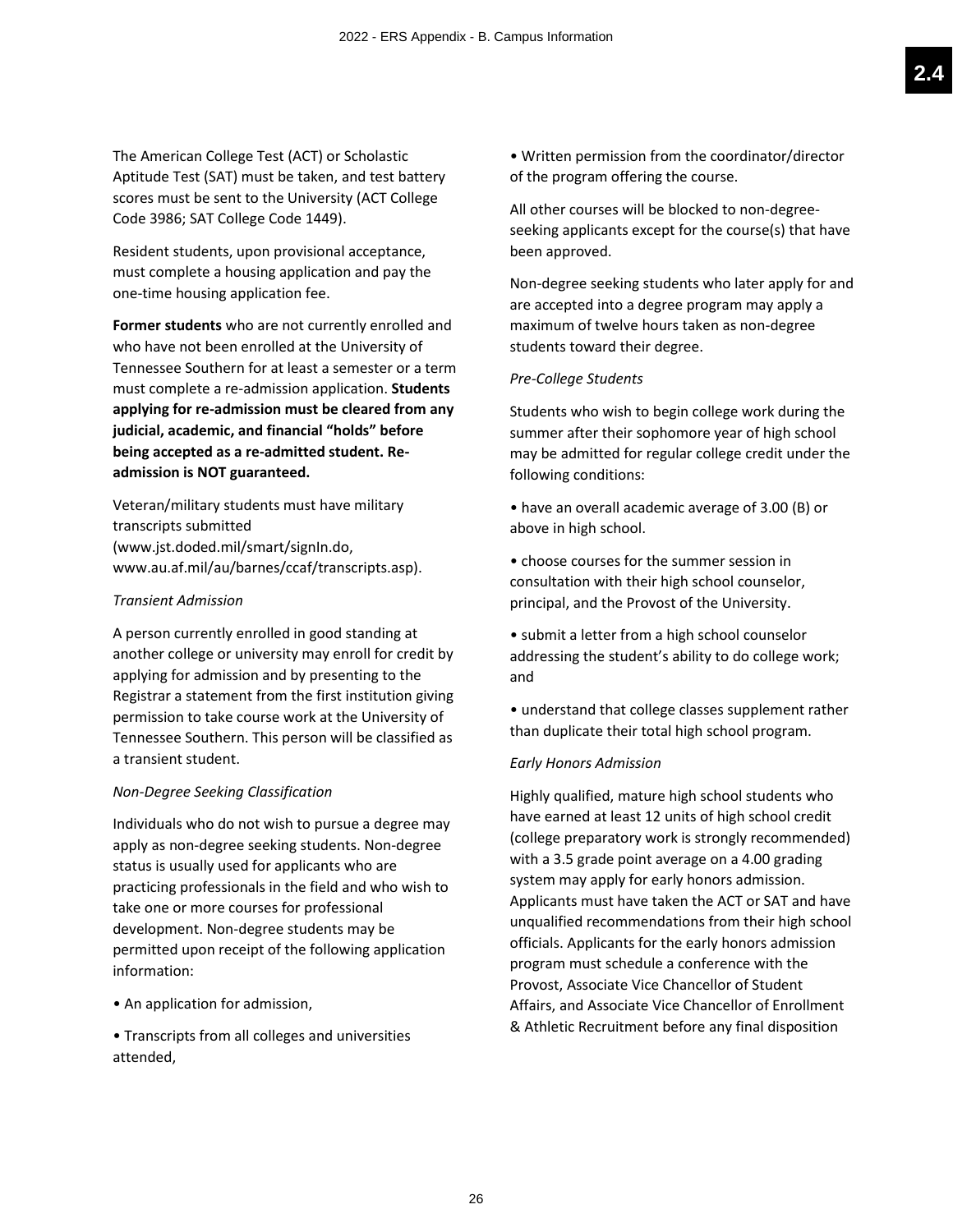can be made concerning acceptance as a first-year or special early honor student.

Students in this program should begin their studies during the summer session, so that both they and the University have an opportunity to evaluate their maturity and degree of preparedness before the beginning of the fall semester.

#### *International Students*

International students who show evidence of ability to communicate in English and to benefit from the University of Tennessee Southern' s educational program will be considered for admission. **All international students whose first language is not English must undergo placement testing prior to registration, and based upon performance, may be required to take classes in English as a Second Language (ESL) and/or to participate in UTS's Intensive English Program (IEP).** The TOEFL, required for all whose first language is not English, should suffice and will be used for placement, unless in the rare circumstance when the University may need and ask for more data. **TOEFL scores of 70 with sub-scores of 17 or 18 are minimum for placement in college-level courses.** The Director of Academic Advising will assist all international students. For admission, the University requires an official transcript of the last four years of academic work, TOEFL scores, and a statement of financial responsibility. Inquiries concerning U.S. college studies may be directed to the United States Embassies and Consulates. If students have completed international college work, transcripts must be evaluated by WES or another accredited agency. Consult the Registrar for additional information.

#### *Veterans' Affairs*

The University of Tennessee Southern is approved by the Tennessee State Approving Agency for the training of veterans and their eligible dependents. The veteran seeking admission to the University should notify the Director of Financial Aid concerning eligibility under the various chapters of the G.I. Bill. All applicants for benefits are subject to Veterans' Administration approval.

Veterans' Benefits are also available to all qualifying students at the University of Tennessee Southern. Please request a Certificate of Eligibility from www.benefits.va.gov and submit to the Financial Aid office. Veteran benefit recipients will not be penalized for any delayed disbursement from the VA. There will be no late fee applied or access denied to any classes or facilities on campus due to delayed VA benefit payments. A VA benefit recipient, whether a veteran or a dependent of a veteran, must complete a Request to Certify VA Benefits form at the beginning of each semester in order for the benefits to be requested.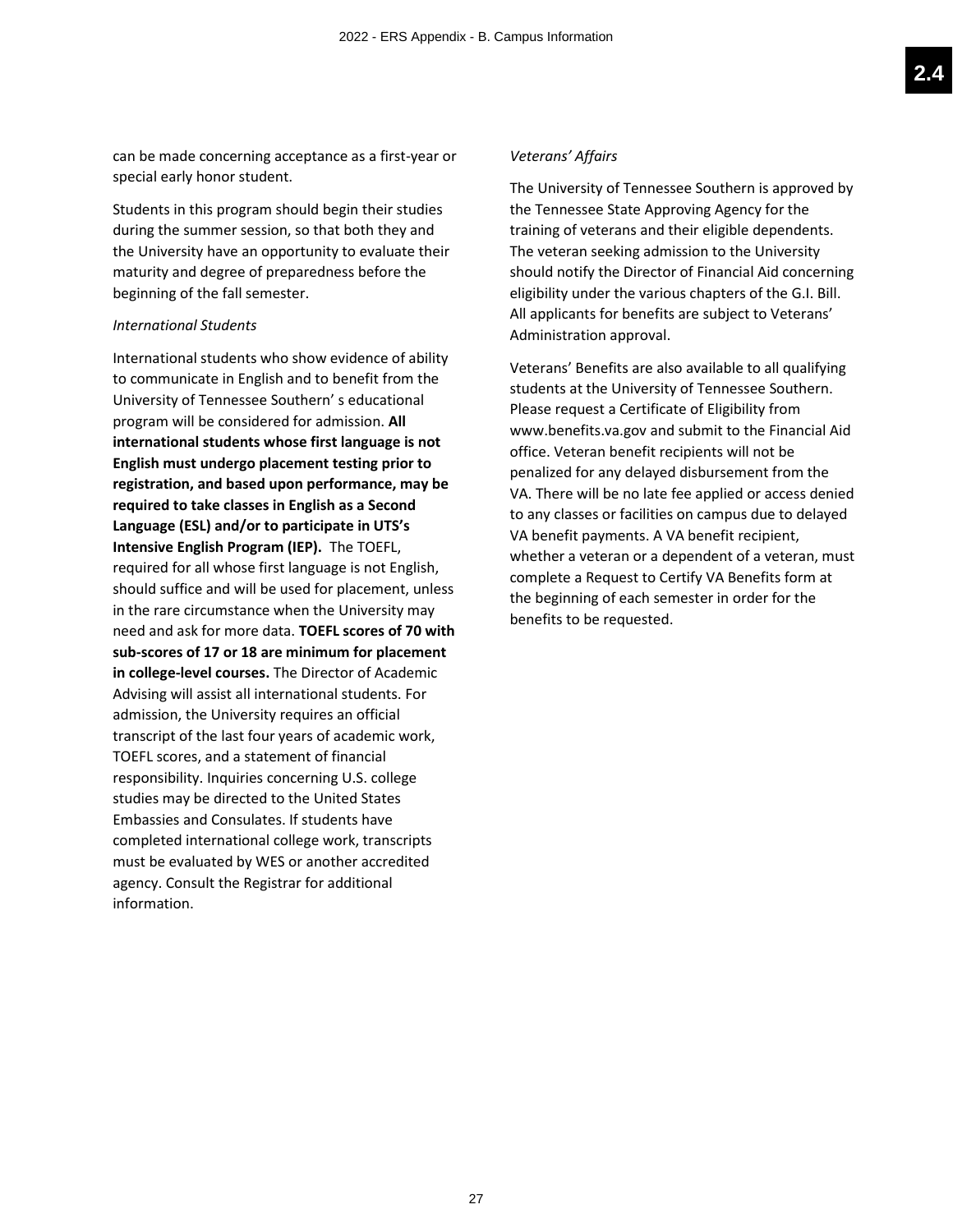#### <span id="page-27-0"></span>*Credit for Prior Learning/Experiential Credit*

Credit for prior learning includes any mechanism in which a currently enrolled UTS student may be granted college-level credit in non-credit or experiential settings. This includes the granting of credit for nationally recognized examination programs (College Level Examination Program [CLEP], Advanced Placement [AP], DANTES Subject Standardized Tests [DSST], American Council on Education endorsed examinations, Council for Adult and Experiential Learning [CAEL]); state approved certification programs combined with appropriate work experience; course-specific examinations (challenge or by-pass) designed by faculty; or portfolio review, candidate interview, performance assessment, or a combination of these methods documenting competence. **Credit will only be awarded for comparable courses awarded at The University of Tennessee Southern.** Students seeking credit for prior learning experience should direct initial inquiries to the Provost, who will confer with appropriate faculty to determine if the student has met requirements necessary to apply for review for prior experience credit. If approved, the student must complete an Application for Credit for Prior Learning and meet with the designated faculty to determine the method to be followed in seeking the credit. This group will also review the student's performance or documentation of competence and will determine if credit is to be granted. Faculty then notify the Registrar via the form. Documentation remains with the faculty member recommending the credit.

A student may earn up to 30 hours of prior or experiential learning.

Course credit earned for prior learning experience will be recorded on the student's transcript with the grade of "P."

Students may not seek prior learning experience credits for courses that they have previously enrolled in and dropped, or for courses that they have failed.

A fee of \$100 per credit hour is charged for successful completion of a challenge examination or for credit through a portfolio. There is no charge to sit for a challenge exam.

#### *Advanced Placement*

Students may be granted credit on the Advanced Placement examinations administered by the College Entrance Examination Board (CEEB) Advanced Placement Program. All official scores should be sent to the Registrar's Office. Hours apply toward the total hours required for graduation. Grades of satisfactory (P) will be assigned. Credit will be awarded in the various subject areas as follows:

| <b>Hours Credit</b><br><b>Course Equivalency</b><br><b>AP Score</b> |  | AP Exam                 |
|---------------------------------------------------------------------|--|-------------------------|
| 4 or higher<br>HIS 201, 202<br>6                                    |  | <b>American History</b> |
| 3 or higher<br>3<br><b>ART 121</b>                                  |  | Art History             |
| 3 or higher<br>3<br><b>ART 111</b>                                  |  | Art 2D Design           |
| 4 or higher<br>8<br>BIO 111, 112                                    |  | <b>Biology</b>          |
| 4 or higher<br><b>MAT 142</b><br>4                                  |  | Calculus AB             |
| 4 or higher<br><b>MAT 241</b><br>4                                  |  | Calculus BC             |
|                                                                     |  |                         |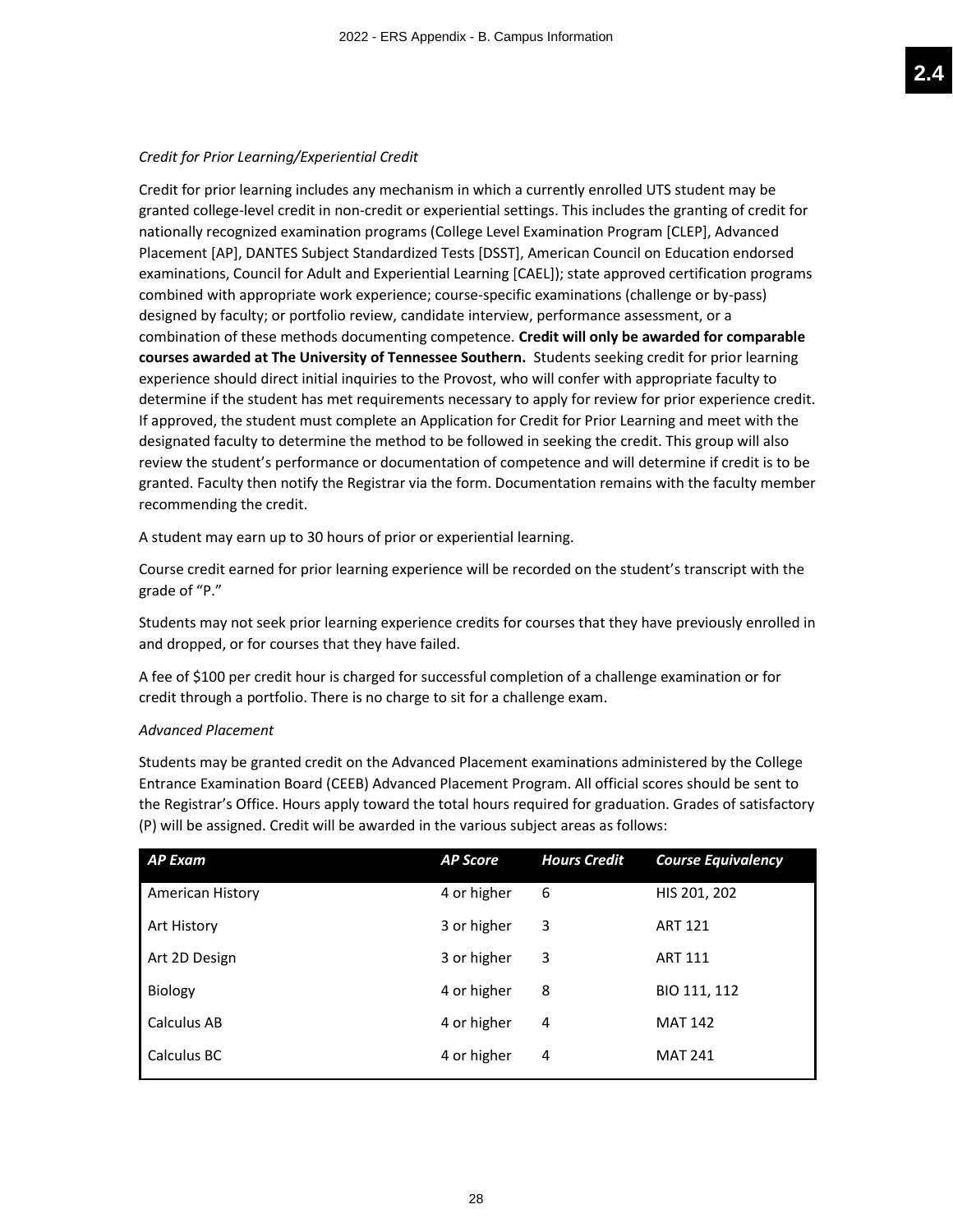| Chemistry                            | 4 or higher | 4 | <b>CHE 111</b>    |
|--------------------------------------|-------------|---|-------------------|
| Computer Science A                   | 3 or higher | 3 | CS 110            |
| <b>Computer Science Principles</b>   | 3 or higher | 3 | CS 110            |
| English/Language & Composition       | 4 or higher | 6 | ENG 101, 102      |
| English/Literature & Composition     | 4 or higher | 6 | ENG 201, 202      |
| <b>Environmental Science</b>         | 4 or higher | 4 | Science 100-level |
| European History                     | 4 or higher | 6 | HIS 111, 112      |
| French, Spanish, German              | 4 or higher | 6 | FLG 100 level     |
| Macroeconomics                       | 3 or higher | 3 | <b>BUS 201</b>    |
| Microeconomic                        | 3 or higher | 3 | <b>BUS 202</b>    |
| <b>Music Theory</b>                  | 4 or higher | 3 | <b>MUS 10</b>     |
| Physics C: Mechanics                 | 4 or higher | 4 | <b>PHY 251</b>    |
| Physics C: Electricity and Magnetism | 4 or higher | 4 | <b>PHY 252</b>    |
| Psychology                           | 3 or higher | 3 | <b>PSY 113</b>    |
| <b>Statistics</b>                    | 4 or higher | 3 | <b>MAT 231</b>    |
| <b>US Government and Politics</b>    | 4 or higher | 3 | <b>HIS 221</b>    |
| World History                        | 4 or higher | 6 | HIS 111, 112      |
|                                      |             |   |                   |

*College-Level Examination Program (CLEP)*

Credit may be awarded for acceptable scores on certain subject area examinations of the College-Level Examination Program (CLEP) of the College Entrance Examination Board. These examinations may be taken at any of several testing centers in the surrounding area. Fees are set by CLEP, and the student is responsible for scheduling such examinations. **Interested students should check with the Provost and the appropriate school chairperson before arranging to take such an examination.** Credit will be given only in those areas in which comparable courses are offered at The University of Tennessee Southern. Transfer students must have copies of CLEP scores sent by the CLEP Testing Center to the Registrar's Office at The University of Tennessee Southern for evaluation. For subject exams, a minimum score of 50 is required; in some areas a written essay is required in addition to the subject examination.

#### *By-Pass or Challenge Examinations*

Departmental examinations are available to students who qualify to attempt to by-pass courses. Requests to by- pass a course will be considered for students who document prior experiences that would justify a by-pass attempt. Up to six hours may be earned in this manner. A grade of "P" is entered on the transcript when credit is earned. Interested students must petition the appropriate faculty member to request the examination(s). **The student also must have approval of the School Chair and**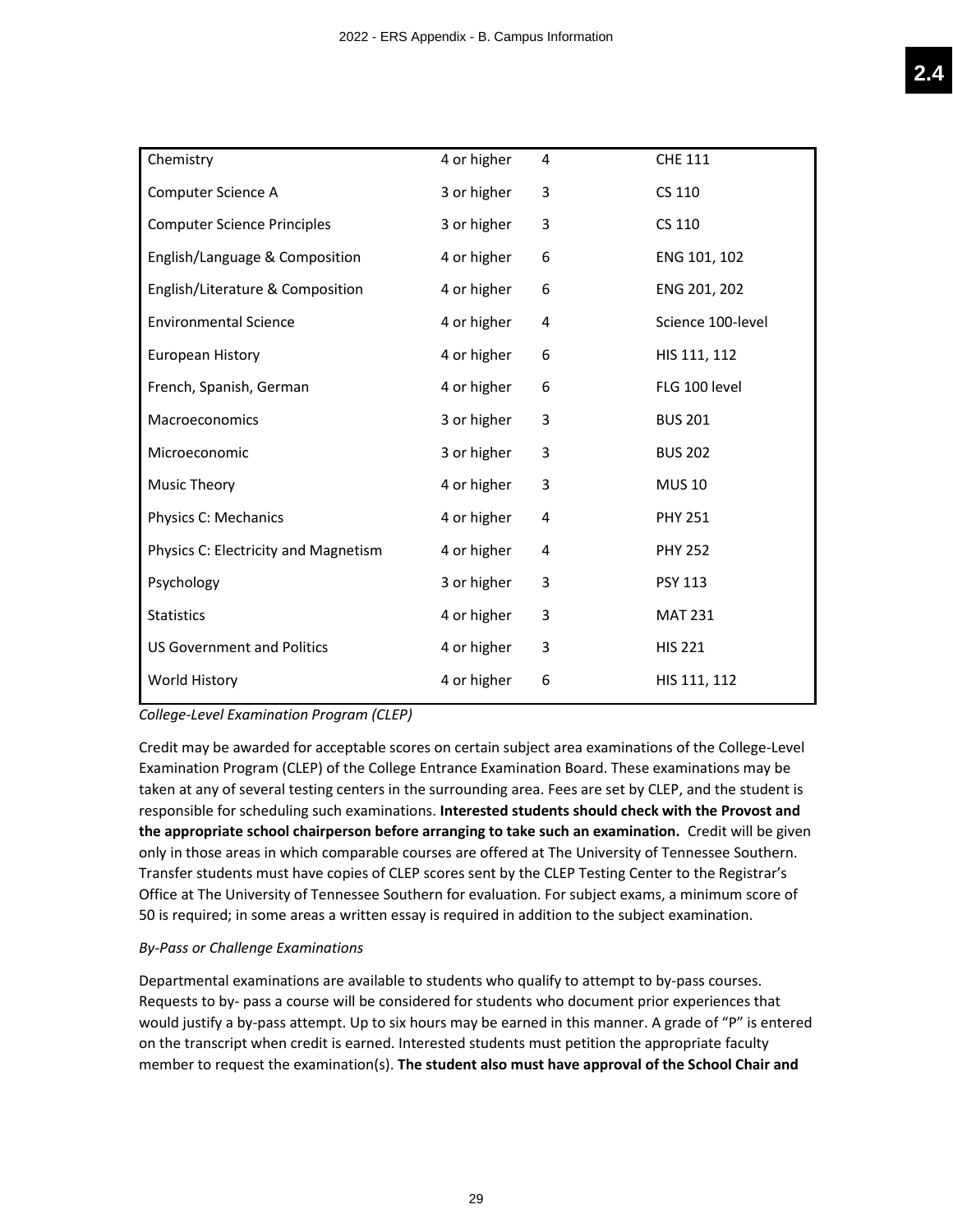**the Provost before such a test may be given.** The student must earn a grade designated by the program area or better on the examination(s) to receive credit. Students may not take a by-pass examination for a course which they are currently enrolled or for a course which they have failed. Students must furnish evidence of laboratory or field experiences if required. A fee of \$100 per credit hour applies if a challenge exam is successful (see Credit for Prior Learning (p. [5\)](#page-27-0)).

#### *Experiential Learning*

Students who have had work or life experiences that may qualify for course credit should discuss these with the appropriate faculty member. The student must furnish evidence, usually in the form of certificates or portfolio, that document learning competencies and outcomes. The faculty member must approve the credit, with approval also needed by the School Chair and Provost. (See Credit for Prior Learning (p. [5\)](#page-27-0).)

#### *Credit for Educational Experiences in the Armed Forces*

All veterans must submit a copy of the D.D. Form 214 and their American Council on Education transcript as part of their admissions process in order for credit to be awarded. Additional credit for training in formal service schools will be granted on the basis of recommendations in "A Guide to the Evaluation of Educational Experiences in the Armed Services" or the recommendations of the Commission on Accreditation of Service Experiences, as it is equivalent to a specific University of Tennessee Southern courses.

#### *International Baccalaureate Credit*

Credit may be awarded for acceptable scores on certain subject area examinations in the International Baccalaureate (IB) Program. A score of 5 or above is required for college credit.

#### *Consortium Credit*

In addition to its regular online offerings, The University of Tennessee Southern is a member of Regis University's Higher Learning Partners Consortium. This partnership allows UTS students to enroll in select online courses, found through the Taawun Platform. Designated consortial courses are taken at other schools but transcribed on the student's UTS transcript as UTS credit.

Credit hours through the consortium accrue an additional fee in addition to tuition. Students who enroll in a course offered through the consortium should pay close attention to important dates, which may NOT follow the normal Tuition Refund Policy. The dates for the consortium course may be DIFFERENT from other courses at UTS. The student assumes responsibility for following these consortium course dates.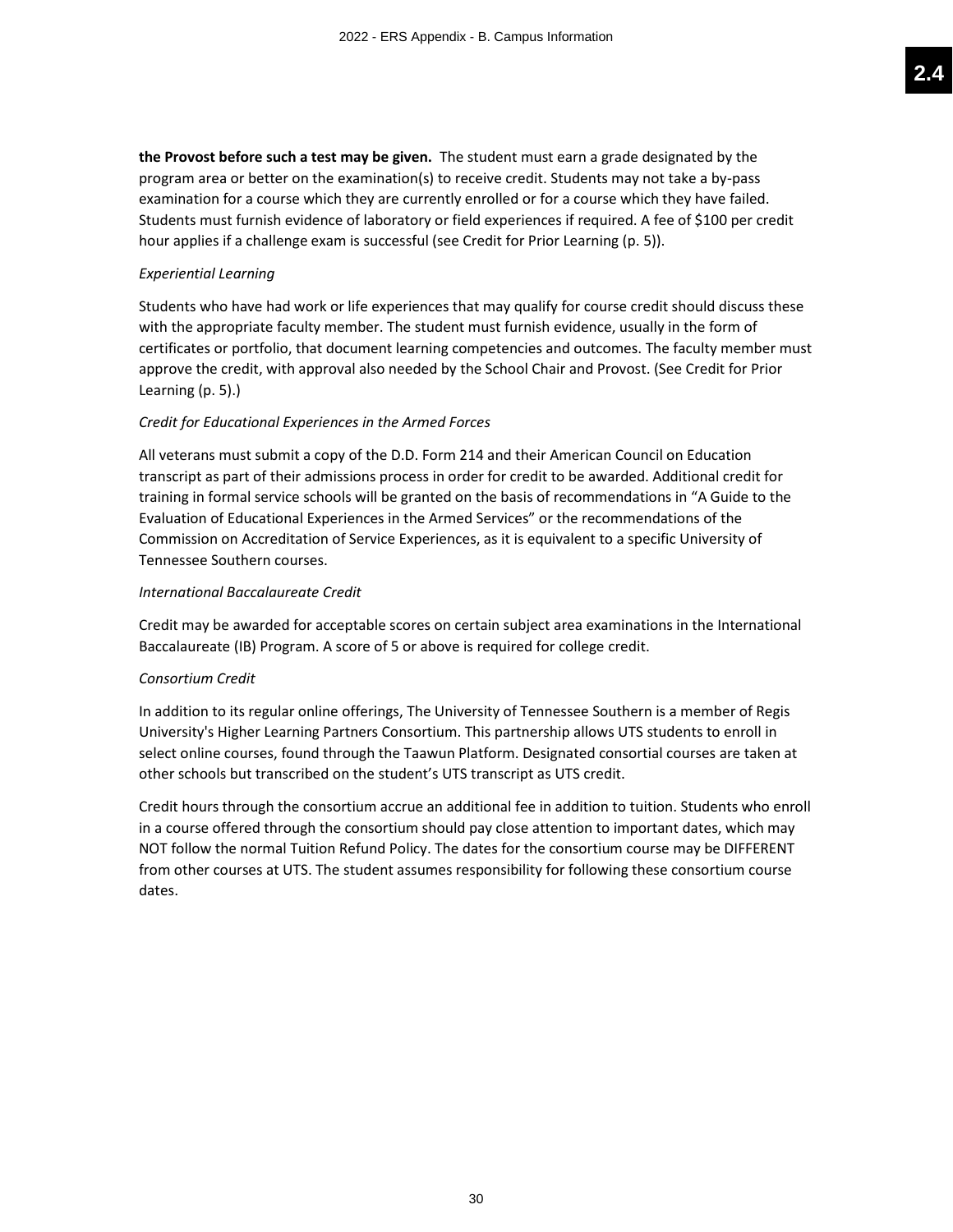# <span id="page-30-0"></span>**UF THE UNIVERSITY OF TENNESSEE SYSTEM**

**TO:** Education, Research, and Service Committee

**FROM:** Office of Academic Affairs & Student Success

**SUBJECT:** Value of Admissions Criteria Beyond Test Scores and High School GPA

**DATE:** April 22, 2022

#### **EXECUTIVE SUMMARY**

The Office of Academic Affairs & Student Success conducted a review of the extant literature to better understand the value of admissions criteria beyond standardized test scores (i.e., ACT/SAT) and high school grade point average (GPA). The criteria examined included admissions essays, high school involvement, and letters of recommendation. These items are frequently collected by universities alongside standardized test scores and high school GPA to allow for a more holistic review of applicants during the admissions process.

The most recognized and cited peer-reviewed studies, as well as newly emerging research, were examined. 15 were selected for this executive summary. Together, these articles were cited more than 1,800 times. A complete annotated bibliography can be found at the end of this executive summary.

#### *ADMISSIONS ESSAYS*

- § While standardized scoring rubrics are useful in identifying evidence of relevant non-cognitive factors in admissions essays, scores from such rubrics do not strongly correlate with pre-admissions characteristics or first-fall college GPA.
- § Similarly, while a more structured approach to rating essays can yield higher inter-rater reliability, these process improvements offer negligible predictive validity for first-year GPA and attrition.
- While personal statements and essays have little overlap with other predictors, they can have small predictive relationships with grades and faculty performance ratings. That said, once standardized test scores and prior grades are considered, personal statements provide no incremental validity.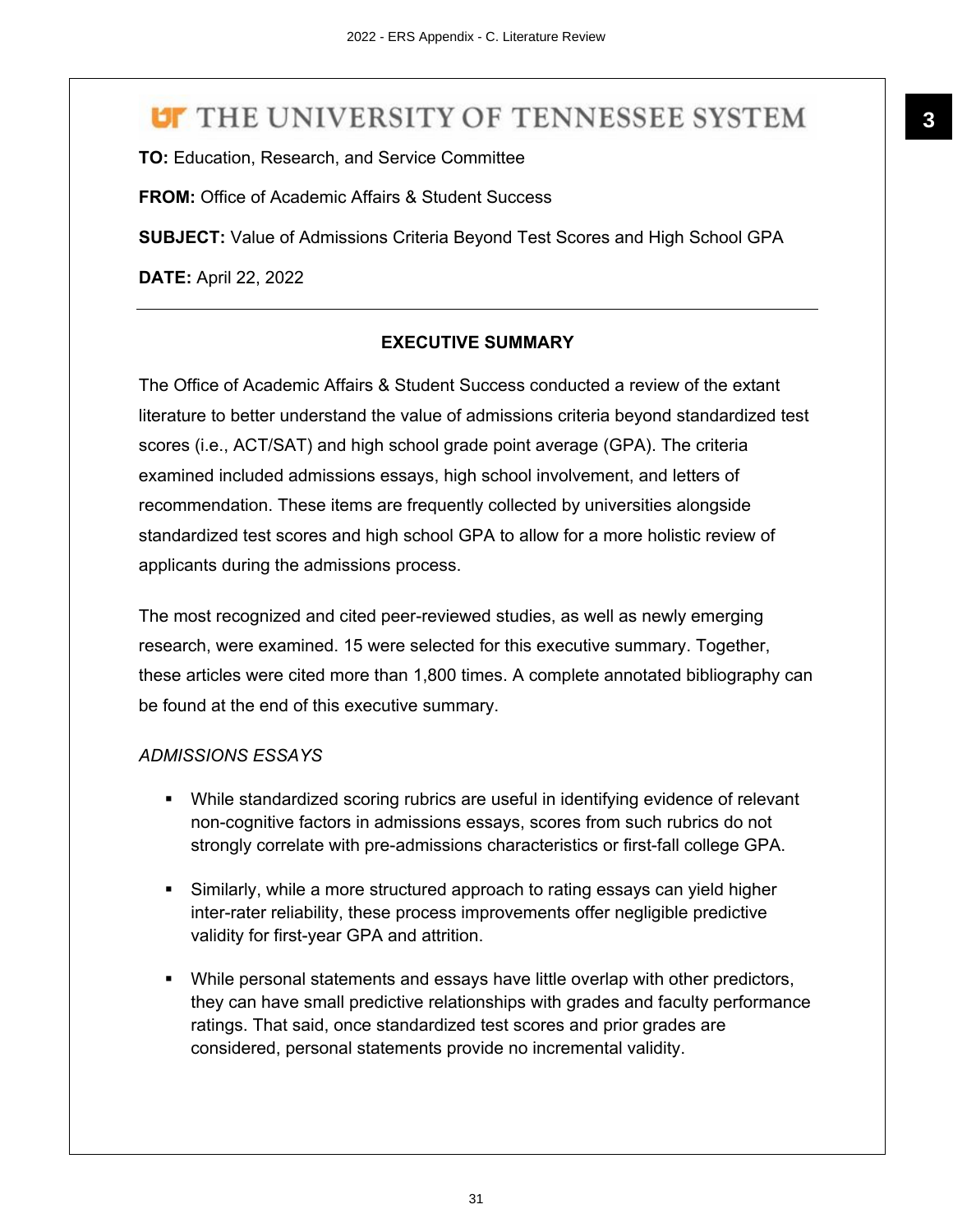- **Essay prompts are often vague, and the expectations of admissions officers** remain largely implicit. Students who received instruction wrote essays rated significantly higher than control groups. Students who are unfamiliar with postsecondary culture may be at a particular disadvantage in this process.
- Essay content and style were found to have stronger correlations to self-reported household income than SAT scores. Furthermore, essays were found to explain much of the variance in SAT scores.

#### HIGH SCHOOL INVOLVEMENT

- § Students who participated in organized activities for 2 years during high school demonstrated more favorable educational and civic outcomes in young adulthood than those who participated for 1 year. More intensive participation was also associated with greater educational, civic, and occupational success.
- § School-based extracurricular school activities (ESAs) are more beneficial than out-of-school activities, and the most beneficial ESAs include a combination of both nonacademic and academic activities. ESAs benefit socioeconomically disadvantaged students as much or more than advantaged students.
- § Extracurricular activities do matter, and some activities increase a student's likelihood of attending college. That said, grades, test scores, and family background still outperform the effect of any extracurricular activity.

#### *LETTERS OF RECOMMENDATION*

- Small but significant differences by gender and race are persistent in the average length of letters written by high school counselors as well as the types of language used to describe students.
- Similarly, letter of recommendation (LOR) content has been found to differ across applicants, with systematic gender, race, and gender-race intersection differences in content being persistent. Furthermore, LOR content alone does not predict an appreciable amount of variance in offers of admission. As a result, there are mounting concerns that LORs are biased against marginalized groups.
- Given that bias has been found to exist in evaluations of letters of recommendation (LOR), requiring raters to expand and elaborate on their evaluations has been found to reduces this bias.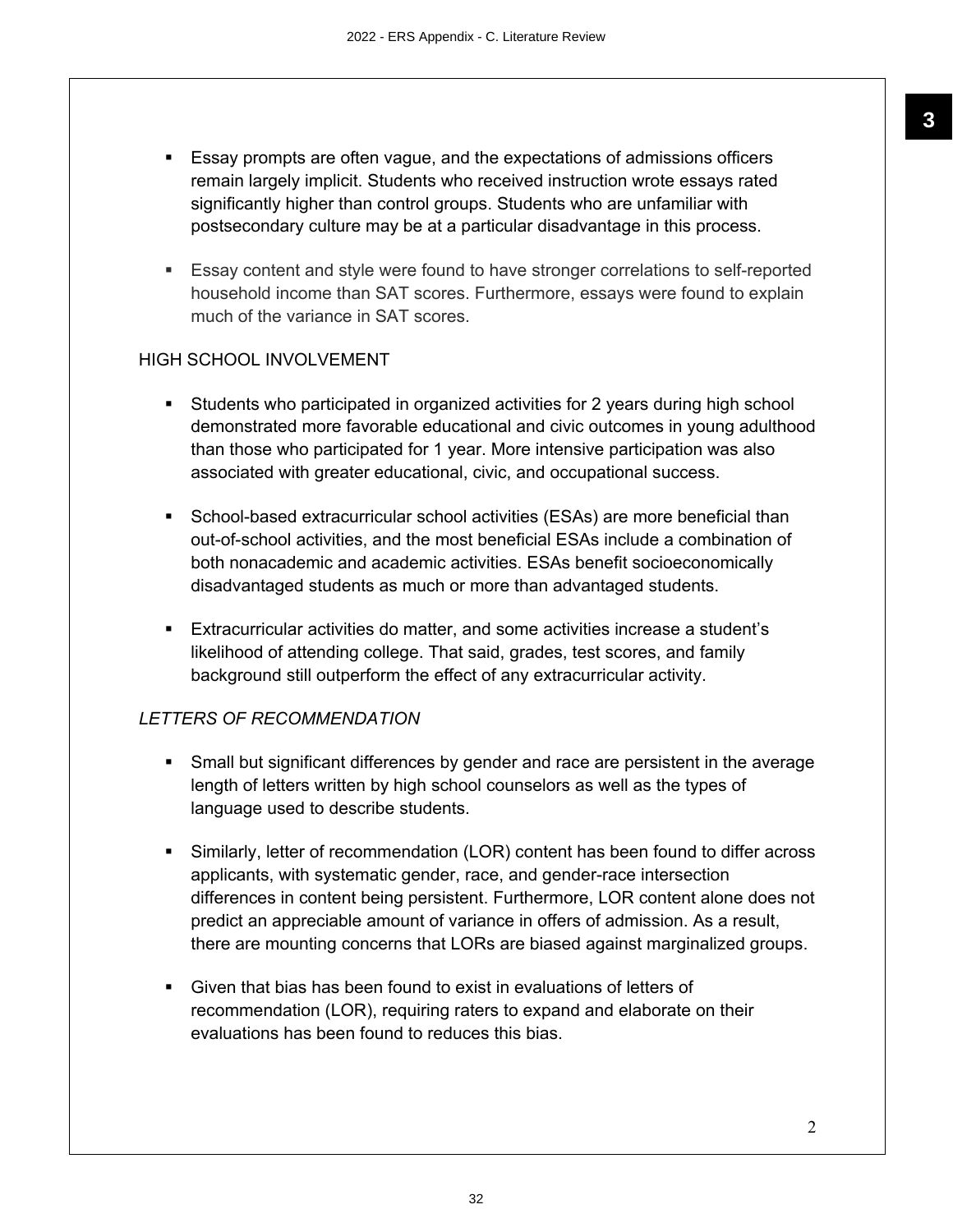#### **ANNOTATED BIBLIOGRAPHY**

**Rosinger, K. O., Sarita Ford, K., & Choi, J. (2021). The role of selective college admissions criteria in interrupting or reproducing racial and economic inequities.** *The Journal of Higher Education***,** *92***(1), 31-55.** 

Selective colleges have increasingly considered a variety of factors, such as academic rigor, extracurriculars, essays, interviews, recommendations, and background characteristics, alongside traditional academic factors in determining who is admitted. While these efforts have been hailed as a strategy to expand access to selective higher education, they also introduce ambiguous admissions criteria—excellence in extracurriculars, subjective assessments of character and talent gleaned from essays, interviews, and recommendations—that may favor students from socially privileged families. Using panel data from 2008 to 2016 and random effects analyses, the findings from this study indicate ambiguous criteria that often comprise a more comprehensive approach to admissions may do little to ameliorate—and in some cases, may exacerbate—existing enrollment inequities. The authors also find that moving away from test scores and focusing on the rigor of a student's coursework can help admissions officers identify motivated students who have taken advantage of the most challenging courses available to them. Strategies like this may represent potentially promising ways to expand access at some institutions.

#### *ADMISSIONS ESSAYS*

**Alvero, A. J., Giebel, S., Gebre-Medhin, B., Antonio, A. L., Stevens, M. L., & Domingue, B. W. (2021). Essay content and style are strongly related to household income and SAT scores: Evidence from 60,000 undergraduate applications.** *Science Advances, 7***(42), eabi9031.**

There is substantial evidence of the relationship between household income and achievement on the standardized tests often required for college admissions, yet little comparable inquiry considers the essays typically required of applicants to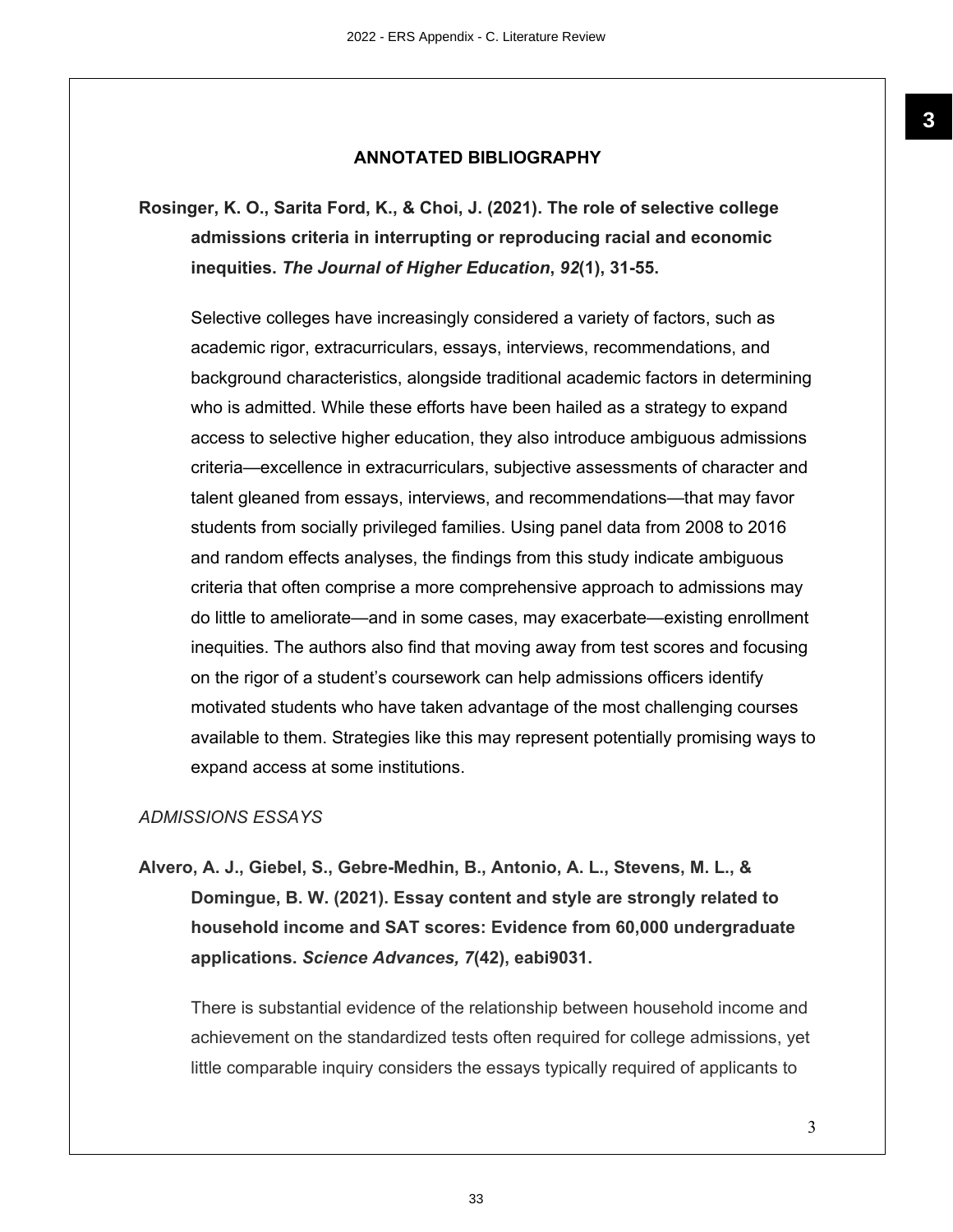selective U.S. colleges and universities. The authors used a corpus of 240,000 admission essays submitted by 60,000 applicants to the University of California in November 2016 to measure relationships between the content of admission essays, self-reported household income, and SAT scores. When essay content was quantified, the authors found that essay content and style had stronger correlations to self-reported household income than did SAT scores and that essays explained much of the variance in SAT scores. This analysis showed that essays encode similar information as the SAT and suggests that college admission protocols should attend to how social class is encoded in nonnumerical components of applications.

# **Murphy, S. C., Klieger, D. M., Borneman, M. J., & Kuncel, N. R. (2009). The predictive power of personal statements in admissions: A meta-analysis and cautionary tale.** *College and University, 84***(4), 83.**

Personal statements are a widely used and popular predictor in academic admissions; however, relatively little is known about their effectiveness as a predictor of student performance. This study involved a meta-analysis of the relationships of personal statements to measures of student performance (e.g., GPA) and other predictors. Results suggest that while they have little overlap with other predictors, personal statements also have small predictive relationships with grades and faculty performance ratings. In addition, once standardized test scores and prior grades are taken into account, they provide no incremental validity.

# **Niessen, A. S. M., & Neumann, M. (2022). Using personal statements in college admissions: An investigation of gender bias and the effects of increased structure.** *International Journal of Testing, 22***(1), 5-20.**

Personal statements are among the most commonly used instruments in college admissions procedures. Yet, little research on their reliability, validity, and fairness exists. The first aim of this paper was to investigate hypotheses about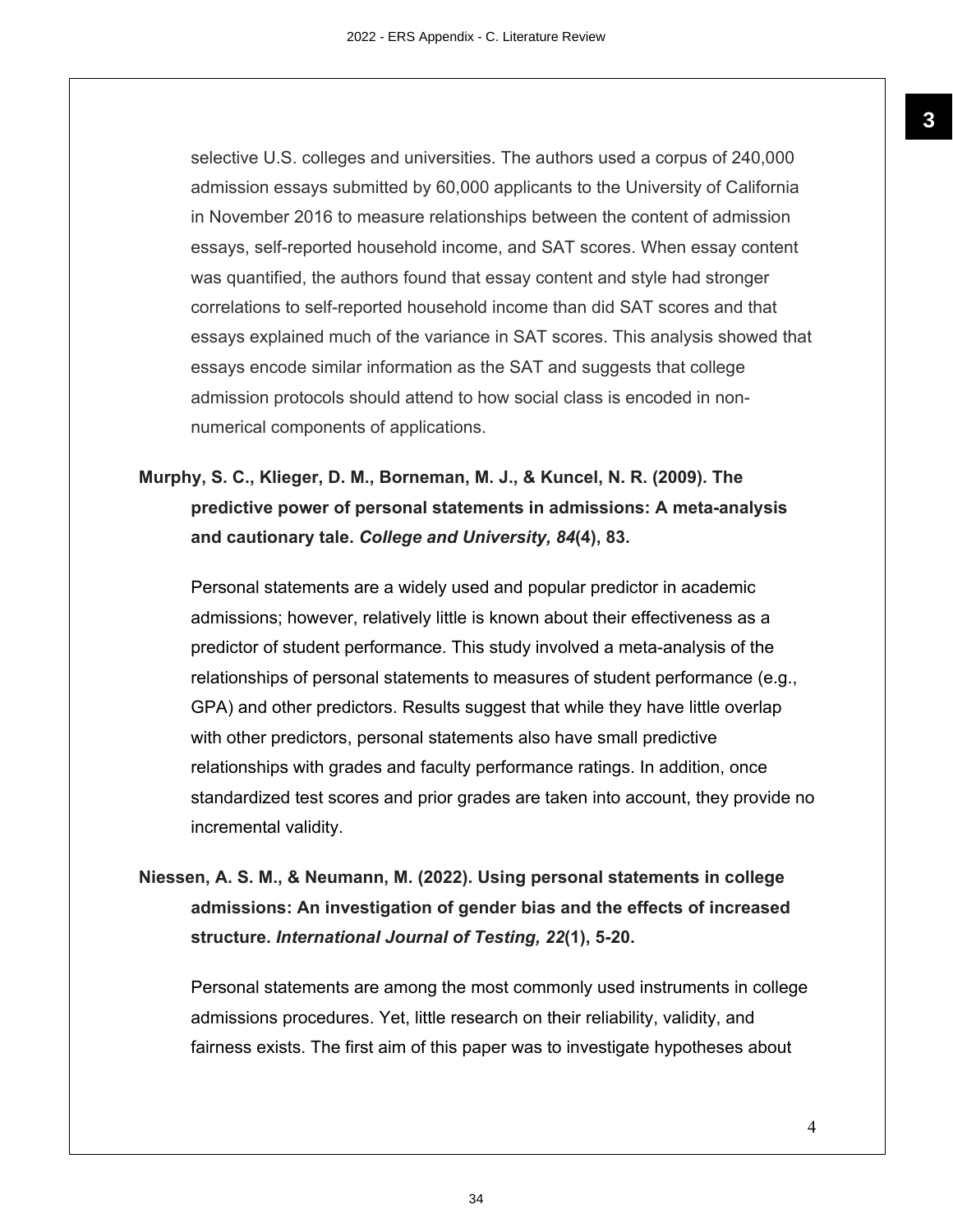adverse impact and underprediction based on an applicant's gender. Second, we examined if rating personal statements in a more structured manner would increase reliability and validity. Using personal statements from a large cohort of applicants to an undergraduate university, the authors found no evidence for adverse impact for female applicants. In contrast, the authors found that personal statements of female applicants were rated slightly more positively than those of males. Secondly, a more structured approach to rating personal statements yielded higher, but still only 'moderate' inter-rater reliability, and virtually identical, negligible predictive validity for first-year GPA and attrition.

# **Warren, J. (2013). The rhetoric of college application essays: Removing obstacles for low income and minority students.** *American Secondary Education***, 43- 56.**

Recent research on the college application essay has shown that essay prompts are misleading, and that the expectations of admissions officers remain largely implicit. These studies have not, however, examined how essays written by lowincome, ethnic minority students are scored by admissions officers. For this study, forty-two seniors at a low-performing, urban high school received instruction in persuasive argument and the concept of the rhetorical situation and were informed of the implicit expectations of admissions officers. Students who received instruction wrote college essays rated significantly higher by admissions officers than essays written by students in a control group. These results suggest that students who are unfamiliar with postsecondary culture may be at a particular disadvantage when it comes to inferring the expectations of admissions officers unless these expectations are made explicit.

# **Weaver, C. A. (2019).** *Predicting college outcomes: A tool for assessing noncognitive factors in admissions essays* **(Doctoral dissertation, The University of Vermont and State Agricultural College).**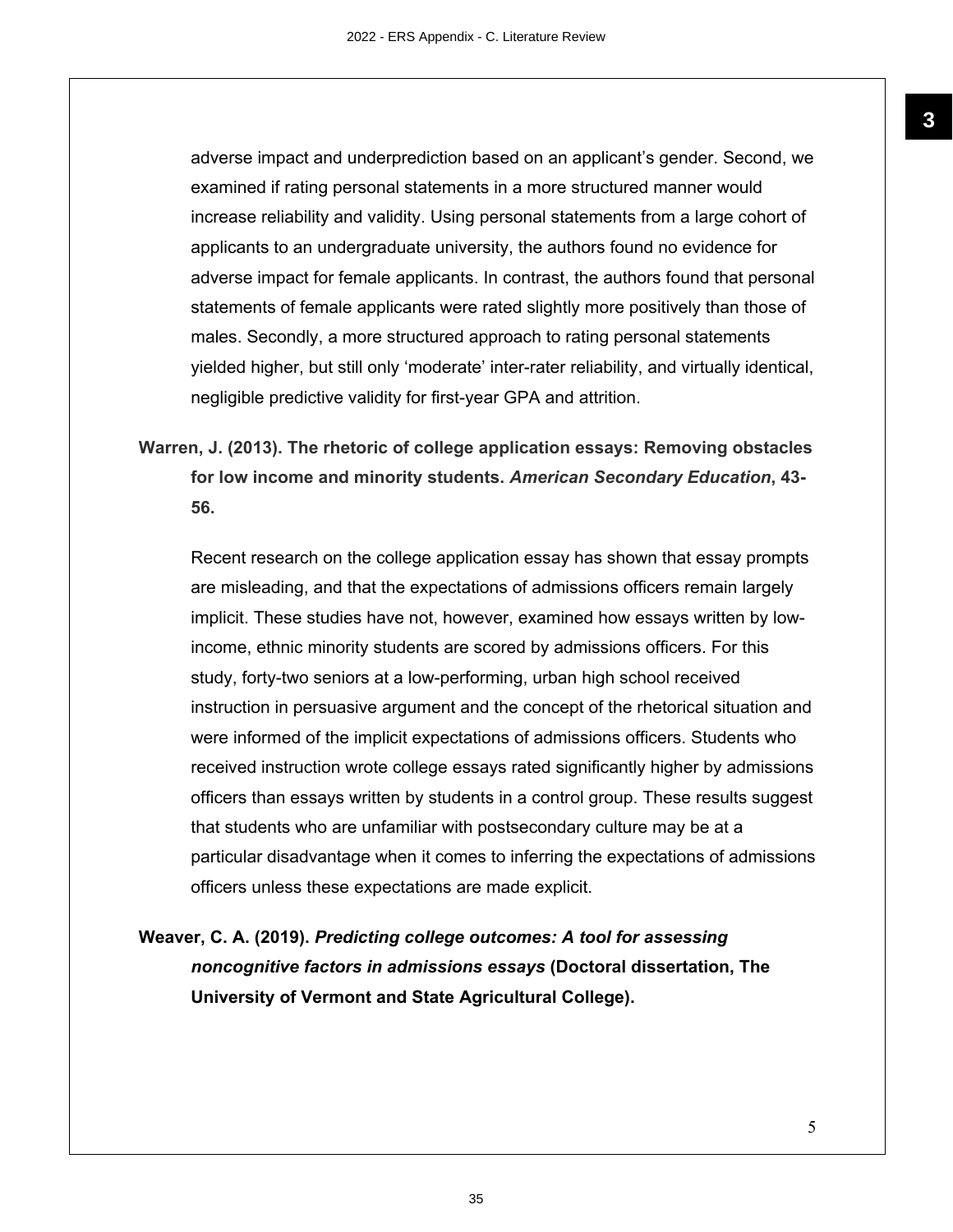Across the United States, higher education institutions increasingly employ a holistic review of prospective students' application materials. In a holistic review, admissions offices consider a student's personal and academic context when reviewing applications for admission. A key feature of a holistic review is a student's application essay, or personal statement. However, admissions offices rarely standardize their essay review process and very little research exists regarding whether student essays predict successful outcomes in college. This work summarized a quality improvement study that examined the extent to which non-cognitive student characteristics present in student admissions essays (e.g., grit, creativity, intrinsic motivation, leadership, community engagement, cultural fluency) are correlated with pre-admission factors and subsequent college outcomes. Findings suggest that standardized essay scoring rubrics are useful in identifying evidence of non-cognitive factors in student essays, but that overall, scores do not strongly correlate with pre-admissions characteristics or first-fall college GPA.

#### *HIGH SCHOOL INVOLVEMENT*

# **Gabler, J., & Kaufman, J. (2006). Chess, cheerleading, Chopin: What gets you into college?.** *Contexts, 5***(2), 45-49.**

This study discussed college admissions and the importance of a potential student's extracurricular activities. The authors found that extracurricular do activities matter. Some activities increased a student's likelihood of attending college. That said, the authors concluded that grades and test scores still trump the effect of any extracurricular activity. Further, several seemingly desirable activities, ranging from library use to honor-society participation, had no mentionable effect on college attendance. Many extracurricular activities may accomplish precisely what they are intended to do: build students' skills and selfconfidence while raising their aspirations. Yet the research showed that it was harder to bootstrap one's way into an elite college than previously thought. Only a few activities mattered, and the study's most important predictors had to do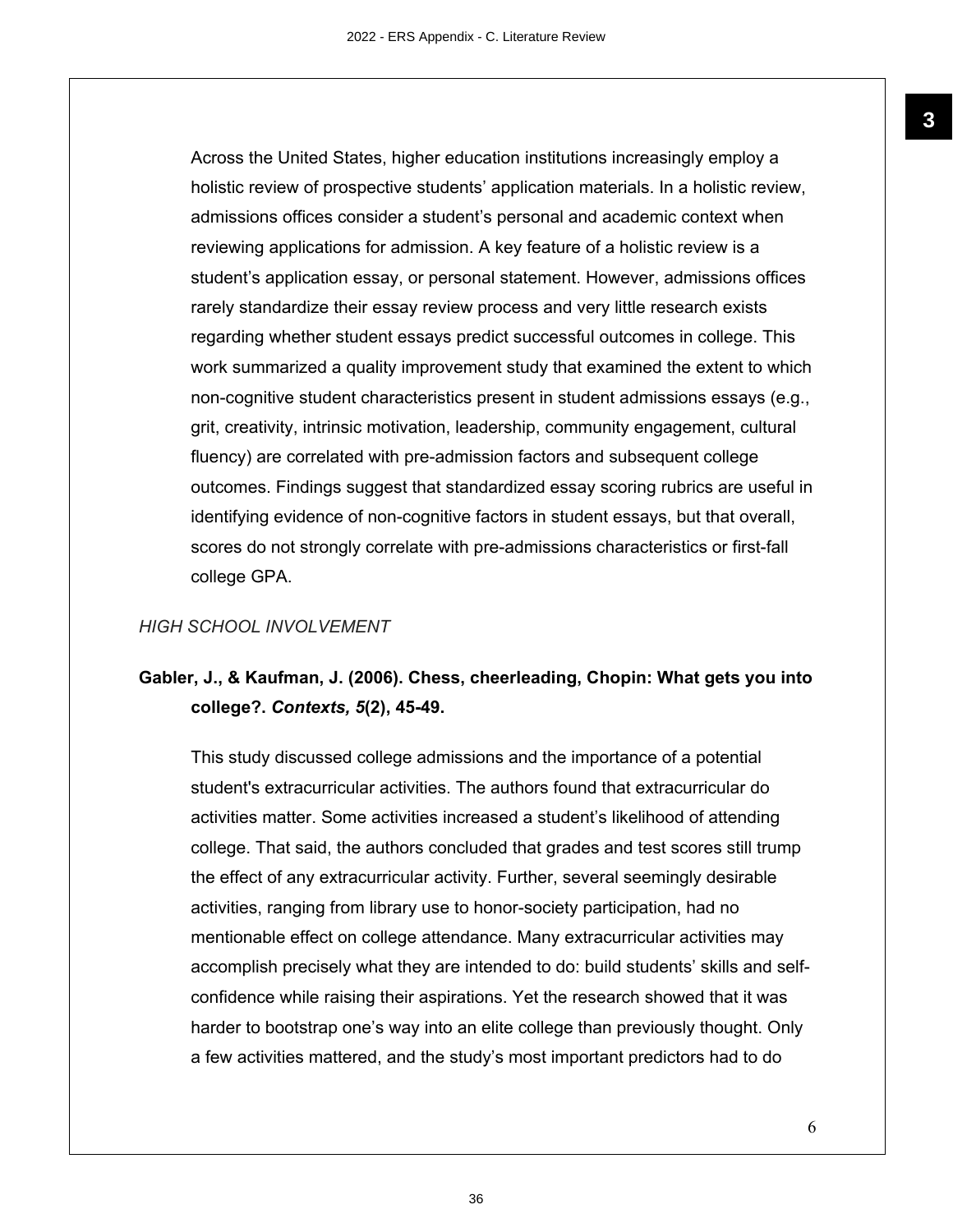with family background. Although high school activities are important to admissions offices, grades, test scores, and family background still matter more.

**Gardner, M., Roth, J., & Brooks-Gunn, J. (2008). Adolescents' participation in organized activities and developmental success 2 and 8 years after high school: Do sponsorship, duration, and intensity matter?.** *Developmental Psychology***,** *44***(3), 814.** 

Using data from the National Education Longitudinal Study, the authors examined relations between educational, civic, and occupational success in young adulthood and the duration and intensity of participation in organized activities during high school. They also examined these relations as a function of sponsorship (i.e., school- vs. community-sponsored organized activities). They found that students who participated in organized activities for 2 years demonstrated more favorable educational and civic outcomes in young adulthood than those who participated for 1 year. More intensive participation was also associated with greater educational, civic, and occupational success in young adulthood—particularly among youths who participated in activities for 2 years. Findings varied little as a function of sponsorship. Of note, analyses revealed that both temporal measures of participation were positively associated with young adult outcomes as many as 8 years after high school.

# **Kaufman, J., & Gabler, J. (2004). Cultural capital and the extracurricular activities of girls and boys in the college attainment process.** *Poetics***,** *32***(2), 145-168.**

This study used data from the National Education Longitudinal Survey to assess the relationship between male and female student participation in various extracurricular activities and those students' subsequent probability of going on to a 4 year college or university. The goal of the study was to assess the specific causal role these activities play in the college attainment process. A special feature of the analysis is that it examines extra-curricular activities in relation to two different levels of college attainment: the first stage looks at enrollment

37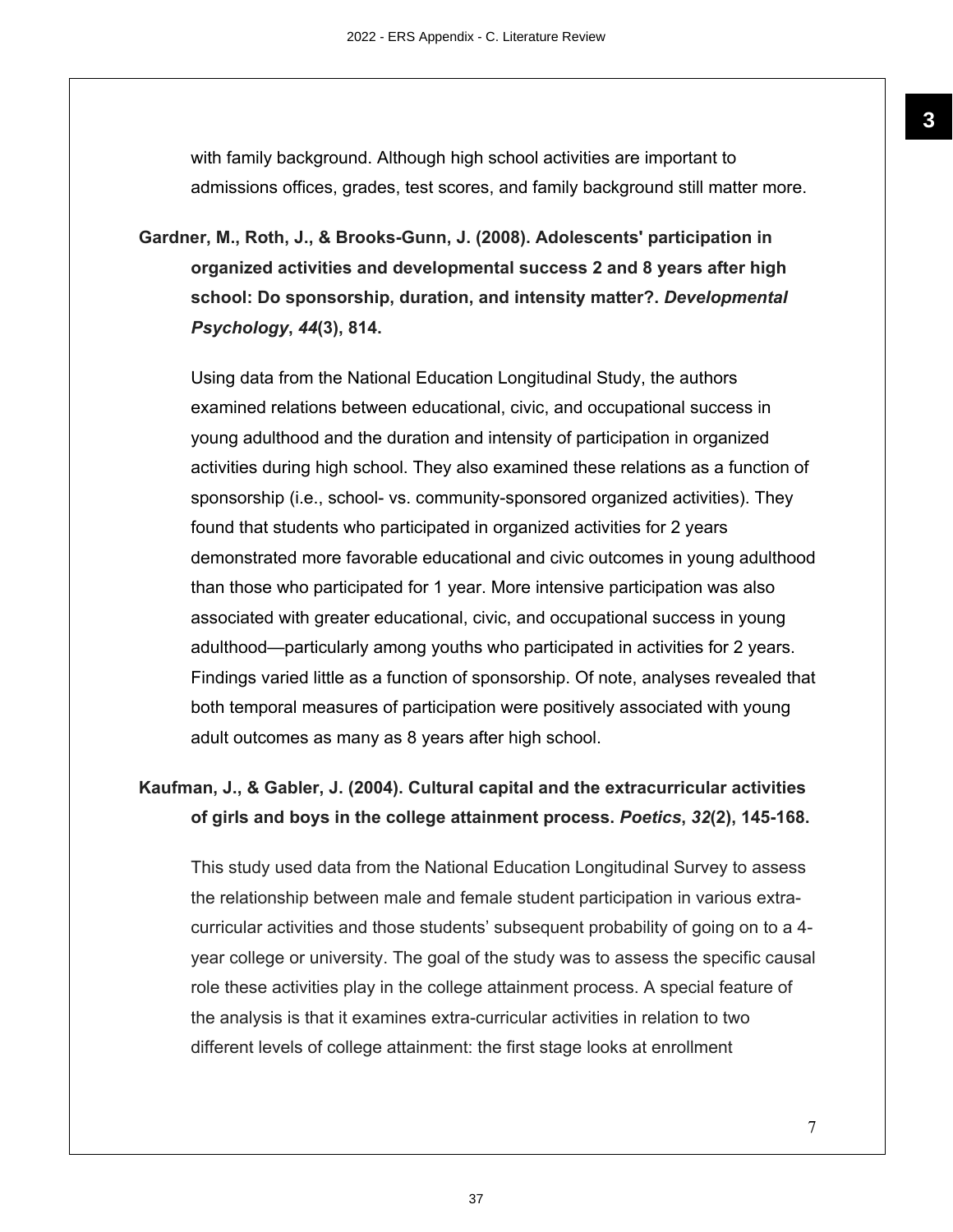in *any* four-year college or university; the second stage looks only at enrollment in one of the nation's so-called elite, or most selective, universities. The authors concluded that participation in extra-curricular cultural activities had different causal effects on college-bound and elite-college bound student populations. At the general college level, hands-on training in the arts appeared to improve students' odds of going to college by bolstering their human capital but not their cultural capital. Direct exposure to the arts does not appear to improve students' chances of going to an "elite" college, though having parents interested in the arts does. These findings generally hold for both girls and boys, with several important exceptions: Contrary to the expectation that girls should benefit most from activities that are stereotypically female, and vice-versa, the authors found the opposite in some cases. Thus, it may be that elite colleges do not simply seek students with high cultural capital but those who stand out, defy expectations, or are otherwise unique among their peers. On the other hand, the authors found little reason to believe that students can actually be taught or trained in the types of cultural competence valued by elite college admissions offices.

# **Mattson, C. E. (2007). Beyond admission: Understanding pre-college variables and the success of at-risk students.** *Journal of College Admission***,** *196***, 8- 13.**

This study examined pre-college variables from an admission-office perspective and the ability of these variables to predict college grade point average (GPA) for students specially admitted into an academic support program for at-risk students. The research was conducted at a private, highly selective, research university in the southwest United States. The primary determining factors for this special admission program are lower-than-average high school GPA and/or standardized test scores. Pre-college variables that most significantly predicted college GPA were high school GPA, gender of student, and leadership experience prior to applying. Scholastic Aptitude Test (SAT) scores failed to predict success as measured by college GPA.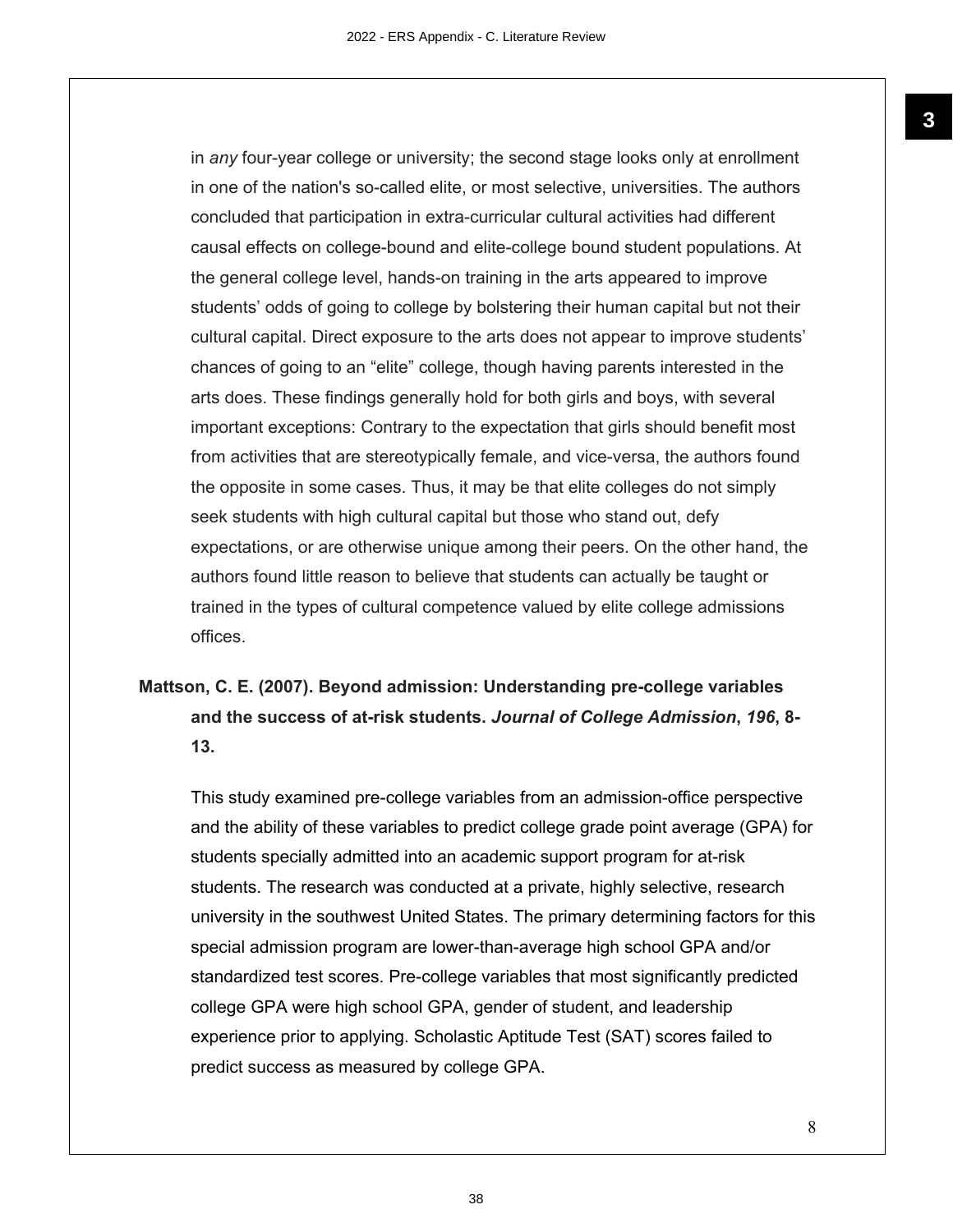This study examined the effects of participation in extracurricular school activities (ESAs) on grade-twelve and postsecondary outcomes (e.g., school grades, coursework selection, homework, educational and occupational aspirations, selfesteem, freedom from substance abuse, number of university applications, subsequent college enrollment, and highest educational level). The authors found that school-based ESAs were more beneficial than out-of-school activities, and the most beneficial ESAs included both nonacademic (sports, student government, school publications, and performing arts) and academic activities. Finally, ESAs benefited socioeconomically disadvantaged students as much or more than advantaged students. In summary, the authors' findings support the conclusion that ESAs foster school identification/commitment that benefits diverse academic outcomes, particularly for socioeconomically disadvantaged students who are least well served by the traditional educational curriculum.

#### *LETTERS OF RECOMMENDATION*

# **Akos, P., & Kretchmar, J. (2016). Gender and ethnic bias in letters of recommendation: Considerations for school counselors.** *Professional School Counseling***,** *20***(1), 1096-2409.**

School counselors write letters of recommendation for students pursuing postsecondary education and help teachers and staff prepare for this task. Although letters of recommendation may impact admission and scholarship opportunities, research about equity and bias in letters is minimal as compared to standardized tests, teacher expectations, and grading practices. In this study, researchers analyzed letters of recommendation for evidence of gender and racial bias. Results demonstrate small but significant differences by gender and race in the average length of letters as well as the types of language used to describe students.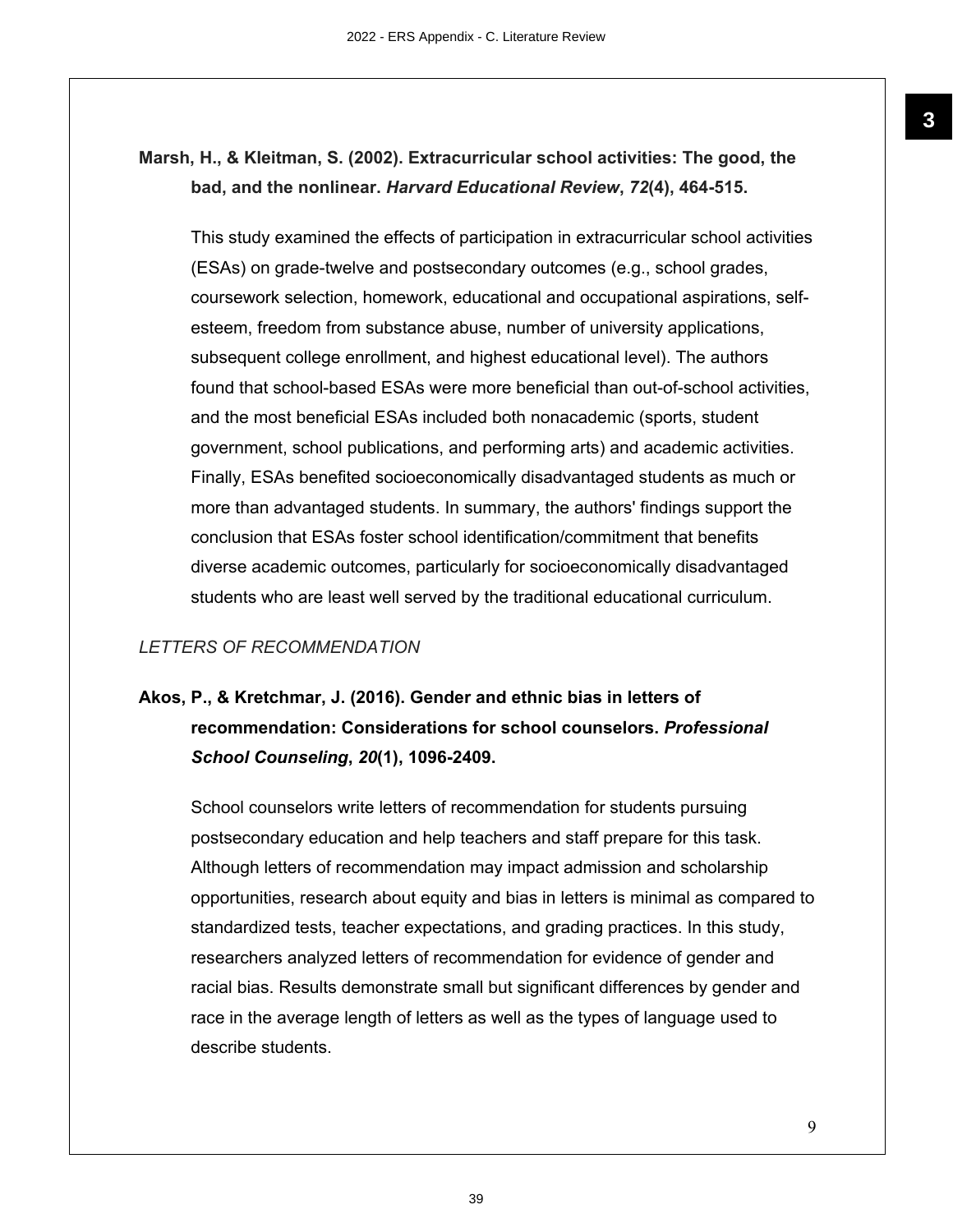# **Dalal, D. K., Randall, J. G., Cheung, H. K., Gorman, B. C., Roch, S. G., & Williams, K. J. (2022). Is there bias in alternatives to standardized tests? An investigation into letters of recommendation.** *International Journal of Testing***,** *22***(1), 21-42.**

Individuals concerned with subgroup differences on standardized tests suggest replacing these tests with holistic evaluations of unstructured application materials, such as letters of recommendation (LORs), which they posit show less bias. The authors empirically investigated the proposition that LORs are biasfree, and argued that LORs might invite systematic, race and gender subgroup differences in the content *and* evaluation of LORs. The authors text analyzed over 37,000 LORs submitted on behalf of over 10,000 college applicants. Results showed that LOR content does differ across applicants. Furthermore, they saw some systematic gender, race, and gender-race intersection differences in LOR content. Content of LORs also systematically differed between degree programs and degree sought. Finally, LOR content alone did not predict an appreciable amount of variance in offers of admission (the first barrier to increasing diversity and inclusion in graduate programs). The results of the study, combined with past research on LOR content bias, highlight concerns that LORs can be biased against marginalized groups.

# **Kuncel, N. R., Kochevar, R. J., & Ones, D. S. (2014). A meta**-**analysis of letters of recommendation in college and graduate admissions: Reasons for hope.** *International Journal of Selection and Assessment***,** *22***(1), 101-107.**

Letters of recommendation are used extensively in academic admissions and personnel selection. Despite their prominence, comparatively little is known about their predictive power for multiple outcomes. This meta-analysis combines the existing literature for college grade point average (GPA), academic outcomes of GPA, performance ratings, degree attainment, and research productivity for nonmedical school graduate programs, and GPA and internship performance ratings for medical school students. Intercorrelations with other commonly used